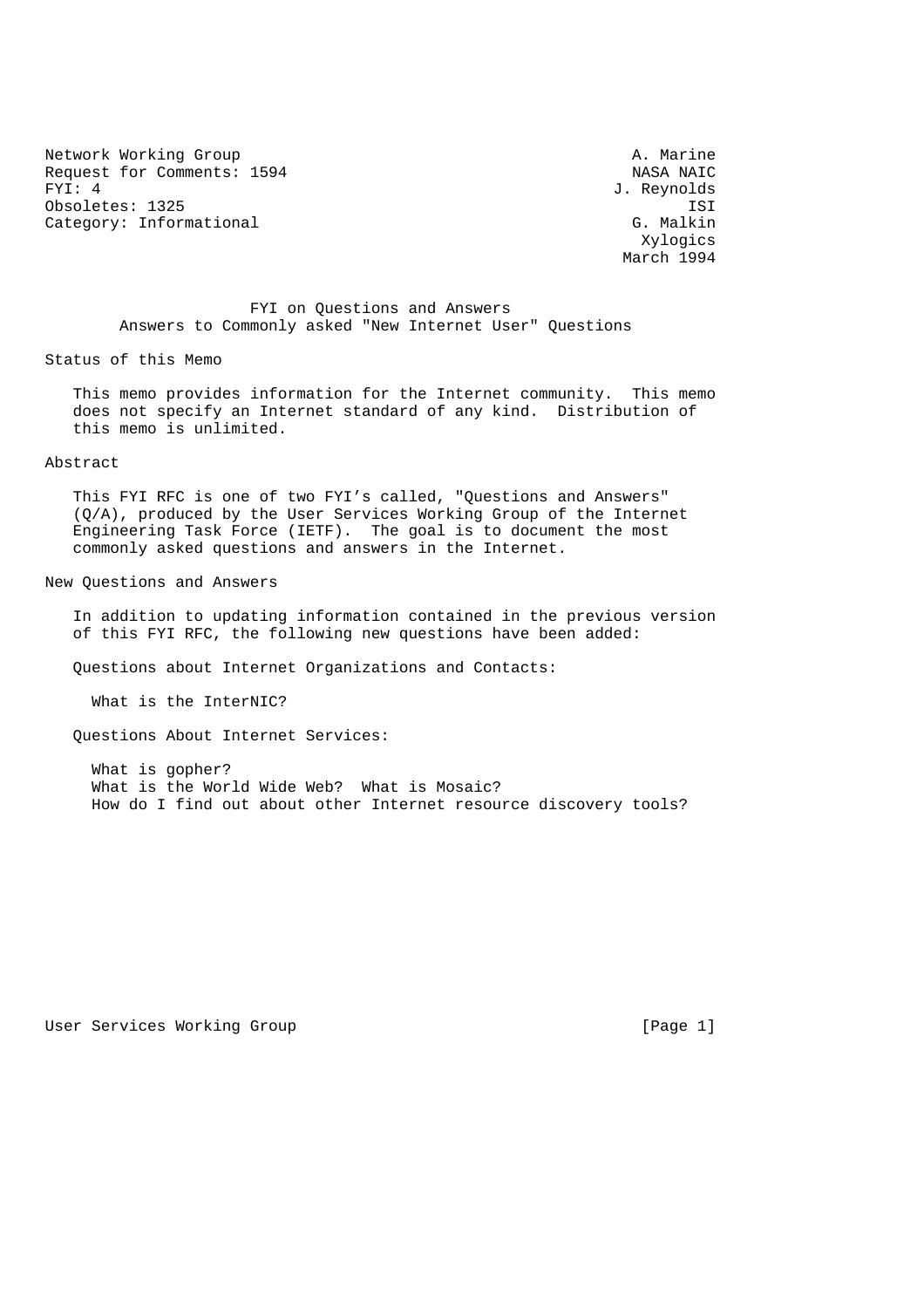Table of Contents

|                                                           | $\overline{2}$ |
|-----------------------------------------------------------|----------------|
|                                                           | $\mathcal{L}$  |
|                                                           | $\overline{3}$ |
|                                                           | 5              |
| 5. Ouestions About the Domain Name System 5               |                |
| 6. Questions About Internet Documentation 6               |                |
| 7. Ouestions about Internet Organizations and Contacts 13 |                |
|                                                           |                |
| 9. Mailing Lists and Sending Mail 24                      |                |
| 10. Miscellaneous "Internet lore" questions 26            |                |
|                                                           |                |
|                                                           |                |
|                                                           |                |
|                                                           |                |
| 15.                                                       |                |
|                                                           |                |

#### 1. Introduction

 New users joining the Internet community have the same questions as did everyone else who has ever joined. Our quest is to provide the Internet community with up to date, basic Internet knowledge and experience.

 Future updates of this memo will be produced as User Services members become aware of additional questions that should be included, and of deficiencies or inaccuracies that should be amended in this document. Although the RFC number of this document will change with each update, it will always have the designation of FYI 4. An additional FYI Q/A, FYI 7, is published that deals with intermediate and advanced Q/A topics [11].

## 2. Acknowledgements

 The following people deserve thanks for their help and contributions to this FYI Q/A: Matti Aarnio (FUNET), Susan Calcari (InterNIC), Corinne Carroll (BBN), Vint Cerf (MCI), Peter Deutsch (Bunyip), Alan Emtage (Bunyip), John Klensin (UNU), Thomas Lenggenhager (Switch), Doug Mildram (Xylogics), Tracy LaQuey Parker (Cisco), Craig Partridge (BBN), Jon Postel (ISI), Matt Power (MIT), Karen Roubicek (BBN), Patricia Smith (Merit), Gene Spafford (Purdue), and Carol Ward (Sterling Software/NASA NAIC).

User Services Working Group **[Page 2]** [Page 2]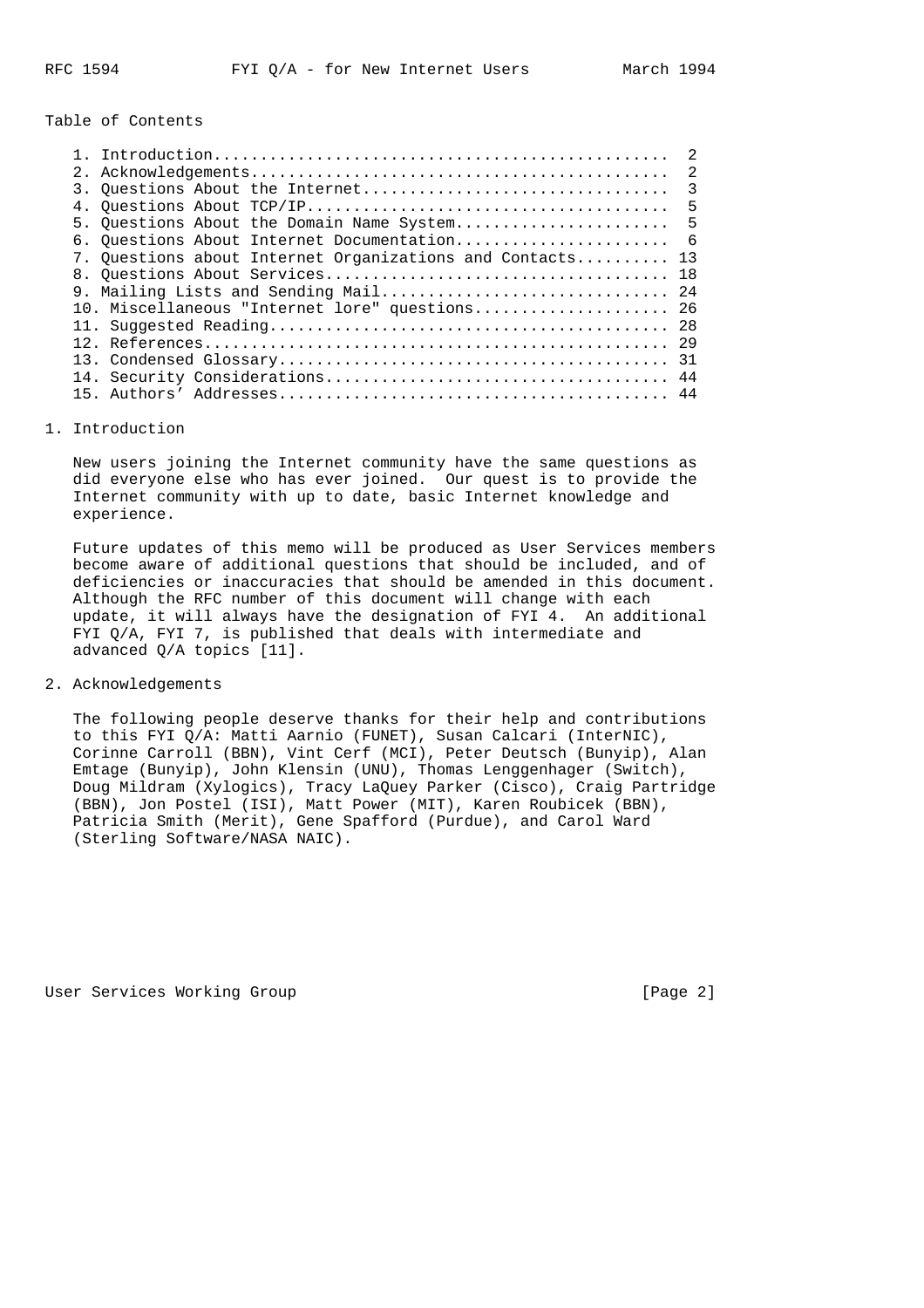- 3. Questions About the Internet
	- 3.1 What is the Internet?

 The Internet is a collection of thousands of networks linked by a common set of technical protocols which make it possible for users of any one of the networks to communicate with or use the services located on any of the other networks. These protocols are referred to as TCP/IP or the TCP/IP protocol suite. The Internet started with the ARPANET, but now includes such networks as the National Science Foundation Network (NSFNET), the Australian Academic and Research Network (AARNet), the NASA Science Internet (NSI), the Swiss Academic and Research Network (SWITCH), and about 10,000 other large and small, commercial and research, networks. There are other major wide area networks that are not based on the TCP/IP protocols and are thus often not considered part of the Internet. However, it is possible to communicate between them and the Internet via electronic mail because of mail gateways that act as "translators" between the different network protocols involved.

 Note: You will often see "internet" with a small "i". This could refer to any network built based on TCP/IP, or might refer to networks using other protocol families that are composites built of smaller networks.

 See FYI 20 (RFC 1462), "FYI on 'What is the Internet?'" for a lengthier description of the Internet [13].

3.2 I just got on the Internet. What can I do now?

 You now have access to all the resources you are authorized to use on your own Internet host, on any other Internet host on which you have an account, and on any other Internet host that offers publicly accessible information. The Internet gives you the ability to move information between these hosts via file transfers. Once you are logged into one host, you can use the Internet to open a connection to another, login, and use its services interactively (this is known as remote login or "TELNETing"). In addition, you can send electronic mail to users at any Internet site and to users on many non-Internet sites that are accessible via electronic mail.

 There are various other services you can use. For example, some hosts provide access to specialized databases or to archives of information. The Internet Resource Guide provides information regarding some of these sites. The Internet Resource Guide lists facilities on the Internet that are available to users. Such facilities include supercomputer centers, library catalogs and

User Services Working Group **[Page 3]**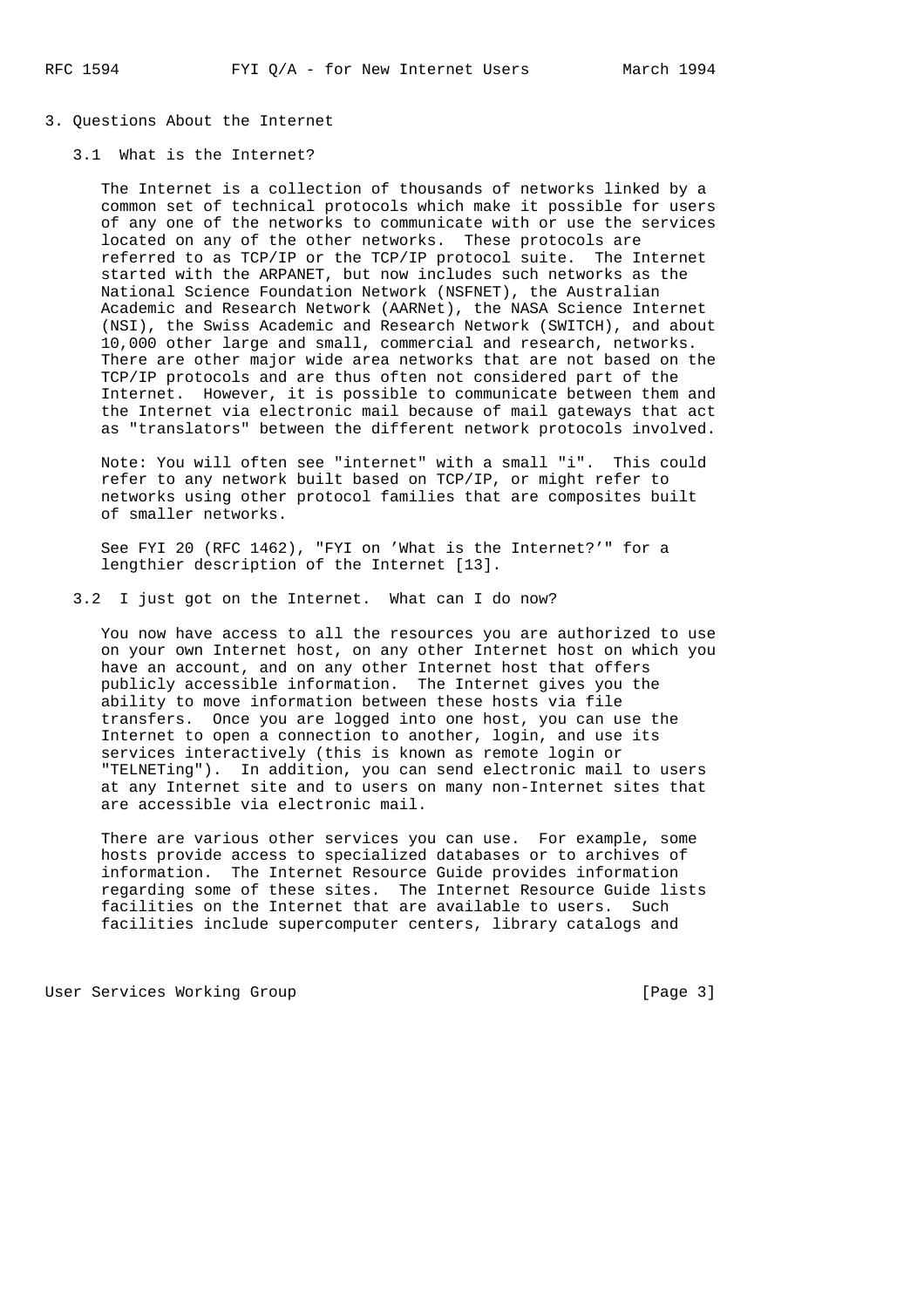specialized data collections. The guide is maintained by the Directory Services portion of the InterNIC and is available online in a number of ways. It is available for anonymous FTP from the host ds.internic.net in the resource-guide directory. It is also readable via the InterNIC gopher (gopher internic.net). For more information, contact admin@ds.internic.net or call the InterNIC at (800) 444-4345 or (908) 668-6587.

 Today the trend for Internet information services is to strive to present the users with a friendly interface to a variety of services. The goal is to reduce the traditional needs for a user to know the source host of a service and the different command interfaces for different types of services. The Internet Gopher (discussed more in the "Questions about Internet Services" section) is one such service to which you have access when you join the Internet.

3.3 How do I find out if a site has a computer on the Internet?

 Frankly, it's almost impossible to find out if a site has a computer on the Internet by querying some Internet service itself. The most reliable way is to ask someone at the site you are interested in contacting.

 It is sometimes possible to find whether or not a site has been assigned an IP network number, which is a prerequisite for connecting an IP network to the Internet (which is only one type of Internet access). To do so, query the WHOIS database, maintained by the Registration Services portion of the InterNIC. You have several options about how to do such a query. The most common currently are to TELNET to the host rs.internic.net and invoke one of the search interfaces provided, or to run a WHOIS client locally on your machine and use it to make a query across the network.

 The RIPE Network Coordination Center (RIPE NCC) also maintains a large database of sites to whom they have assigned IP network numbers. You can query it by TELNETing to info.ripe.net and stepping through the interactive interface they provide.

3.4 How do I get a list of all the hosts on the Internet?

 You really don't want that. The list includes more than 1.5 million hosts. Almost all of them require that you have access permission to actually use them. You may really want to know which of these hosts provide services to the Internet community. Investigate using some of the network resource discovery tools, such as gopher, to gain easier access to Internet information.

User Services Working Group and the control of the control of the control of the control of the control of the  $[Paqe 4]$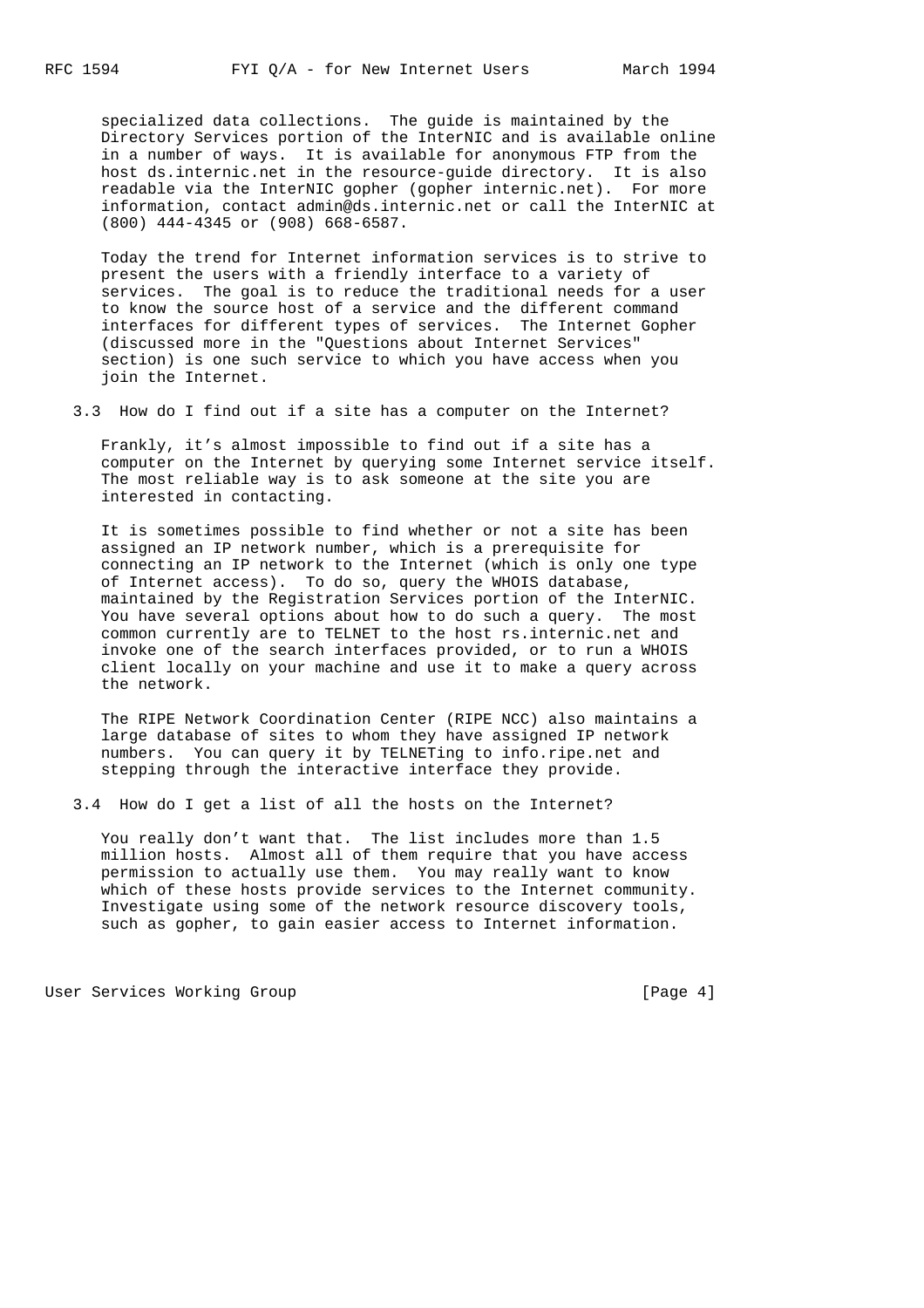- 4. Questions About TCP/IP
	- 4.1 What is TCP/IP?

 TCP/IP (Transmission Control Protocol/Internet Protocol) [4,5,6] is the common name for a family of over 100 data-communications protocols used to organize computers and data-communications equipment into computer networks. TCP/IP was developed to interconnect hosts on ARPANET, PRNET (packet radio), and SATNET (packet satellite). All three of these networks have since been retired; but TCP/IP lives on. It is currently used on a large international network of networks called the Internet, whose members include universities, other research institutions, government facilities, and many corporations. TCP/IP is also sometimes used for other networks, particularly local area networks that tie together numerous different kinds of computers or tie together engineering workstations.

 4.2 What are the other well-known standard protocols in the TCP/IP family?

 Other than TCP and IP, the three main protocols in the TCP/IP suite are the Simple Mail Transfer Protocol (SMTP) [8], the File Transfer Protocol (FTP) [3], and the TELNET Protocol [9]. There are many other protocols in use on the Internet. The Internet Architecture Board (IAB) regularly publishes an RFC [2] that describes the state of standardization of the various Internet protocols. This document is the best guide to the current status of Internet protocols and their recommended usage.

- 5. Questions About the Domain Name System
	- 5.1 What is the Domain Name System?

 The Domain Name System (DNS) is a hierarchical, distributed method of organizing the name space of the Internet. The DNS administratively groups hosts into a hierarchy of authority that allows addressing and other information to be widely distributed and maintained. A big advantage to the DNS is that using it eliminates dependence on a centrally-maintained file that maps host names to addresses.

5.2 What is a Fully Qualified Domain Name?

 A Fully Qualified Domain Name (FQDN) is a domain name that includes all higher level domains relevant to the entity named. If you think of the DNS as a tree-structure with each node having its own label, a Fully Qualified Domain Name for a specific node

User Services Working Group [Page 5]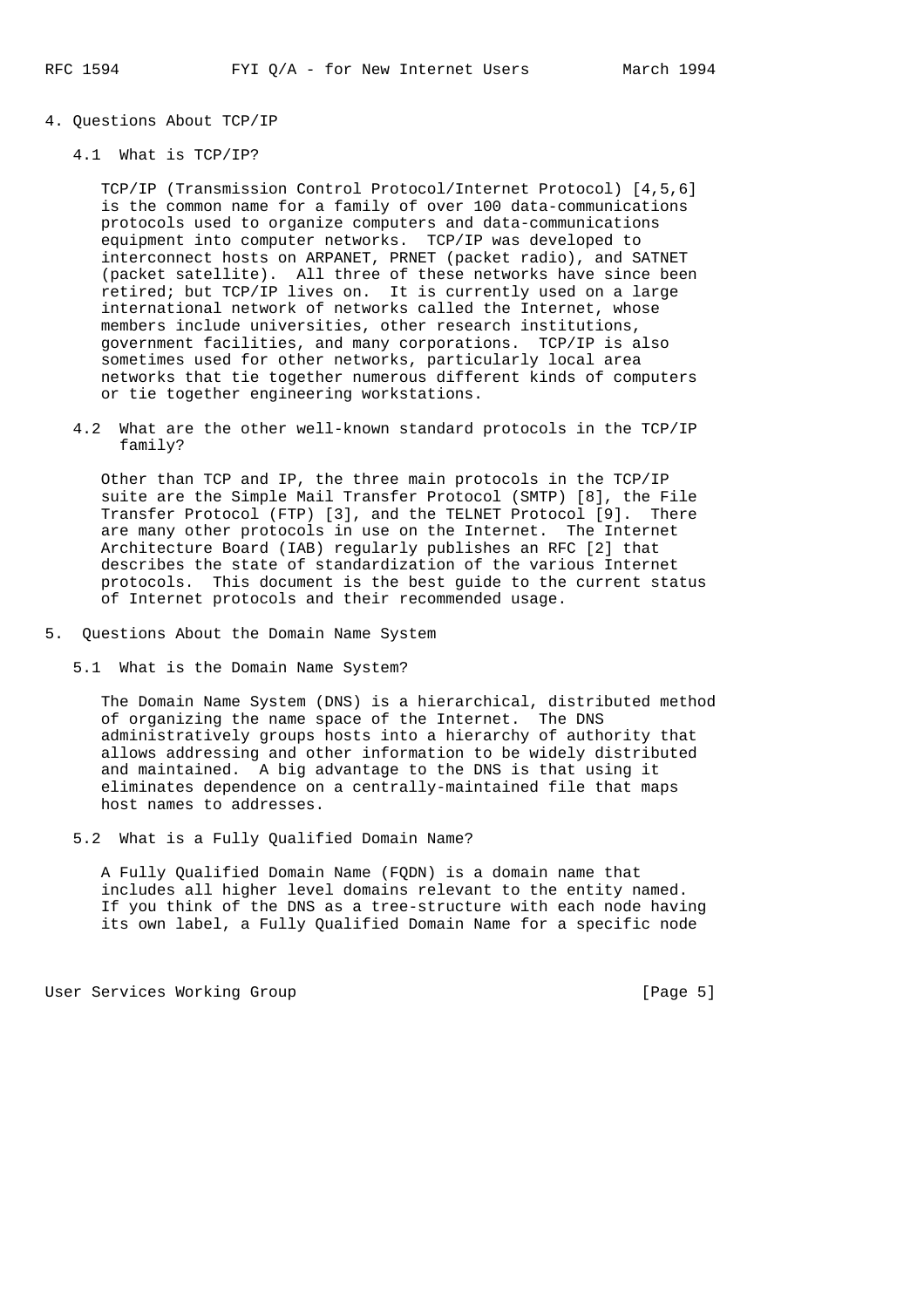would be its label followed by the labels of all the other nodes between it and the root of the tree. For example, for a host, a FQDN would include the string that identifies the particular host, plus all domains of which the host is a part up to and including the top-level domain (the root domain is always null). For example, atlas.arc.nasa.gov is a Fully Qualified Domain Name for the host at 128.102.128.50. In addition, arc.nasa.gov is the FQDN for the Ames Research Center (ARC) domain under nasa.gov.

- 6. Questions About Internet Documentation
	- 6.1 What is an RFC?

 The Request for Comments documents (RFCs) are working notes of the Internet research and development community. A document in this series may be on essentially any topic related to computer communication, and may be anything from a meeting report to the specification of a standard. Submissions for Requests for Comments may be sent to the RFC Editor (RFC-EDITOR@ISI.EDU). The RFC Editor is Jon Postel.

 Most RFCs are the descriptions of network protocols or services, often giving detailed procedures and formats for their implementation. Other RFCs report on the results of policy studies or summarize the work of technical committees or workshops. All RFCs are considered public domain unless explicitly marked otherwise.

 While RFCs are not refereed publications, they do receive technical review from either the task forces, individual technical experts, or the RFC Editor, as appropriate. Currently, most standards are published as RFCs, but not all RFCs specify standards.

 Anyone can submit a document for publication as an RFC. Submissions must be made via electronic mail to the RFC Editor. Please consult RFC 1543, "Instructions to RFC Authors" [10], for further information. RFCs are accessible online in public access files, and a short message is sent to a notification distribution list indicating the availability of the memo. Requests to be added to this distribution list should be sent to RFC- REQUEST@NIC.DDN.MIL.

 The online files are copied by interested people and printed or displayed at their sites on their equipment. (An RFC may also be returned via electronic mail in response to an electronic mail query.) This means that the format of the online files must meet the constraints of a wide variety of printing and display

User Services Working Group **[Page 6]** [Page 6]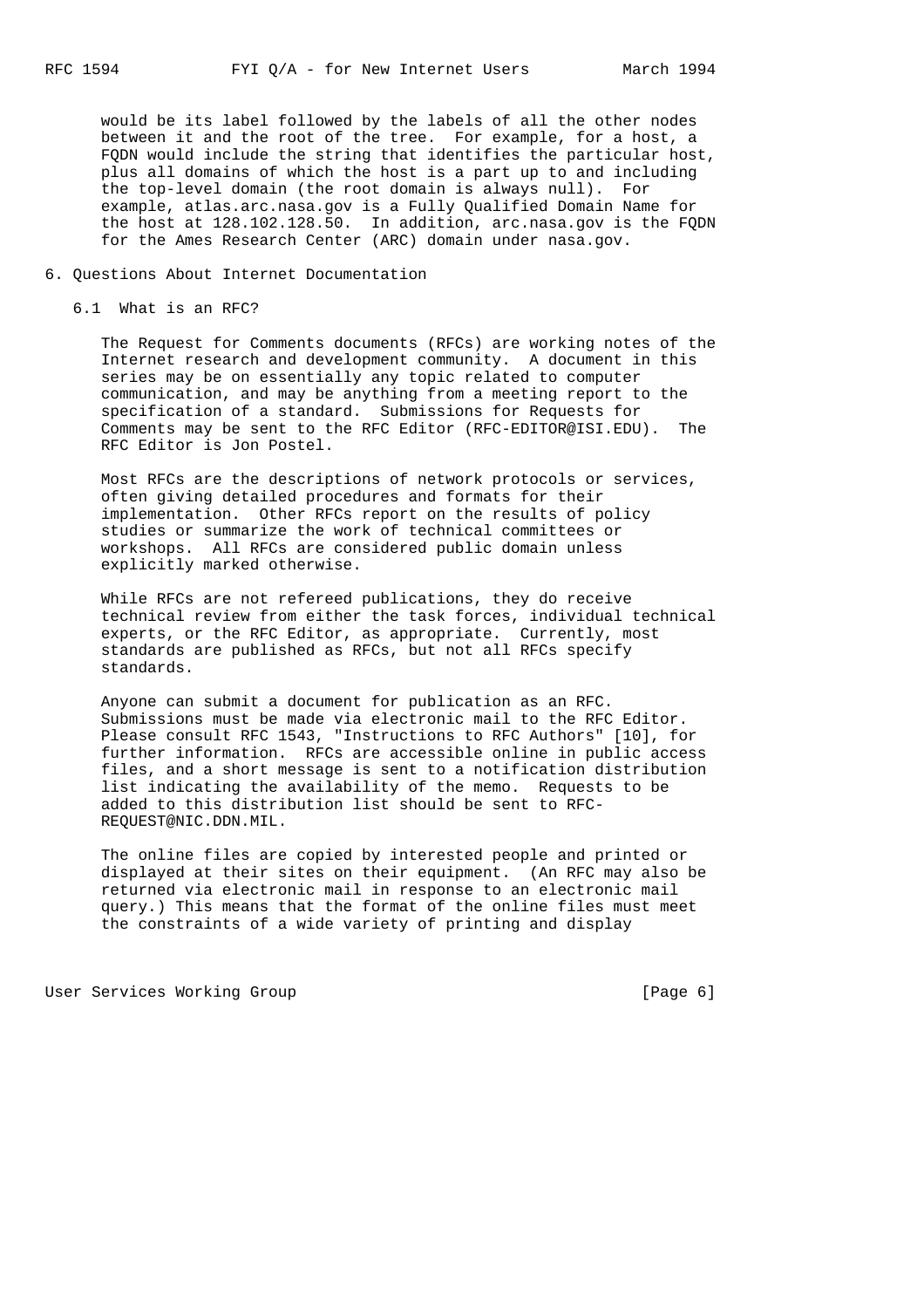equipment.

 Once a document is assigned an RFC number and published, that RFC is never revised or re-issued with the same number. There is never a question of having the most recent version of a particular RFC. However, a protocol (such as File Transfer Protocol (FTP)) may be improved and re-documented many times in several different RFCs. It is important to verify that you have the most recent RFC on a particular protocol. The "Internet Official Protocol Standards" [2] memo is the reference for determining the correct RFC to refer to for the current specification of each protocol.

6.2 How do I obtain RFCs?

 RFCs are available online at several repositories around the world. For a list of repositories and instructions about how to obtain RFCs from each of the major U.S. ones, send a message to rfc-info@isi.edu. As the text of the message, type "help: ways\_to\_get\_rfcs" (without the quotes).

An example of obtaining RFCs online follows.

 RFCs can be obtained via FTP from ds.internic.net with the pathname rfc/rfcNNNN.txt (where "NNNN" refers to the number of the RFC). Login using FTP, username "anonymous" and your email address as password. The Directory Services portion of the InterNIC also makes RFCs available via electronic mail, WAIS, and gopher.

 To obtain RFCs via electronic mail, send a mail message to mailserv@ds.internic.net and include any of the following commands in the message body:

| document-by-name rfcnnnn  | where 'nnnn' is the RFC number<br>The text version is sent.    |
|---------------------------|----------------------------------------------------------------|
| file /ftp/rfc/rfcnnnn.yyy | where 'nnnn' is the RFC number.<br>and 'yyy' is 'txt' or 'ps'. |
| help                      | to get information on how to use<br>the mailserver.            |

6.3 How do I obtain a list of RFCs?

 Several sites make an index of RFCs available. These sites are indicated in the ways\_to\_get\_rfcs file mentioned above and in the next question.

User Services Working Group and the control of the control of the control of the control of the control of the  $[$ Page 7 $]$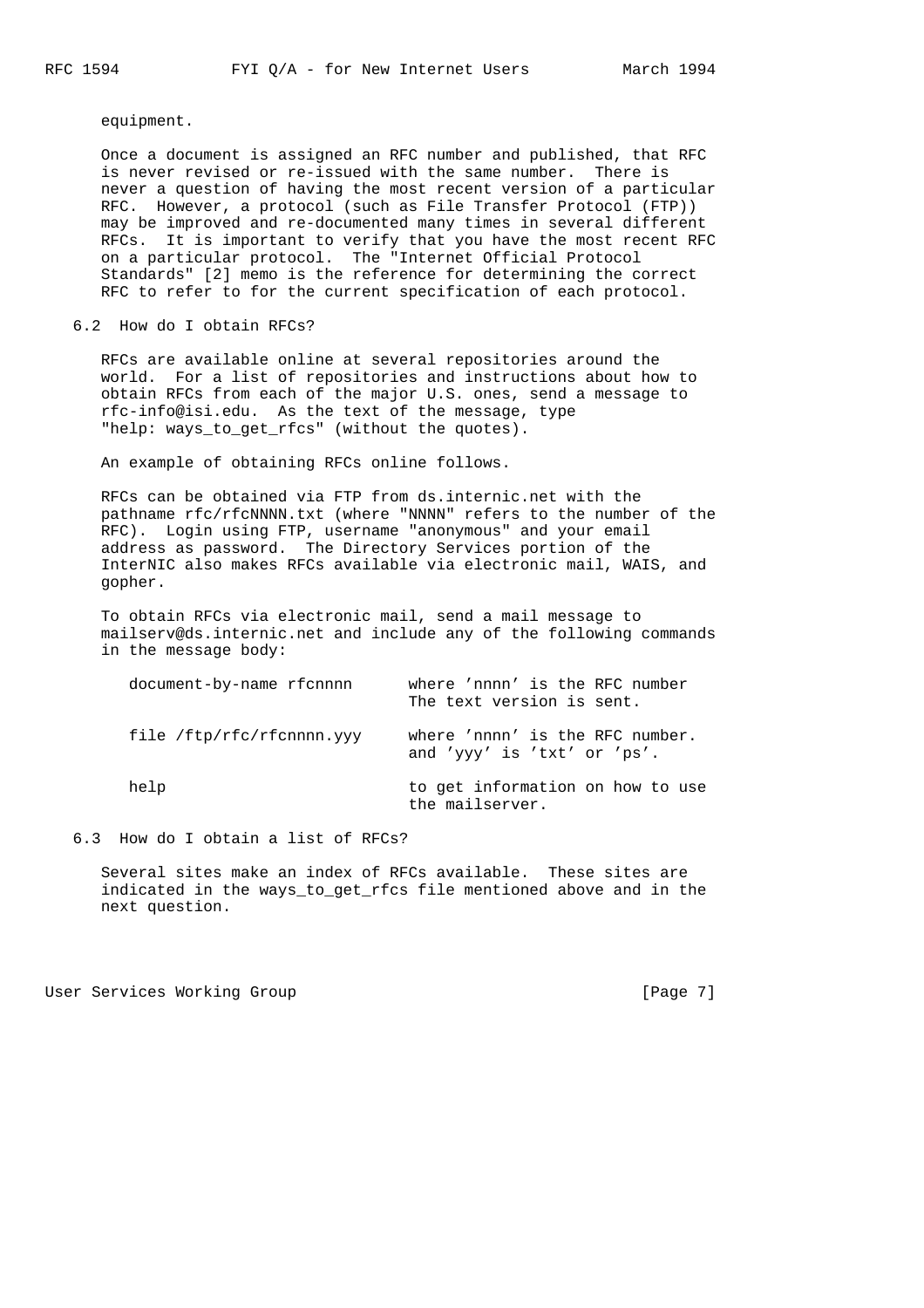# 6.4 What is the RFC-INFO service?

 The Information Sciences Institute, University of Southern California (ISI) has a service called RFC-INFO. Even though this is a service, rather than a document, we'll discuss it in this section because it is so closely tied to RFC information.

 RFC-INFO is an email based service to help in locating and retrieval of RFCs, FYIs, STDs, and IMRs. Users can ask for "lists" of all RFCs and FYIs having certain attributes ("filters") such as their ID, keywords, title, author, issuing organization, and date. Once an RFC is uniquely identified (e.g., by its RFC number) it may also be retrieved.

 To use the service, send email to: RFC-INFO@ISI.EDU with your requests as the text of the message. Feel free to put anything in the SUBJECT, the system ignores it. All input is case independent. Report problems to: RFC-MANAGER@ISI.EDU.

 To get started, you may send a message to RFC-INFO@ISI.EDU with requests such as in the following examples (without the explanations between brackets):

| Help: Help                                        | [to get this information]                                                 |
|---------------------------------------------------|---------------------------------------------------------------------------|
| List: FYI<br>List: RFC                            | [list the FYI notes]<br>[list RFCs with window as keyword or<br>in title] |
| keywords: window<br>List: FYI<br>Keywords: window | [list FYIs about windows]                                                 |
| List: *<br>Keywords: window                       | [list both RFCs and FYIs about windows]                                   |
| List: RFC                                         | [list RFCs about ARPANET, ARPA NETWORK,<br>etc.l                          |
| title: ARPA*NET                                   |                                                                           |
| List: RFC                                         | [list RFCs issued by MITRE, dated<br>1989-19911                           |
| Organization: MITRE<br>Dated-after: Jan-01-1989   |                                                                           |
| Dated-before: Dec-31-1991                         |                                                                           |
| List: RFC<br>Obsoletes: RFC0010                   | [list RFCs obsoleting a given RFC]                                        |
| List: RFC                                         | [list RFCs by authors starting with<br>"Bracken"]                         |
| Author: Bracken*                                  | [* is a wild card]                                                        |
| List: RFC                                         | [list RFCs by both Postel and Gillman]                                    |
| Authors: J. Postel                                | [note, the "filters" are ANDed]                                           |

User Services Working Group **[Page 8]**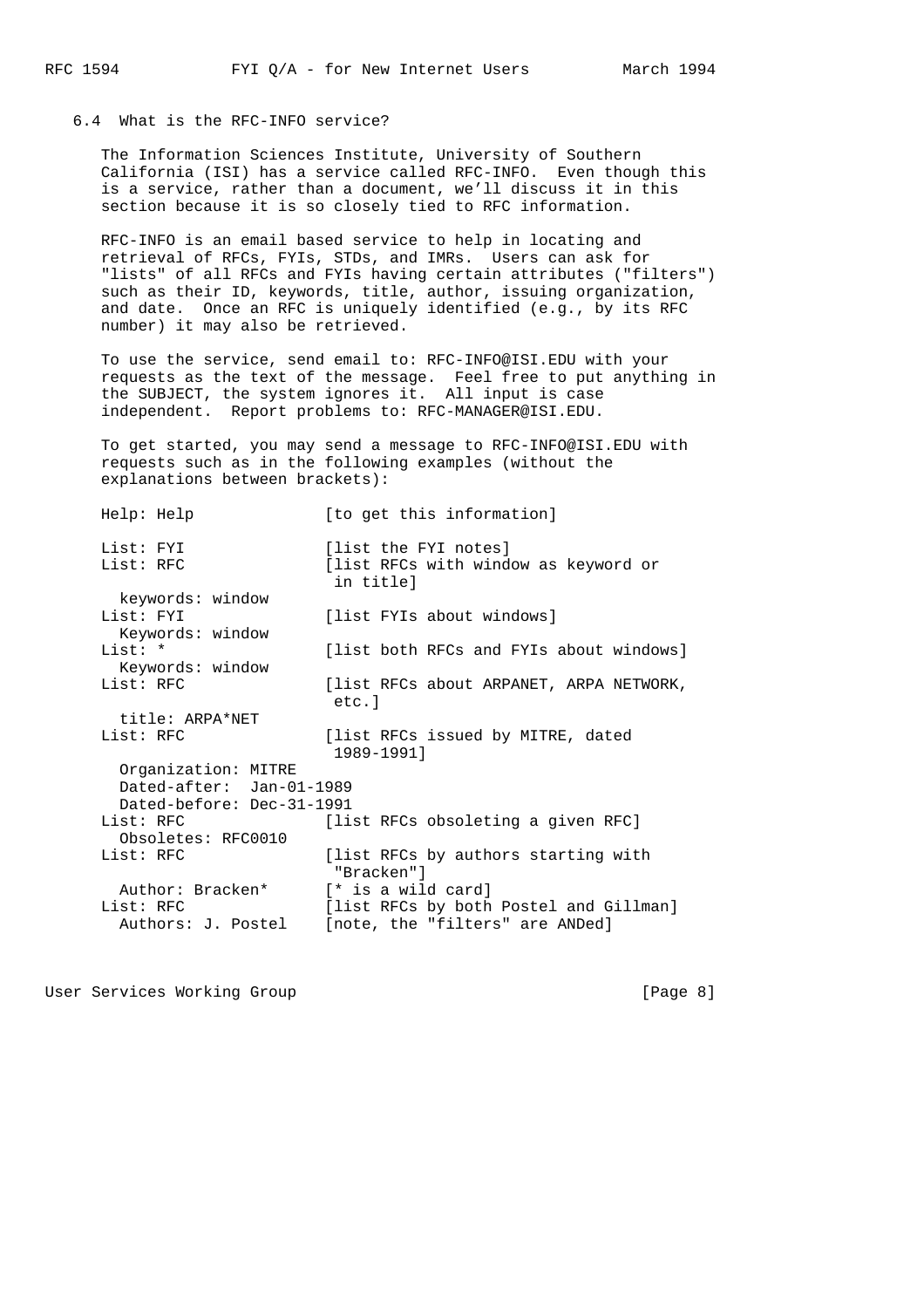| Authors: R. Gillman<br>List: RFC<br>Authors: Crocker | [list RFCs by any Crocker]                            |
|------------------------------------------------------|-------------------------------------------------------|
| List: RFC                                            | [list only RFCs by S.D. Crocker]                      |
| Authors: S.D. Crocker<br>List: RFC                   | [list only RFCs by D. Crocker]                        |
| Authors: D. Crocker                                  |                                                       |
| Retrieve: RFC<br>Doc-ID: RFC0822                     | fretrieve RFC-8221<br>[note, always 4 digits in RFC#] |
| Help: Manual                                         | [to retrieve the long user manual,<br>$30+$ pages]    |
| Help: List                                           | [how to use the LIST request]                         |
| Help: Retrieve                                       | [how to use the RETRIEVE request]                     |
| Help: Topics                                         | [list topics for which help is available]             |
| Help: Dates                                          | ["Dates" is such a topic]                             |
| List: keywords                                       | [list the keywords in use]                            |
| List: organizations                                  | [list the organizations known to the<br>system]       |

6.5 Which RFCs are Standards?

 See "Internet Official Protocol Standards" (currently RFC 1540) [2]. This RFC documents the status of each RFC on the Internet standards track, as well as the status of RFCs of other types. It is updated periodically; make sure you are referring to the most recent version. In addition, the RFC Index maintained at the ds.internic.net repository notes the status of each RFC listed.

6.6 What is an FYI?

 FYI stands for For Your Information. FYIs are a subset of the RFC series of online documents.

 FYI 1 states, "The FYI series of notes is designed to provide Internet users with a central repository of information about any topics which relate to the Internet. FYI topics may range from historical memos on 'Why it was was done this way' to answers to commonly asked operational questions. The FYIs are intended for a wide audience. Some FYIs will cater to beginners, while others will discuss more advanced topics."

 In general, then, FYI documents tend to be more information oriented, while RFCs are usually (but not always) more technically oriented.

FYI documents are assigned both an FYI number and an RFC number.

User Services Working Group **[Page 9]**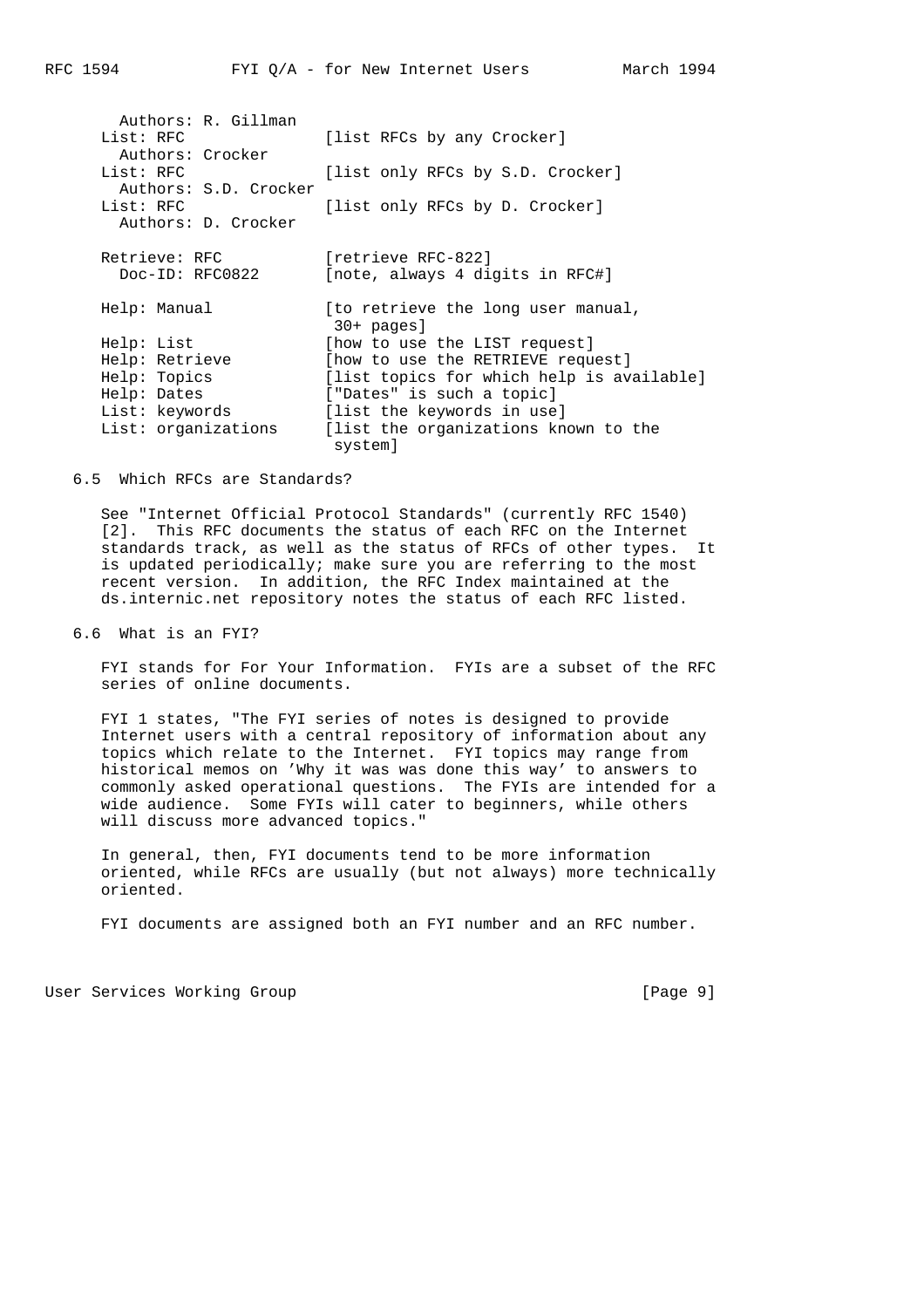As RFCs, if an FYI is ever updated, it is issued again with a new RFC number; however, its FYI number remains unchanged. This can be a little confusing at first, but the aim is to help users identify which FYIs are about which topics. For example, FYI 4 will always be FYI 4, even though it may be updated several times and during that process receive different RFC numbers. Thus, you need only to remember the FYI number to find the proper document. Of course, remembering titles often works as well.

 FYIs can be obtained in the same way RFCs can and from the same repositories. In general, their pathnames are fyi/fyiNN.txt or fyi/fyiNN.ps, where NN is the number of the FYI without leading zeroes.

6.7 What is an STD?

 The newest subseries of RFCs are the STDs (Standards). RFC 1311 [12], which introduces this subseries, states that the intent of STDs is to identify clearly those RFCs that document Internet standards. An STD number will be assigned only to those specifications that have completed the full process of standardization in the Internet. Existing Internet standards have been assigned STD numbers; a list of them can be found both in RFC 1311 and in the, "Internet Official Protocol Standards" RFC.

 Like FYIs, once a standard has been assigned an STD number, that number will not change, even if the standard is reworked and re specified and later issued with a new RFC number.

 It is important to differentiate between a "standard" and "document". Different RFC documents will always have different RFC numbers. However, sometimes the complete specification for a standard will be contained in more than one RFC document. When this happens, each of the RFC documents that is part of the specification for that standard will carry the same STD number. For example, the Domain Name System (DNS) is specified by the combination of RFC 1034 and RFC 1035; therefore, both of those RFCs are labeled STD 13.

6.8 What is the Internet Monthly Report?

 The Internet Monthly Report (IMR) communicates online to the Internet community the accomplishments, milestones reached, or problems discovered by the participating organizations. Many organizations involved in the Internet provide monthly updates of their activities for inclusion in this report. The IMR is for Internet information purposes only.

User Services Working Group **[Page 10]** [Page 10]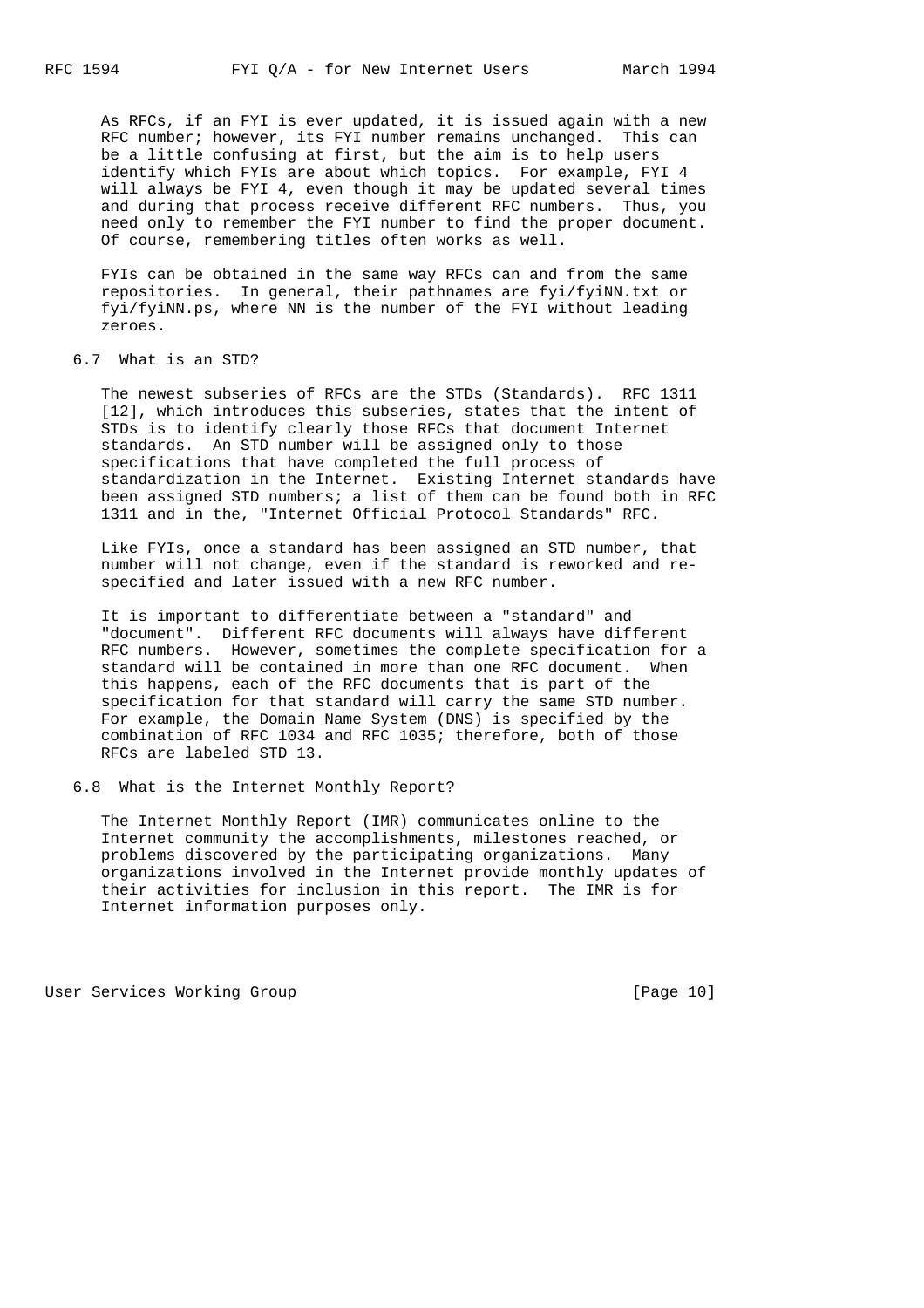You can receive the report online by joining the mailing list that distributes the report. Requests to be added or deleted from the Internet Monthly Report list should be sent to "imr request@isi.edu".

 In addition, back issues of the Report are available for anonymous FTP from the host ftp.isi.edu in the in-notes/imr directory, with the file names in the form imryymm.txt, where yy is the last two digits of the year and mm two digits for the month. For example, the July 1992 Report is in the file imr9207.txt.

 6.9 What is an Internet Draft? Are there any guidelines available for writing one?

 Internet Drafts (I-Ds) are the current working documents of the IETF. Internet Drafts are generally in the format of an RFC with some key differences:

- The Internet Drafts are not RFCs and are not a numbered document series.
- The words INTERNET-DRAFT appear in place of RFC XXXX in the upper left-hand corner.
- The document does not refer to itself as an RFC or as a Draft RFC.
- An Internet Draft does not state nor imply that it is a proposed standard. To do so conflicts with the role of the IAB, the RFC Editor, and the Internet Engineering Steering Group (IESG).

 An Internet Drafts directory has been installed to make draft documents available for review and comment by the IETF members. These draft documents that will ultimately be submitted to the IAB and the RFC Editor to be considered for publishing as RFCs. The Internet Drafts Directories are maintained on several Internet sites. There are several "shadow" machines which contain the IETF and Internet Drafts Directories. They are:

 West Coast (US) Address: ftp.isi.edu (128.9.0.32) East Coast (US) Address: ds.internic.net (198.49.45.10) Europe Address: nic.nordu.net (192.36.148.17) Pacific Rim Address: munnari.oz.au (128.250.1.21)

 To access these directories, use anonymous FTP. Login with username "anonymous" and your email address as password (or "guest" if that fails). Once logged in, change to the desired

User Services Working Group and the control of the services of the User Services Working Group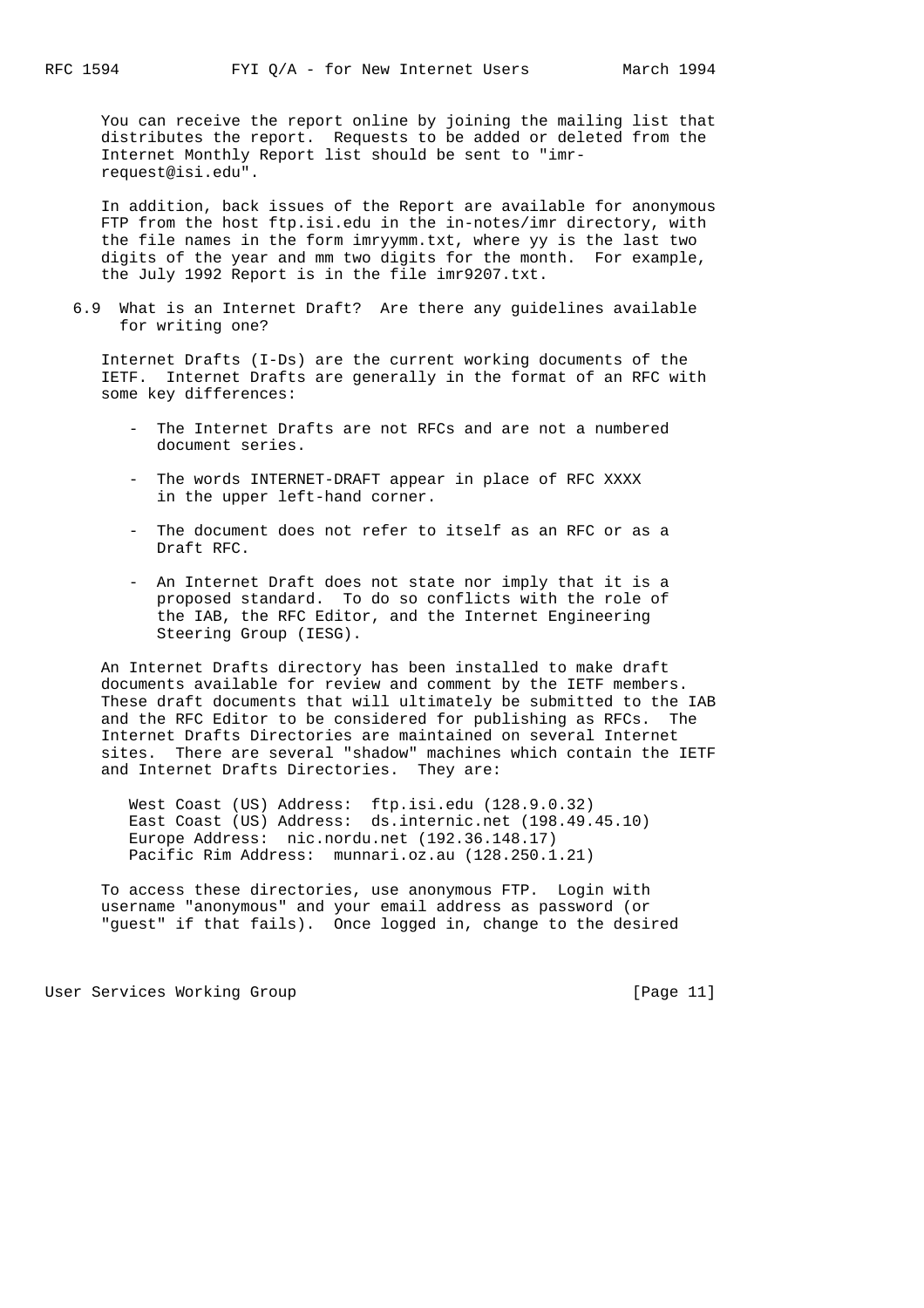directory with "cd internet-drafts". Internet Draft files can then be retrieved. Once logged in, if you change to the directory "ietf", you can retrieve a file called "1id-guidelines.txt", which explains how to write and submit an Internet Draft.

6.10 How do I obtain OSI Standards documents?

 OSI Standards documents are NOT available from the Internet via anonymous FTP due to copyright restrictions. These are available from:

 Omnicom Information Service 501 Church Street NE Suite 304 Vienna, VA 22180 USA Telephone: (800) 666-4266 or (703) 281-1135 Fax: (703) 281-1505

 American National Standards Institute 11 West 42nd Street New York, NY 10036 USA Telephone: (212) 642-4900

 However, the GOSIP specification which covers the use of OSI protocols within the U.S. Government is available from the National Institute of Standards and Technology (NIST). The final text of GOSIP Version 2 is now available from both sites.

Online sources:

 Available through anonymous FTP from osi.ncsl.nist.gov (129.6.48.100) as:

| ./pub/qosip/qosip v2.txt   | -- ascii                 |
|----------------------------|--------------------------|
| ./pub/gosip/gosip_v2.txt.Z | -- ascii compressed      |
| ./pub/qosip/qosip v2.ps    | -- PostScript            |
| ./pub/gosip/gosip_v2.ps.Z  | -- PostScript compressed |

Hardcopy source:

 Standards Processing Coordinator (ADP) National Institute of Standards and Technology Technology Building, Room B-64 Gaithersburg, MD 20899 (301) 975-2816

User Services Working Group **[Page 12]**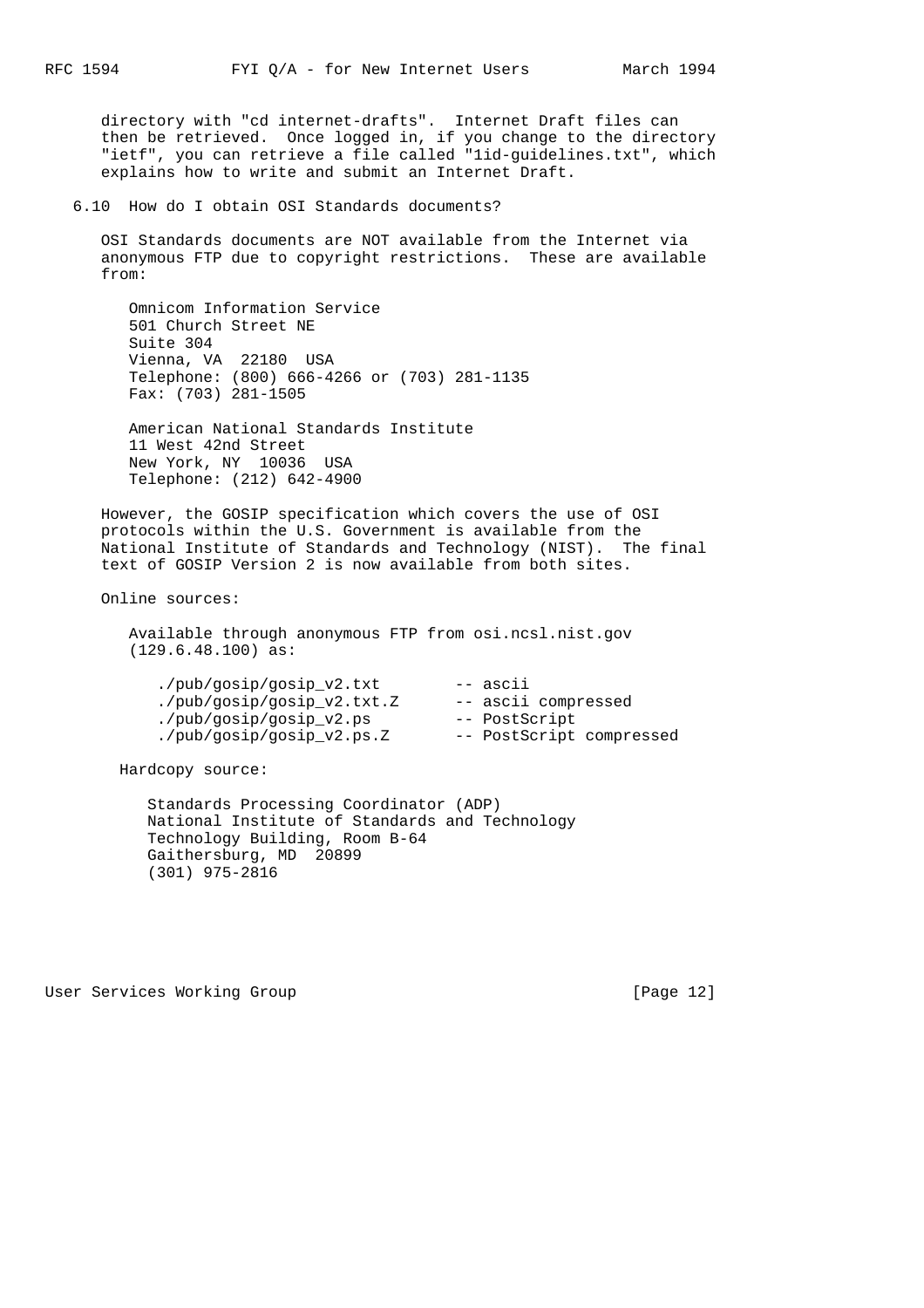7. Questions about Internet Organizations and Contacts

7.1 What is the IAB?

 The Internet Architecture Board (IAB) is concerned with technical and policy issues involving the evolution of the Internet architecture [7]. IAB members are deeply committed to making the Internet function effectively and evolve to meet a large scale, high speed future. The chairman serves a term of two years and is elected by the members of the IAB. The IAB focuses on the TCP/IP protocol suite, and extensions to the Internet system to support multiple protocol suites.

The IAB performs the following functions:

- 1) Reviews Internet Standards,
- 2) Manages the RFC publication process,
- 3) Reviews the operation of the IETF and IRTF,
- 4) Performs strategic planning for the Internet, identifying long-range problems and opportunities,
- 5) Acts as an international technical policy liaison and representative for the Internet community, and
- 6) Resolves technical issues which cannot be treated within the IETF or IRTF frameworks.

The IAB has two principal subsidiary task forces:

- 1) Internet Engineering Task Force (IETF)
- 2) Internet Research Task Force (IRTF)

 Each of these Task Forces is led by a chairman and guided by a Steering Group which reports to the IAB through its chairman. For the most part, a collection of Research or Working Groups carries out the work program of each Task Force.

 All decisions of the IAB are made public. The principal vehicle by which IAB decisions are propagated to the parties interested in the Internet and its TCP/IP protocol suite is the Request for Comments (RFC) note series and the Internet Monthly Report.

User Services Working Group **[Page 13]**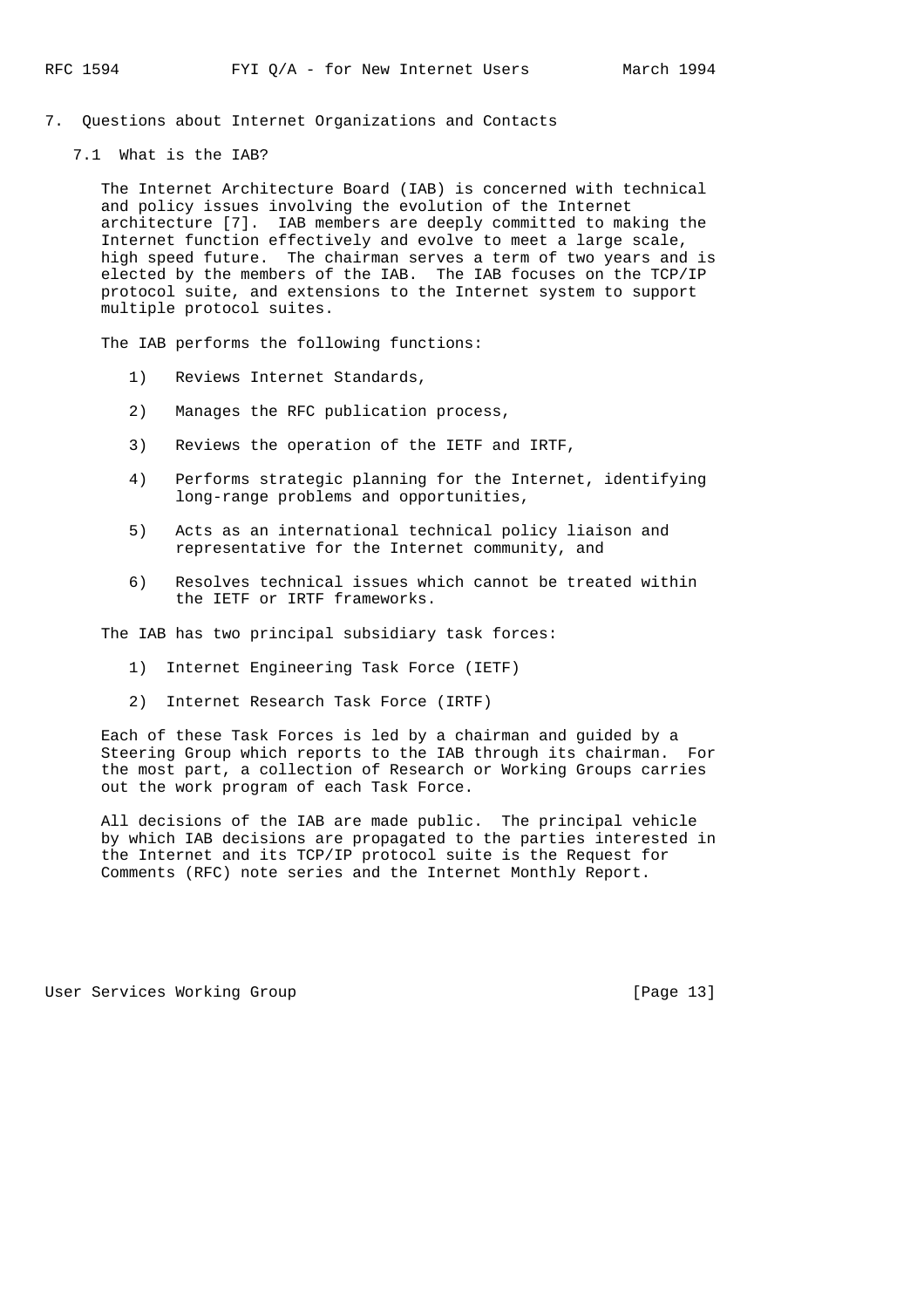# 7.2 What is the IETF?

 The Internet has grown to encompass a large number of widely geographically dispersed networks in academic and research communities. It now provides an infrastructure for a broad community with various interests. Moreover, the family of Internet protocols and system components has moved from experimental to commercial development. To help coordinate the operation, management and evolution of the Internet, the IAB established the Internet Engineering Task Force (IETF).

 The IETF is a large open community of network designers, operators, vendors, and researchers concerned with the Internet and the Internet protocol suite. The activity is performed in a number of working groups organized around a set of several technical areas, each working group has a chair, and each area is managed by a technical area director. The IETF overall is managed by its chair and the Internet Engineering Steering Group (IESG), which is made up of the area directors.

 The IAB has delegated to the IESG the general responsibility for the resolution of short- and mid-range protocol and architectural issues required to make the Internet function effectively, and the development of Internet standards.

## 7.3 What is the IRTF?

 To promote research in networking and the development of new technology, the IAB established the Internet Research Task Force (IRTF). The IRTF is a set of research groups, generally with an Internet focus. The work of the IRTF is governed by its Internet Research Steering Group (IRSG).

 In the area of network protocols, the distinction between research and engineering is not always clear, so there will sometimes be overlap between activities of the IETF and the IRTF. There is, in fact, considerable overlap in membership between the two groups. This overlap is regarded as vital for cross-fertilization and technology transfer.

## 7.4 What is the Internet Society?

 The Internet Society is a relatively new, professional, non-profit organization with the general goal of fostering the well-being and continued interest in, and evolution and use of the Internet. The Society (often abbreviated ISOC) is integrating the IAB, IETF, and IRTF functions into its operation.

User Services Working Group **[Page 14]**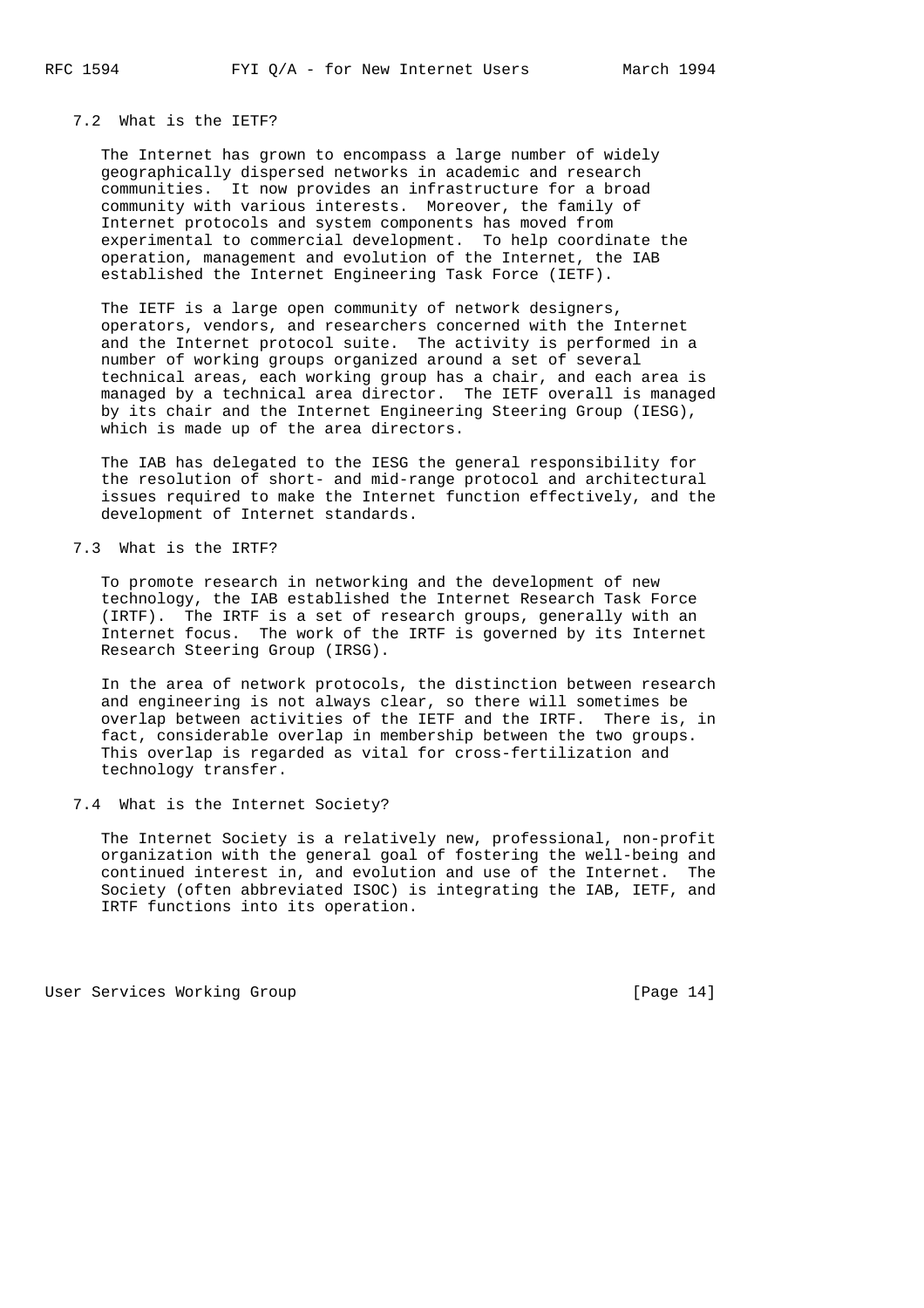The following goals of the Society are taken from its charter:

- A. To facilitate and support the technical evolution of the Internet as a research and education infrastructure, and to stimulate the involvement of the scientific community, industry, government and others in the evolution of the Internet;
- B. To educate the scientific community, industry and the public at large concerning the technology, use and application of the Internet;
- C. To promote educational applications of Internet technology for the benefit of government, colleges and universities, industry, and the public at large;
- D. To provide a forum for exploration of new Internet applications, and to stimulate collaboration among organizations in their operational use of the global Internet.

 More information about the Internet Society is available for anonymous FTP from the host: isoc.org in the directory: isoc. Information is also available via the ISOC gopher, accessible via "gopher isoc.org" if you are running a gopher client.

## 7.5 What is the IANA?

 The task of coordinating the assignment of values to the parameters of protocols is delegated by the Internet Architecture Board (IAB) to the Internet Assigned Numbers Authority (IANA). These protocol parameters include op-codes, type fields, terminal types, system names, object identifiers, and so on. The "Assigned Numbers" Request for Comments (RFC) [1] documents the currently assigned values from several series of numbers used in network protocol implementations. Internet addresses and Autonomous System numbers are assigned by the Registration Services portion of the InterNIC. The IANA is located at USC/Information Sciences Institute.

 Current types of assignments listed in Assigned Numbers and maintained by the IANA are:

User Services Working Group **[Page 15]**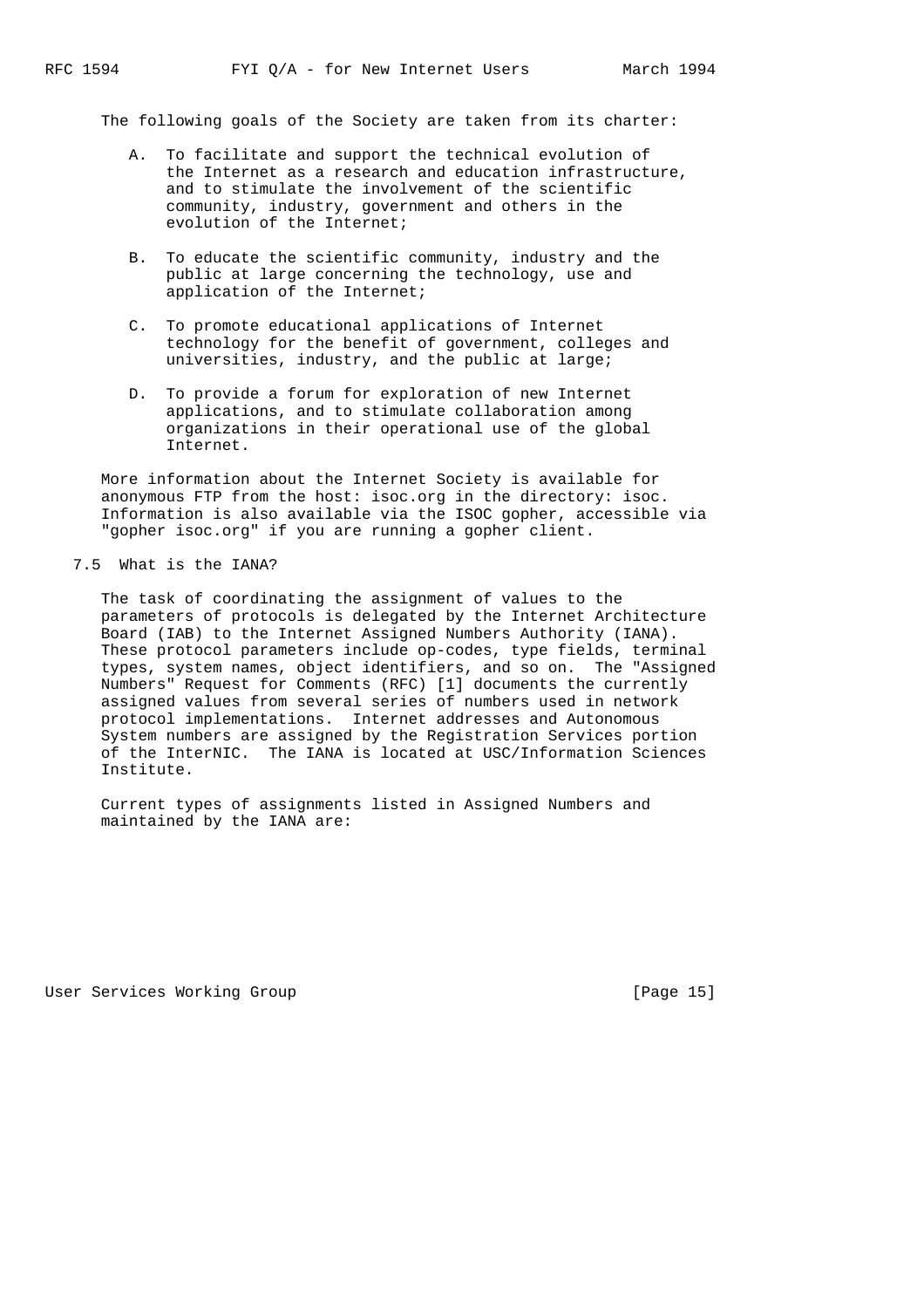Address Resolution Protocol Parameters BOOTP Parameters and BOOTP Extension Codes Character Sets Domain System Parameters Encoding Header Field Keywords ESMTP Mail Keywords Ethernet Multicast Addresses Ethernet Numbers of Interest Ethernet Vendor Address Components IANA Ethernet Address Block ICMP Type Numbers IEEE 802 Numbers of Interest Internet Protocol Numbers Internet Version Numbers IP Option Numbers IP Time to Live Parameter IP TOS Parameters Internet Multicast Addresses Inverse Address Resolution Protocol Machine Names Mail Encryption Types Mail System Names Mail Transmission Types MILNET X.25 Address Mappings MILNET Logical Addresses MILNET Link Numbers MIME Types MIME/X.400 Mapping Tables Network Management Parameters Novell Numbers Operating System Names OSPF Authentication Codes Point-to-Point Protocol Field Assignments Protocol Numbers Protocol and Service Names Protocol/Type Field Assignments Public Data Network Numbers Reverse Address Resolution Protocol Operation Codes SUN RPC Numbers TCP Option Numbers TCP Alternate Checksum Numbers TELNET Options Terminal Type Names Version Numbers Well Known and Registered Port Numbers X.25 Type Numbers XNS Protocol Types

User Services Working Group **[Page 16]**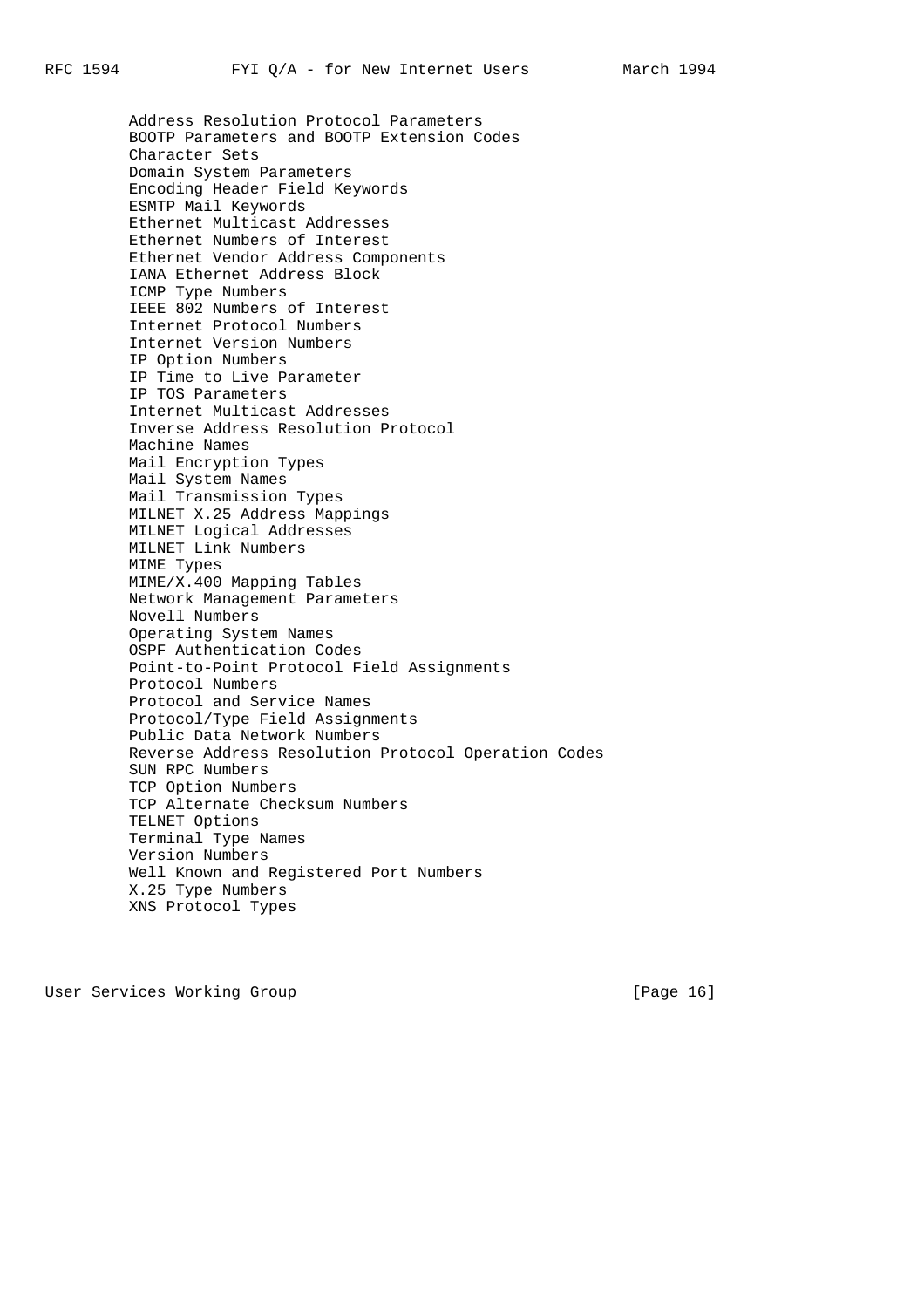For more information on number assignments, contact: IANA@ISI.EDU.

7.6 What is a NIC? What is a NOC?

 "NIC" stands for Network Information Center. It is an organization which provides network users with information about services provided by the network.

 "NOC" stands for Network Operations Center. It is an organization that is responsible for maintaining a network.

 For many networks, especially smaller, local networks, the functions of the NIC and NOC are combined. For larger networks, such as mid-level and backbone networks, the NIC and NOC organizations are separate, yet they do need to interact to fully perform their functions.

7.7 What is the InterNIC?

 The InterNIC is a five year project partially supported by the National Science Foundation to provide network information services to the networking community. The InterNIC began operations in April of 1993 and is a collaborative project of three organizations: General Atomics provides Information Services from their location in San Diego, CA; AT&T provides Directory and Database Services from South Plainsfield, NJ; and Network Solutions, Inc. provides Registration Services from their headquarters in Herndon, VA. Services are provided via the network electronically, and by telephone, FAX, and hardcopy documentation.

 General Atomics offers Information Services acting as the "NIC of first and last resort" by providing a Reference Desk for new and experienced users, and midlevel and campus NICs. The InterNIC Reference Desk offers introductory materials and pointers to network resources and tools.

 AT&T services include the Directory of Directories, Directory Services, and Database Services to store data available to all Internet users.

 Network Solutions, Inc. (NSI) provides Internet registration services including IP address allocation, domain registration, and Autonomous System Number assignment. NSI also tracks points of contact for networks and domain servers and provides online and telephone support for questions related to IP address or domain name registration.

User Services Working Group **[Page 17]** [Page 17]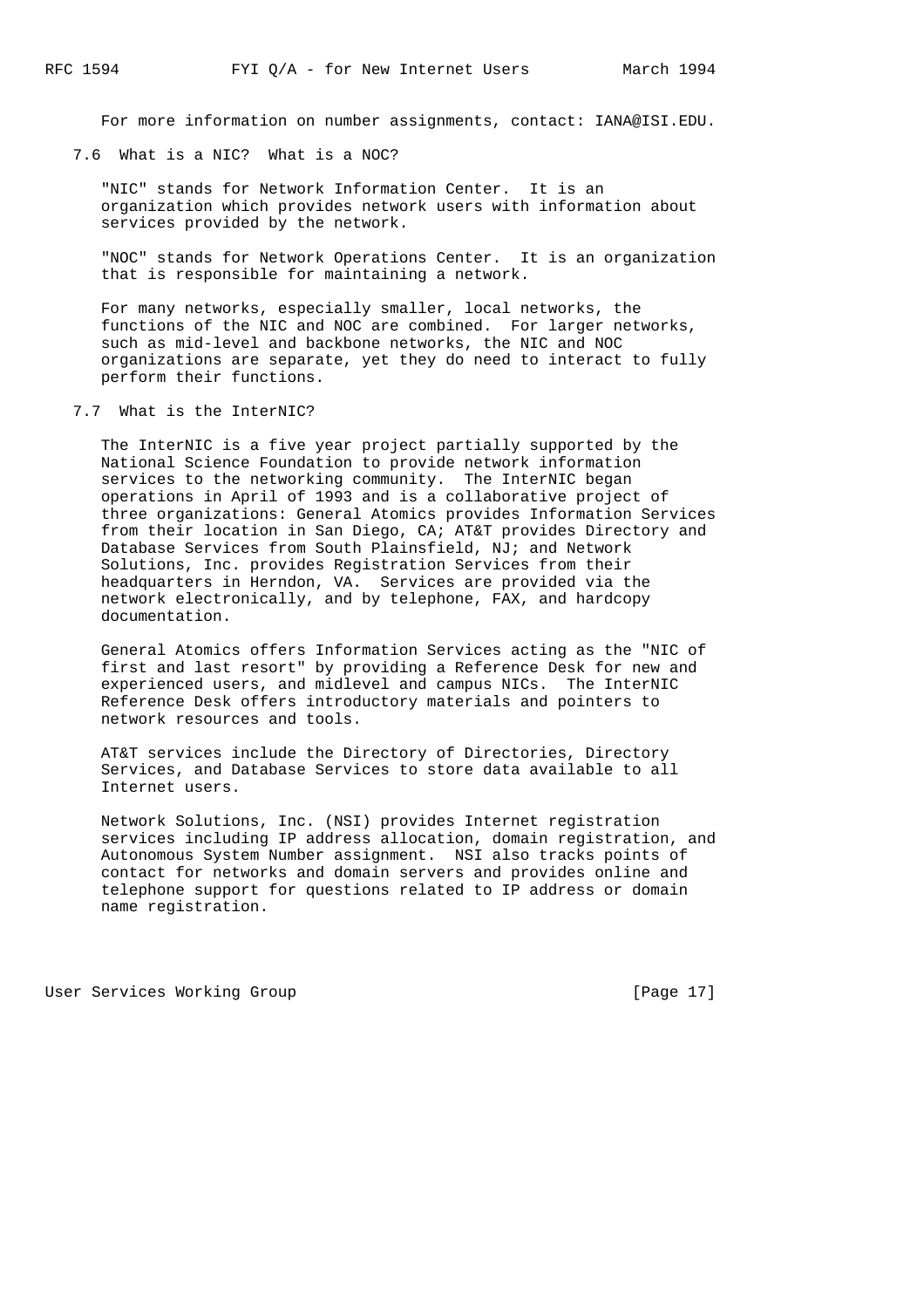All three portions of the InterNIC can be reached by calling (800) 444-4345 or by sending a message to info@internic.net. Callers from outside the U.S. can telephone +1 (619) 445-4600. Extensive online information is available at host is.internic.net, accessible via gopher or TELNET.

7.8 What is the DDN NIC (nic.ddn.mil)?

 The DDN NIC is the Defense Data Network NIC. Until the formation of the InterNIC, the DDN NIC had been responsible for many services to the whole Internet, especially for registration services. Now the DDN NIC focuses on serving its primary constituency of MILNET users. Its host is nic.ddn.mil; the address hostmaster@nic.ddn.mil may still be in older Internet registration documentation. The DDN NIC maintains close ties to the newer InterNIC.

7.9 What is the IR?

 The Internet Registry (IR) is the organization that is responsible for assigning identifiers, such as IP network numbers and autonomous system numbers, to networks. The IR also gathers and registers such assigned information. The IR delegates some number assignment authority to regional registries (such as NCC@RIPE.NET and APNIC-STAFF@APNIC.NET). However, it will continue to gather data regarding such assignments. At present, the Registration Services portion of the InterNIC at Network Solutions, Inc., serves as the IR.

- 8. Questions About Services
	- 8.1 How do I find someone's electronic mail address?

 There are a number of directories on the Internet; however, all of them are far from complete. Many people can be found, however, via the InterNIC WHOIS services, or KNOWBOT. Generally, it is still necessary to ask the person for his or her email address.

 8.2 How do I use the WHOIS program at the InterNIC Registration Services?

 There are several ways to search the WHOIS database. You can TELNET to the InterNIC registration host, rs.internic.net. There is no need to login. Type "whois" to call up the information retrieval program, or choose one of the other options presented to you. Help is available for each option. You can also run a client of the WHOIS server and point it at any whois database you'd like to search. Pointing a client at the whois server

User Services Working Group **[Page 18]**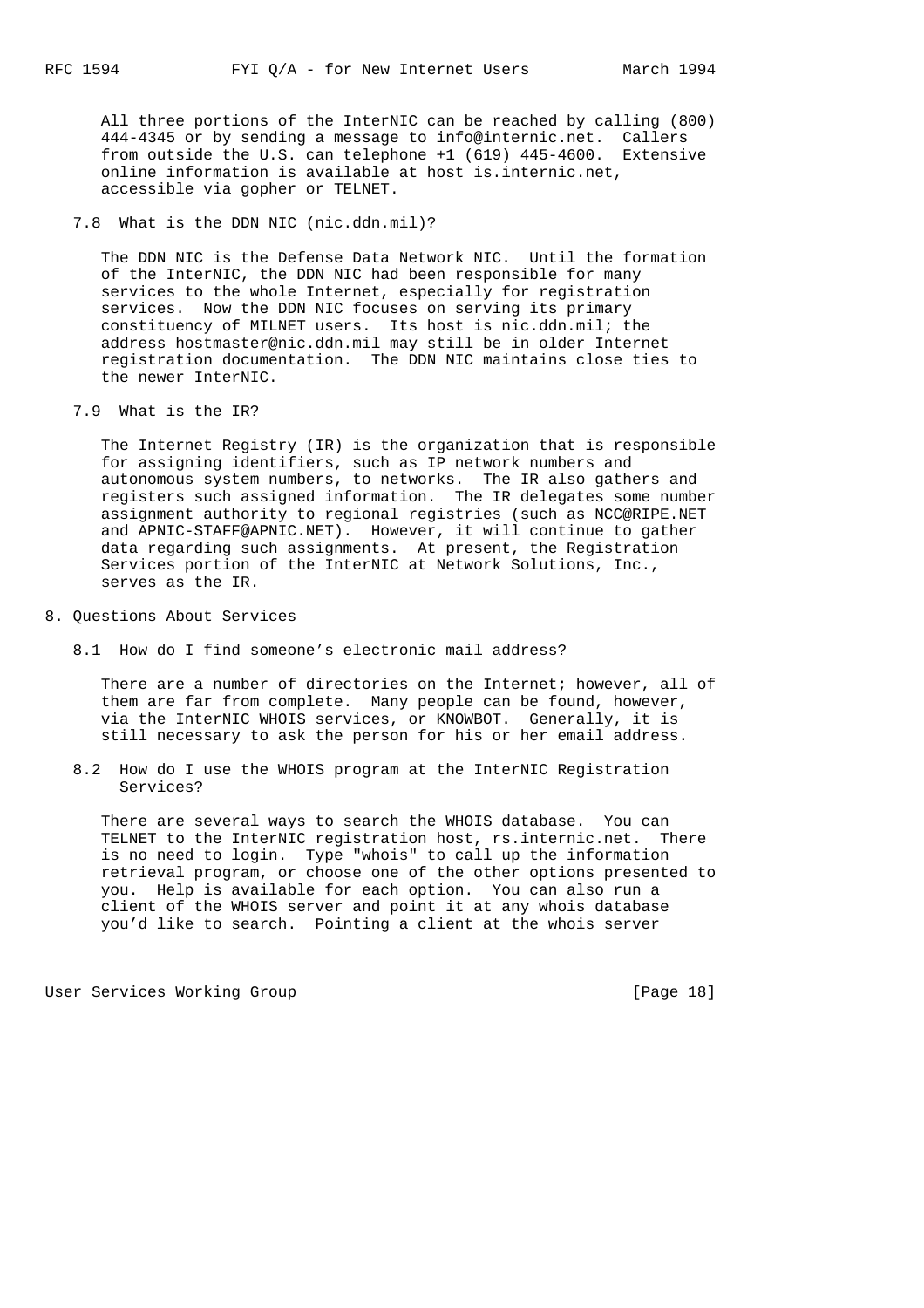ds.internic.net will enable you to query the databases at three hosts: ds.internic.net, rs.internic.net, and nic.ddn.mil.

 For more information, contact the InterNIC at (800) 444-4345 or the registration services group at (703) 742-4777.

8.3 How do I use the Knowbot Information Service?

 The Knowbot Information Service is a white pages "meta-service" that provides a uniform interface to heterogeneous white pages services in the Internet. Using the Knowbot Information Service, you can form a single query that can search for white pages information from the NIC WHOIS service, the PSI White Pages Pilot Project, and MCI Mail, among others, and have the responses displayed in a single, uniform format.

 Currently, the Knowbot Information Service can be accessed through TELNET to port 185 on hosts cnri.reston.va.us and sol.bucknell.edu. From a UNIX host, use "telnet cnri.reston.va.us 185". There is also an electronic mail interface available by sending mail to netaddress at either cnri.reston.va.us or sol.bucknell.edu.

 The commands "help" and "man" summarize the command interface. Simply entering a user name at the prompt searches a default list of Internet directory services for the requested information. Organization and country information can be included through the syntax: "userid@organization.country". For example, the queries "droms@bucknell" and "kille@ucl.gb" are both valid. Note that these are not Domain Names, but rather a syntax to specify an organization and a country for the search.

8.4 What is the White Pages at PSI?

 Performance Systems International, Inc. (PSI), sponsors a White Pages Project that collects personnel information from member organizations into a database and provides online access to that data. This effort is based on the OSI X.500 Directory standard.

 To access the data, TELNET to WP.PSI.COM and login as "fred" (no password is necessary). You may now look up information on participating organizations. The program provides help on usage. For example, typing "help" will show you a list of commands, "manual" will give detailed documentation, and "whois" will provide information regarding how to find references to people. For a list of the organizations that are participating in the pilot project by providing information regarding their members, type "whois -org \*".

User Services Working Group **[Page 19]** [Page 19]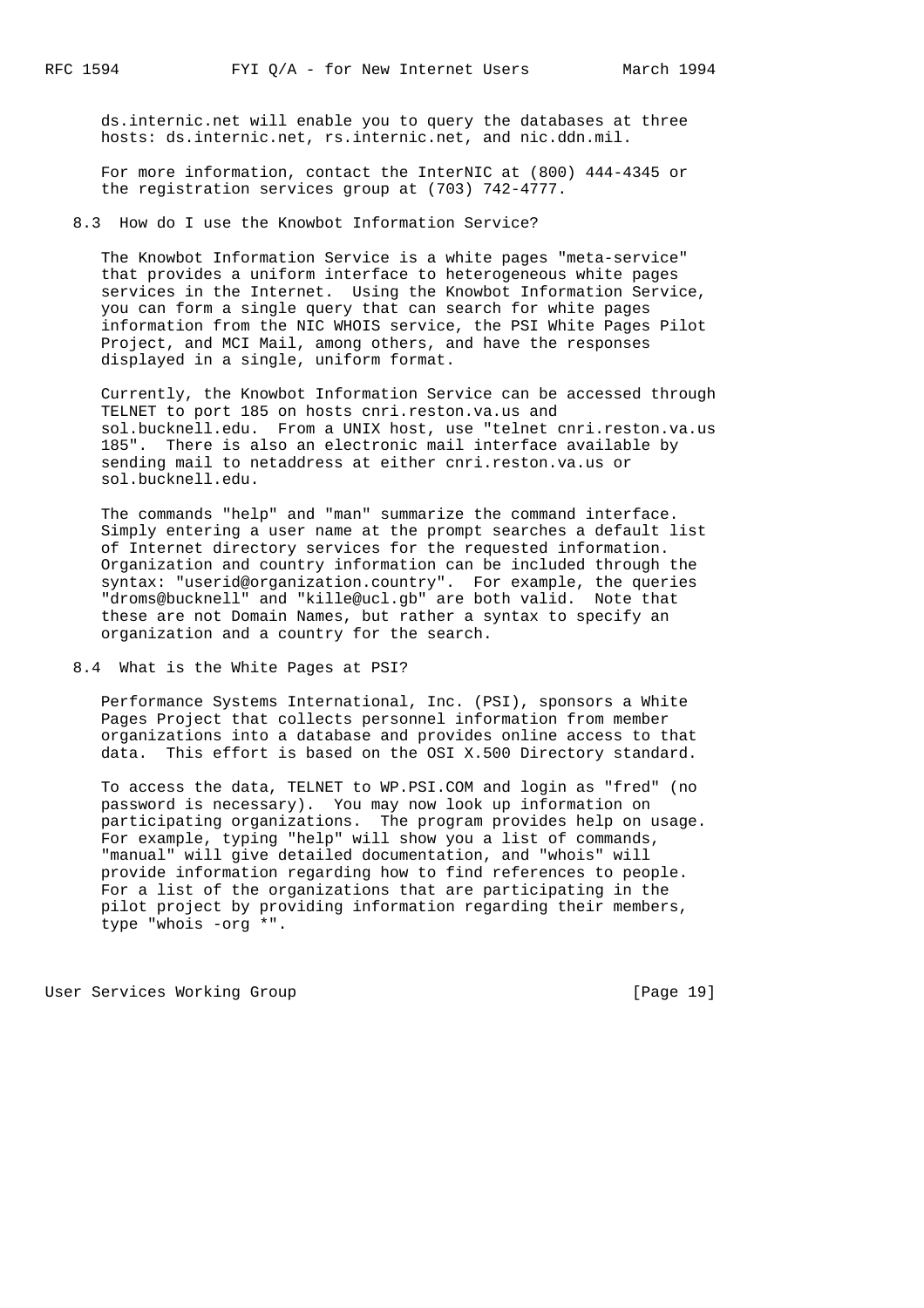Access to the White Pages data is also possible via programs that act as X.500 Directory User Agent (DUA) clients.

For more information, send a message to WP-INFO@PSI.COM.

8.5 What is USENET? What is Netnews?

 USENET is the formal name, and Netnews a common informal name, for a distributed computer information service that some hosts on the Internet use. USENET handles only news and not mail. USENET uses a variety of underlying networks for transport, including parts of the Internet, BITNET, and others. Netnews can be a valuable tool to economically transport traffic that would otherwise be sent via mail. USENET has no central administration.

8.6 How do I get a Netnews feed?

 To get a Netnews feed, you must acquire the server software, which is available for some computers at no cost from some anonymous FTP sites across the Internet, and you must find an existing USENET site that is willing to support a connection to your computer. In many cases, this "connection" merely represents additional traffic over existing Internet access channels.

 One well-known anonymous FTP archive site for software and information regarding USENET is ftp.uu.net. There is a "news" directory which contains many software distribution and information sub-directories.

 It is recommended that new users subscribe to and read news.announce.newusers since it will help to become oriented to USENET and the Internet.

8.7 What is a newsgroup?

 A newsgroup is a bulletin board which readers interested in that newsgroup's particular topic can read and respond to messages posted by other readers. Generally, there will be a few "threads" of discussion going on at the same time, but they all share some common theme. There are approximately 900 newsgroups, and there are more being added all the time.

 There are two types of newsgroups: moderated and unmoderated. A moderated newsgroup does not allow individuals to post directly to the newsgroup. Rather, the postings go to the newsgroup's moderator who determines whether or not to pass the posting to the entire group. An unmoderated newsgroup allows a reader to post directly to the other readers.

User Services Working Group **[Page 20]**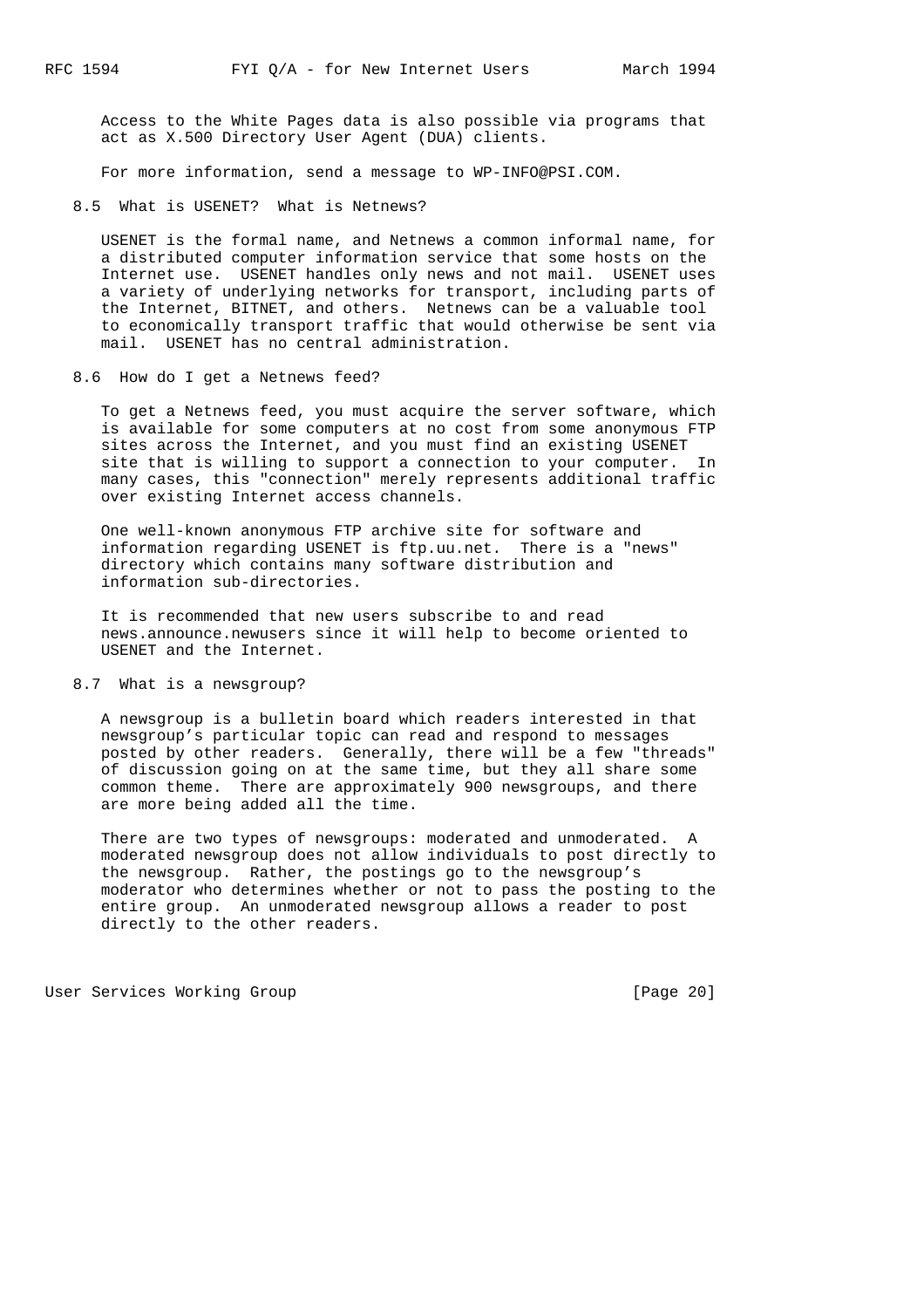8.8 How do I subscribe to a newsgroup?

 You don't subscribe to a newsgroup. Either you get it on your machine or you don't. If there's one you want, all you can do is ask the systems administrator to try to get it for you.

8.9 What is anonymous FTP?

 Anonymous FTP is a conventional way of allowing you to sign on to a computer on the Internet and copy specified public files from it [3]. Some sites offer anonymous FTP to distribute software and various kinds of information. You use it like any FTP, but the username is "anonymous". Many systems will request that the password you choose is your email address. If this fails, the generic password is usually "guest".

8.10 What is "archie"?

 The archie system was created to automatically track anonymous FTP archive sites, and this is still its primary function. The system currently makes available the names and locations of some 2,100,000 files at some 1,000 archive sites.

 Archie's User Access component allows you to search the "files" database for these filenames. When matches are found, you are presented with the appropriate archive site name, IP address, the location within the archive, and other useful information.

 You can also use archie to "browse" through a site's complete listing in search of information of interest, or obtain a complete list of the archive sites known to that server.

 The archie server also offers a "package descriptions" (or "whatis") database. This is a collection of names and descriptions gathered from a variety of sources and can be used to identify files located throughout the Internet, as well as other useful information. Files identified in the whatis database can then be found by searching the files database as described above.

## 8.11 How do I connect to archie?

 You can connect to archie in a variety of ways. There is a conventional TELNET interface, an electronic mail interface, and a variety of client programs available. The use of a client is strongly encouraged. There are currently 22 archie servers located throughout the world.

User Services Working Group **[Page 21]**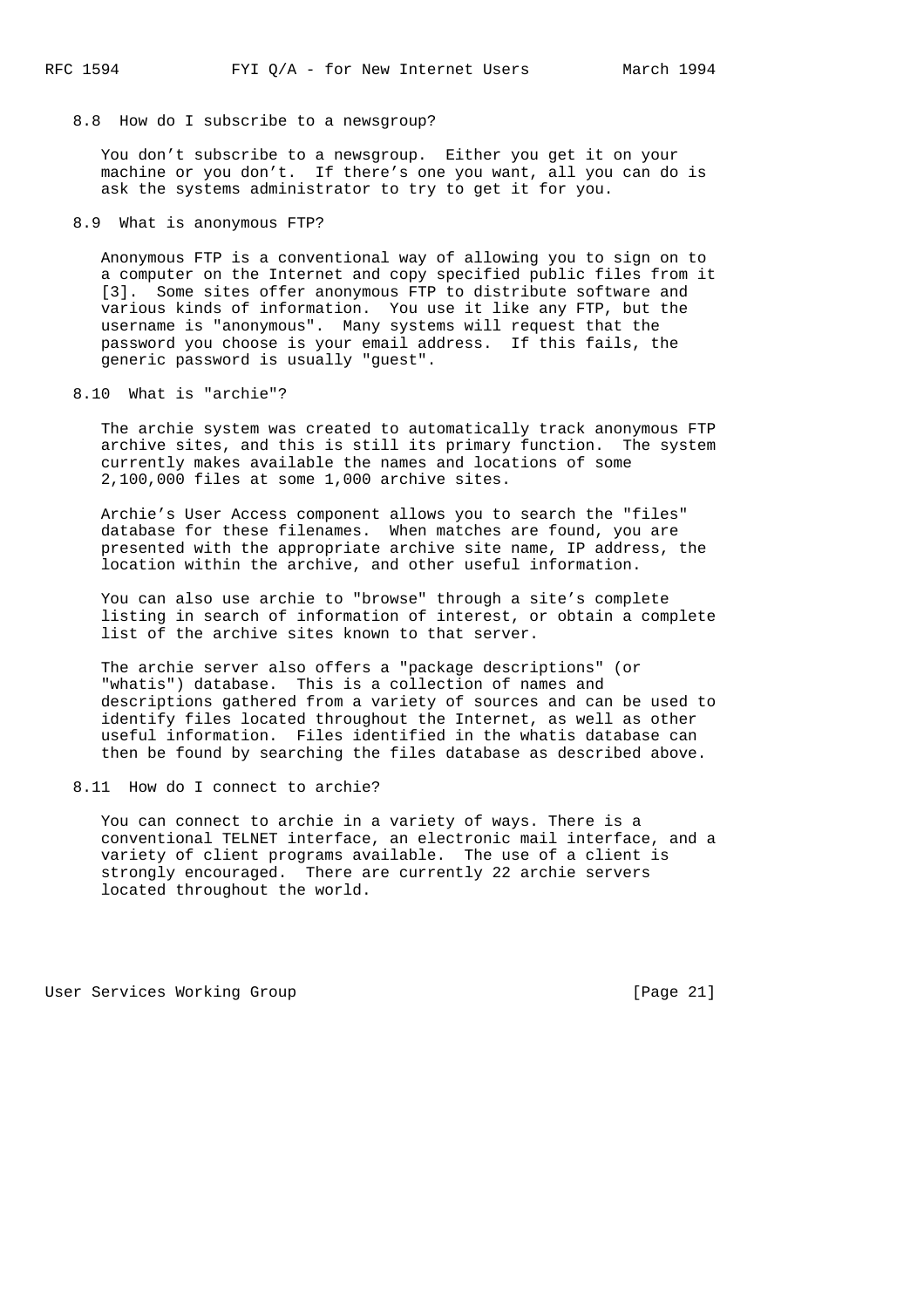To try the TELNET interface to archie you can TELNET to one of the 22 archie servers (preferably the one nearest you, and during non-peak hours). Log in as "archie" (no password is required). Type "help" to get you started.

Here is a list of archie servers as of the date this was written:

| archie.au*                             | 139.130.4.6              | Australia      |
|----------------------------------------|--------------------------|----------------|
| archie.edvz.uni-linz.ac.at* 140.78.3.8 |                          | Austria        |
| archie.univie.ac.at*                   | 131.130.1.23             | Austria        |
| archie.uqam.ca*                        | 132.208.250.10           | Canada         |
| archie.funet.fi                        | 128.214.6.100            | Finland        |
| archie.th-darmstadt.de*                | 130.83.22.60             | Germany        |
| archie.ac.il*                          | 132.65.6.15              | Israel         |
| archie.unipi.it*                       | 131.114.21.10            | Italy          |
| archie.wide.ad.jp                      | 133.4.3.6                | Japan          |
| archie.hana.nm.kr*                     | 128.134.1.1              | Korea          |
| archie.sogang.ac.kr*                   | 163.239.1.11             | Korea          |
| archie.uninett.no*                     | 128.39.2.20              | Norway         |
| archie.rediris.es*                     | 130.206.1.2              | Spain          |
| archie.luth.se*                        | 130.240.18.4             | Sweden         |
| archie.switch.ch*                      | 130.59.1.40              | Switzerland    |
| archie.ncu.edu.tw*                     | 140.115.19.24            | Taiwan         |
| archie.doc.ic.ac.uk*                   | 146.169.11.3             | United Kingdom |
| archie.unl.edu                         | 129.93.1.14              | USA (NE)       |
| archie.internic.net*                   | 198.48.45.10             | USA (NJ)       |
| archie.rutgers.edu*                    | 128.6.18.15              | USA (NJ)       |
| archie.ans.net                         | 147.225.1.10             | USA (NY)       |
| archie.sura.net*                       | 128.167.254.179 USA (MD) |                |

Note: Sites marked with an asterisk "\*" run archie version 3.0.

 You can obtain details on using the electronic mail interface by sending mail to "archie" at any of the above server hosts. Put the word "help" as the text of your message for directions.

 Questions, comments, and suggestions can be sent to the archie development group by sending mail to info@bunyip.com.

8.12 What is "gopher"?

 The Internet Gopher presents an extremely wide variety of diverse types of information in an easy to use menu-driven interface. Gopher servers link information from all around the Internet in a manner that can be transparent to the user. (Users can easily discover the source of any piece of information, however, if they wish.) For example, gopher links databases of every type, applications, white pages directories, sounds, and pictures.

User Services Working Group **[Page 22]**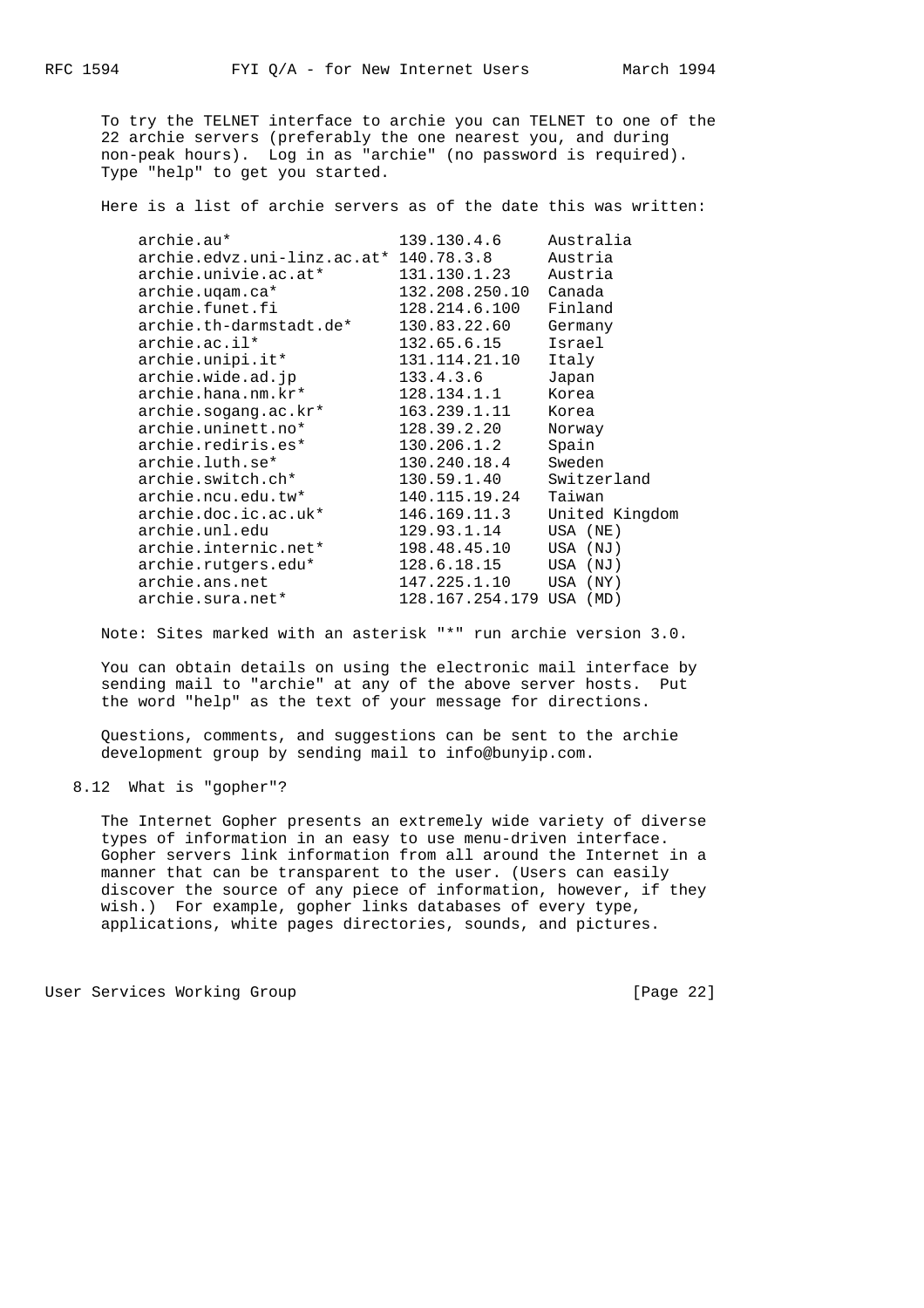Some gophers are available via TELNET. Since most gophers are linked to other gophers, if you can get to one, you can get to many. You can, for example, telnet to naic.nasa.gov and use their public gopher.

 The best way to use the gopher service, as with all client/server type services, is by running your own gopher client. The Internet Gopher was developed at the University of Minnesota. More information is available for anonymous FTP on the host boombox.micro.umn.edu.

8.13 What is the World Wide Web? What is Mosaic?

 The World Wide Web is a distributed, hypermedia-based Internet information browser. It presents users with a friendly point and click interface to a wide variety of types of information (text, graphics, sounds, movies, etc.) and Internet services. It is possible to use the Web to access FTP archives, databases, and even gopher servers.

 The most familiar implementations of the World Wide Web are the Mosaic clients developed by the National Center for Supercomputing Applications (NCSA). Mosaic software is available online at ftp.ncsa.uiuc.edu.

 8.14 How do I find out about other Internet resource discovery tools?

 The field of Internet resource discovery tools is one of the most dynamic on the Internet today. There are several tools in addition to those discussed here that are useful for discovering or searching Internet resources. The EARN (European Academic and Research Network) Association has compiled an excellent document that introduces many of these services and provides information about how to find out more about them. To obtain the document, send a message to listserv@earncc.bitnet or listserve%earncc.bitnet@cunyvm.cuny.edu. As the text of your message, type "GET filename" where the filename is either "nettools ps" or "nettols memo". The former is in PostScript format. This document is also available for anonymous FTP on some hosts, including naic.nasa.gov, where it is available in the files/general\_info directory as earn-resource-tool-guide.ps and earn-resource-tool-guide.txt.

User Services Working Group **[Page 23]**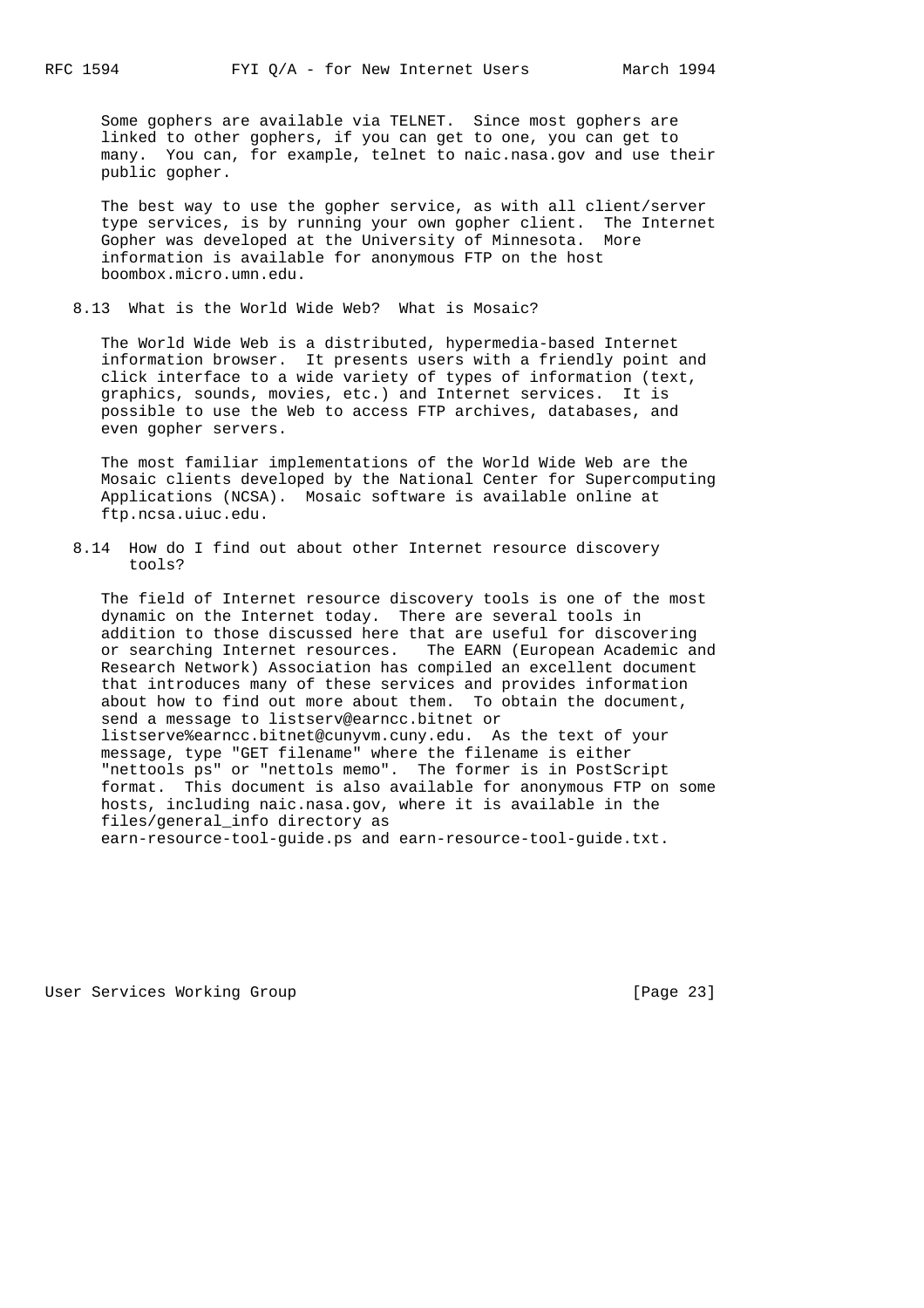## 8.15 What is "TELNET"?

 The term "TELNET" refers to the remote login that's possible on the Internet because of the TELNET Protocol [9]. The use of this term as a verb, as in "telnet to a host" means to establish a connection across the Internet from one host to another. Usually, you must have an account on the remote host to be able to login to it once you've made a connection. However, some hosts, such as those offering white pages directories, provide public services that do not require a personal account.

 If your host supports TELNET, your command to connect to a remote host would probably be "telnet <hostname>" or "telnet <host IP address>". For example, "telnet rs.internic.net" or "telnet 198.41.0.5".

- 9. Mailing Lists and Sending Mail
	- 9.1 What is a mailing list?

 A mailing list is an email address that stands for a group of people rather than for an individual. Mailing lists are usually created to discuss specific topics. Anybody interested in that topic, may (usually) join that list. Some mailing lists have membership restrictions, others have message content restrictions, and still others are moderated. Most "public" mailing lists have a second email address to handle administrative matters, such as requests to be added to or deleted from the list. All subscription requests should be sent to the administrative address rather than to the list itself!

 9.2 How do I contact the administrator of a mailing list rather than posting to the entire list?

 Today there are two main methods used by mailing list adminstrators to handle requests to subscribe or unsubscribe from their lists. The administrative address for many lists has the same name as the list itself, but with "-request" appended to the list name. So, to join the ietf-announce@cnri.reston.va.us list, you would send a message to ietf-announce request@cnri.reston.va.us. Most often, requests to a "-request" mailbox are handled by a human and you can phrase your request as a normal message.

 More often today, especially for lists with many readers, administrators prefer to have a program handle routine list administration. Many lists are accessible via LISTSERVE programs or other mailing list manager programs. If this is the case, the

User Services Working Group **by the Community Construction** (Page 24)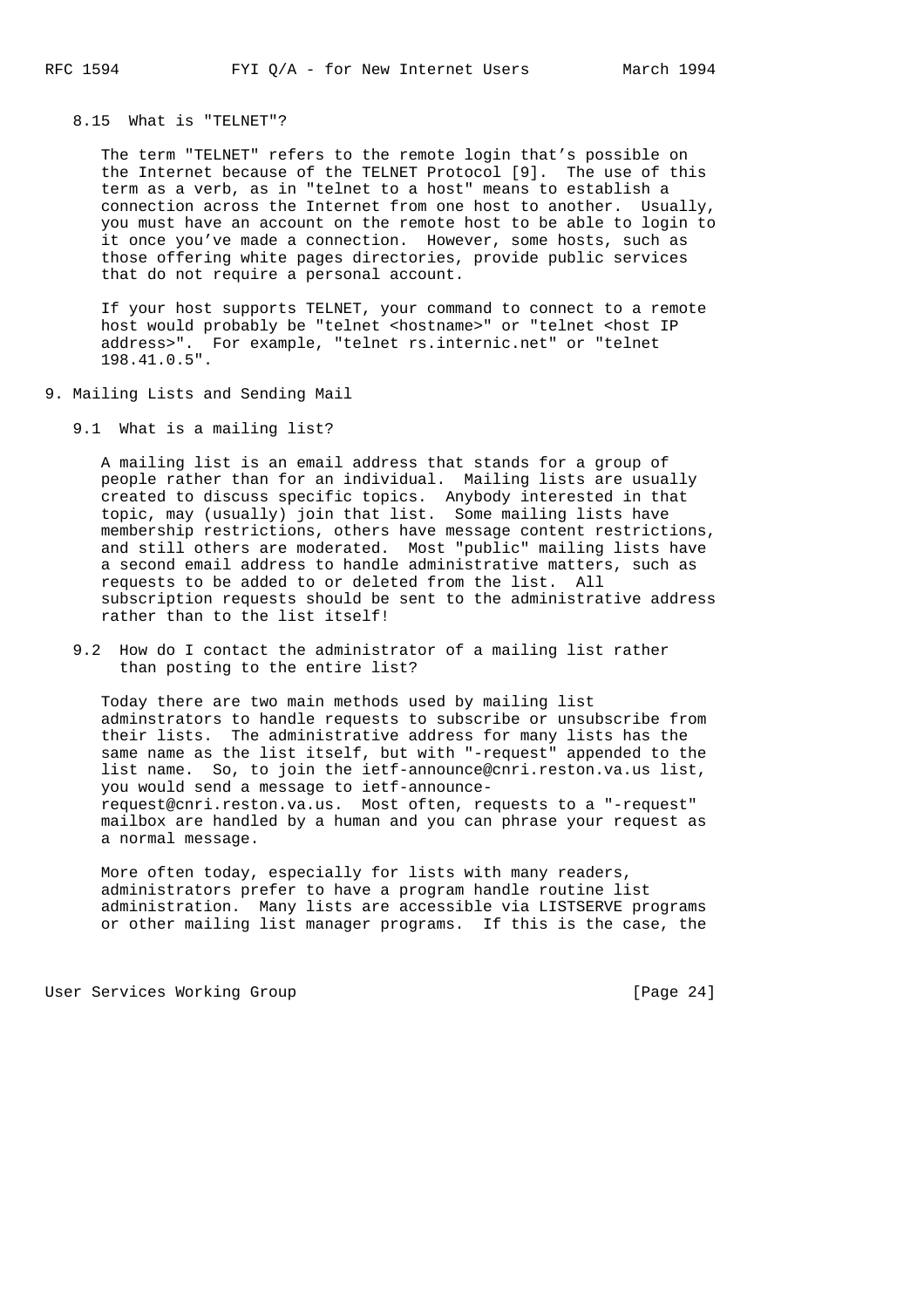administrative address will usually be something like "listserv@host.domain", where the address for the mailing list itself will be "list@host.domain". The same listserve address can handle requests for all mailing lists at that host. When talking with a program, your subscription request will often be in the form, "subscribe ListName YourFirstName YourLastName" where you substitute the name of the list for ListName and add your real name at the end.

 The important thing to remember is that all administrative messages regarding using, joining, or quitting a list should be sent to the administrative mailbox instead of to the whole list so that the readers of the list don't have to read them.

9.3 How do I send mail to other networks?

 Mail to the Internet is addressed in the form user@host.domain. Remember that a domain name can have several components and the name of each host is a node on the domain tree. So, an example of an Internet mail address is june@nisc.sri.com.

 There are several networks accessible via email from the Internet, but many of these networks do not use the same addressing conventions the Internet does. Often you must route mail to these networks through specific gateways as well, thus further complicating the address.

 Here are a few conventions you can use for sending mail from the Internet to three networks with which Internet users often correspond.

Internet user to Internet user:

 username@hostname.subdomain.toplevel domain e.g. gsmith@nisc.sri.COM

Internet user to BITNET user:

 user%site.BITNET@BITNET-GATEWAY e.g. gsmith%emoryu1.BITNET@cunyvm.cuny.edu. gsmith%emoryu1@CORNELLC.CIT.CORNELL.EDU

Internet user to UUCP user:

 user%host.UUCP@uunet.uu.net user%domain@uunet.uu.net

User Services Working Group **[Page 25]**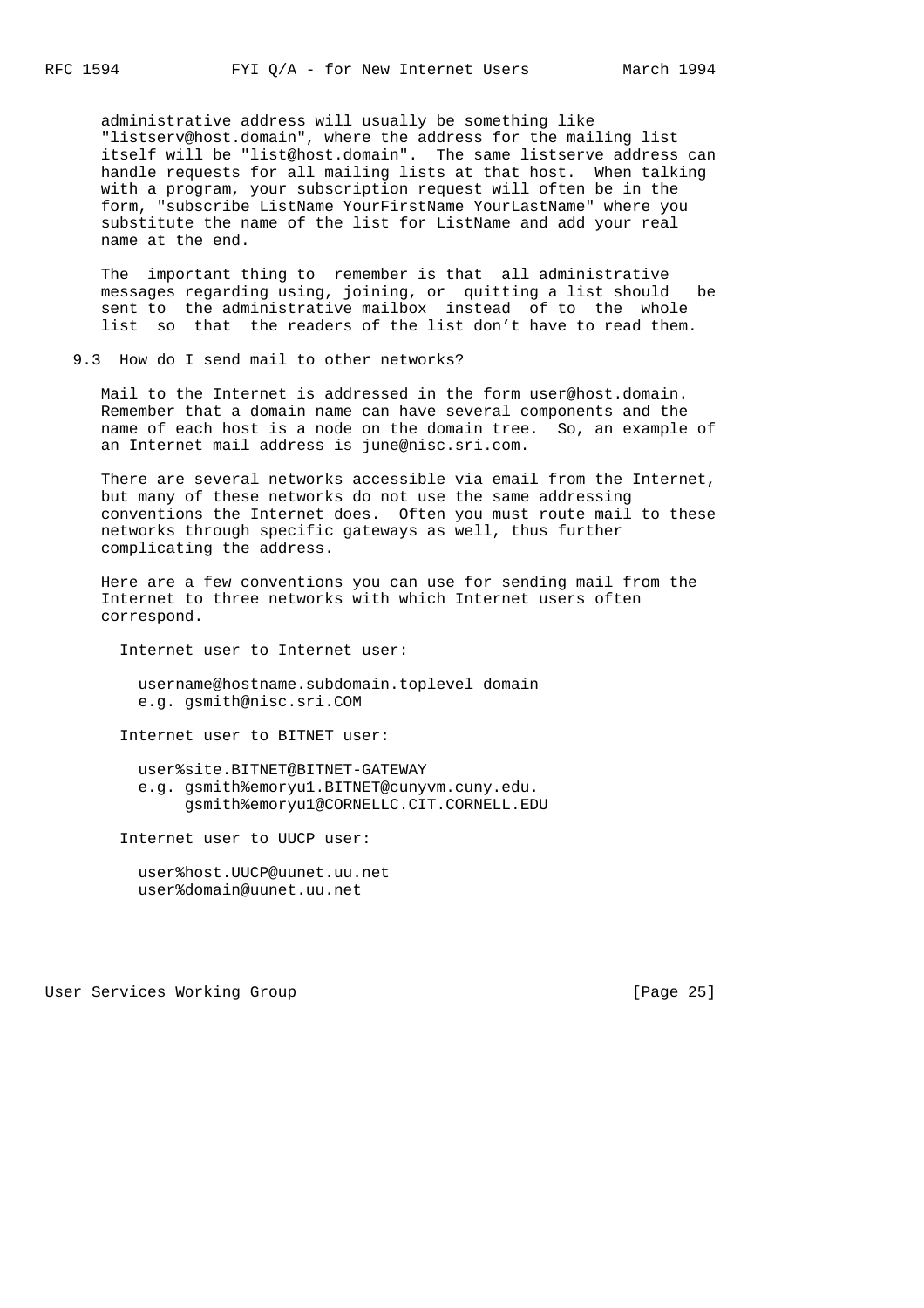Internet user to SprintMail user: /G=Mary/S=Anderson/O=co.abc/ADMD=SprintMail/C=US/@SPRINT.COM  $-or-$  /PN=Mary.Anderson/O=co.abc/ADMD=SprintMail/C=US/@SPRINT.COM (Case is significant.) Internet user to CompuServe user: Replace the comma in the CompuServe userid (represented here with x's) with a period, and add the compuserve.com domain name. xxxx.xxxx@compuserve.com CompuServe user to Internet user: >Internet:user@host Insert >internet: before an Internet address.

Internet user to MCIMail user:

 accountname@mcimail.com mci\_id@mcimail.com full\_user\_name@mcimail.com.

## 10. Miscellaneous "Internet lore" questions

10.1 What does :-) mean?

 In many electronic mail messages, it is sometimes useful to indicate that part of a message is meant in jest. It is also sometimes useful to communicate emotion which simple words do not readily convey. To provide these nuances, a collection of "smiley faces" has evolved. If you turn your head sideways to the left, :-) appears as a smiling face. Some of the more common faces are:

 :-) smile :-( frown  $:$  also a smile  $:$   $:$   $\rightarrow$  wink :-D laughing 8-) wide-eyed :-} grin :-X close mouthed :-] smirk :-o oh, no!

User Services Working Group **[Page 26]**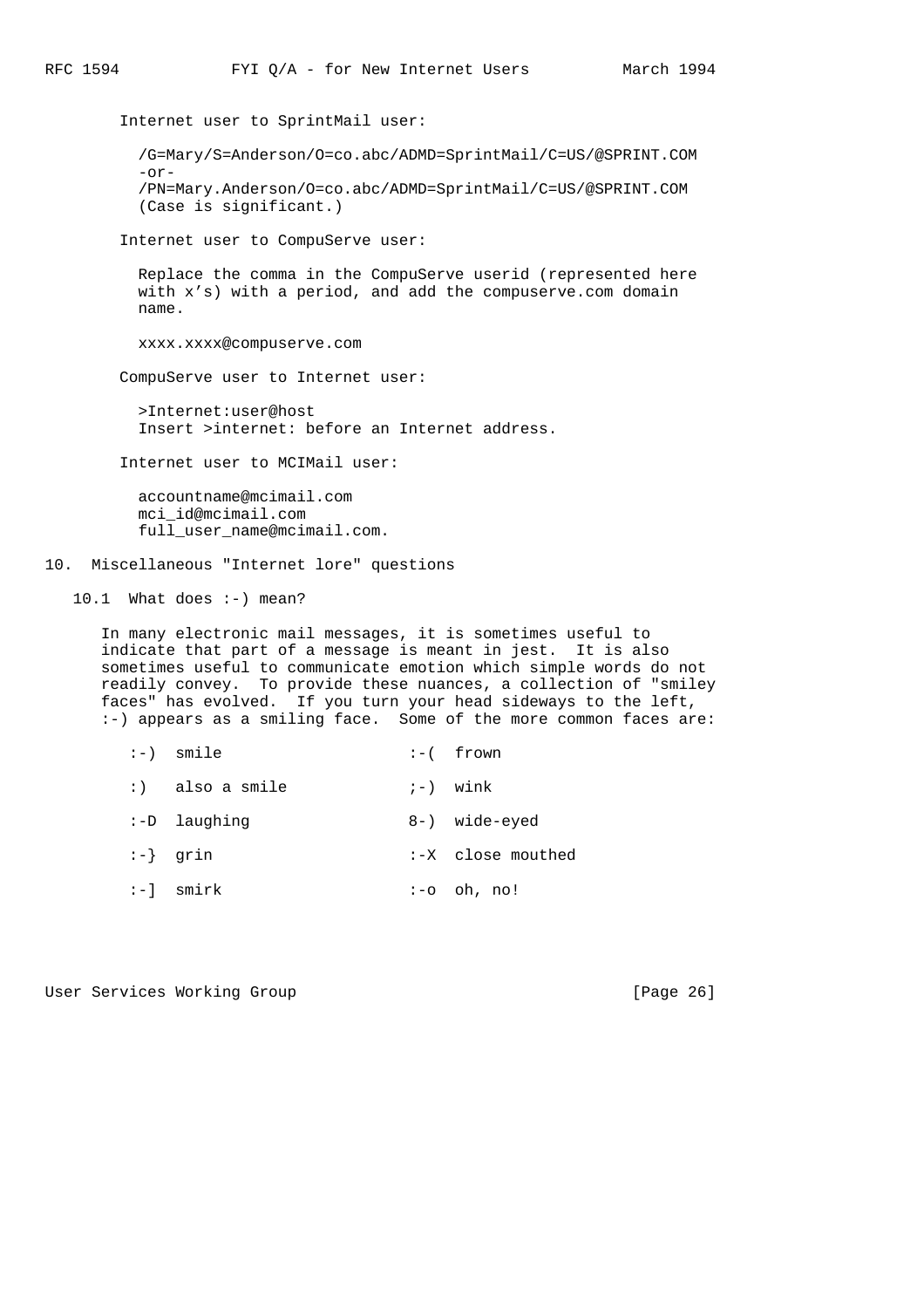10.2 What do "btw", "fyi", "imho", "wrt", and "rtfm" mean?

 Often common expressions are abbreviated in informal network postings. These abbreviations stand for "by the way", "for your information", "in my humble [or honest] opinion", "with respect to", and "read the f\*ing manual" (with the "f" word varying according to the vehemence of the reader  $:-)$ .

10.3 What is the "FAQ" list?

 This list provides answers to "Frequently Asked Questions" that often appear on various USENET newsgroups. The list is posted every four to six weeks to the news.announce.newusers group. It is intended to provide a background for new users learning how to use the news. As the FAQ list provide new users with the answers to such questions, it helps keep the newsgroups themselves comparatively free of repetition. Often specific newsgroups will have and frequently post versions of a FAQ list that are specific to their topics. The term FAQ has become generalized so that any topic may have its FAQ even if it is not a newsgroup.

 Here is information about obtaining the USENET FAQs, courtesy of Gene Spafford:

 Many questions can be answered by consulting the most recent postings in the news.announce.newusers and news.lists groups. If those postings have expired from your site, or you do not get news, you can get archived postings from the FTP server on the host rtfm.mit.edu.

 These archived postings include all the Frequently Asked Questions posted to the news.answers newsgroups, as well as the most recent lists of Usenet newsgroups, Usenet-accessible mailing lists, group moderators, and other Usenet-related information posted to the news.announce.newusers and news.lists groups.

 To get the material by FTP, log in using anonymous FTP (userid of anonymous and your email address as password).

 The archived files, and FAQ files from other newsgroups, are all in the directory:

/pub/usenet/news.answers

User Services Working Group **[Page 27]**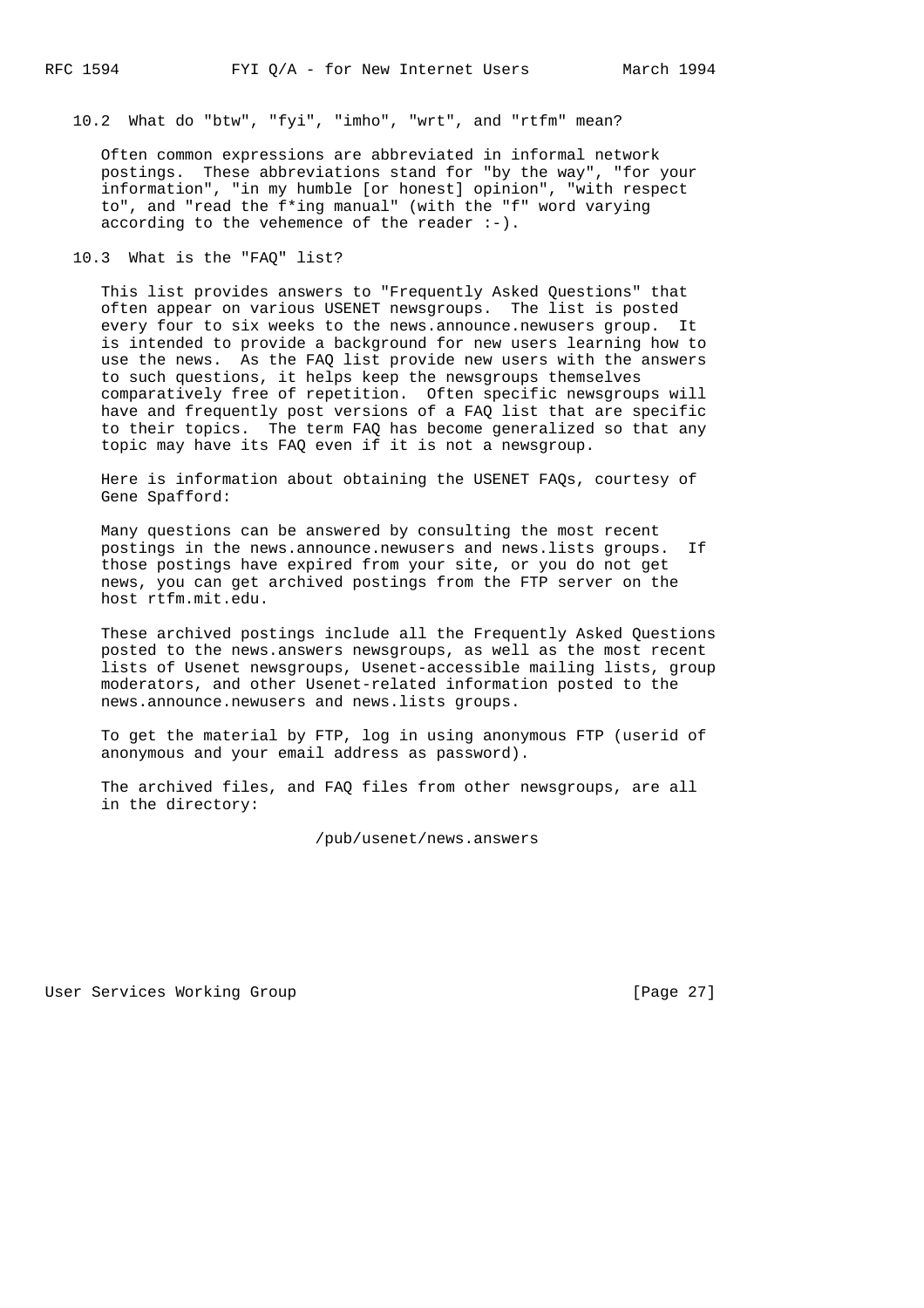Archived files from news.announce.newusers and news.lists are in:

 /pub/usenet/news.announce.newusers /pub/usenet/news.lists

respectively.

 To get the information by mail, send an email message to: mail server@pit-manager.mit.edu containing:

send usenet/news.answers/TITLE/PART

 where TITLE is the archive title, and PART is the portion of the posting you want.

 Send a message containing "help" to get general information about the mail server, including information on how to get a list of archive titles to use in further send commands.

11. Suggested Reading

 For further information about the Internet and its protocols in general, you may choose to obtain copies of the following works as well as some of the works listed as References:

 Krol, Ed. (1992) The Whole Internet User's Guide and Catalog, 400 p. O'Reilly and Assoc., Inc. Sebastopol, CA.

 Dern, Daniel P. (1993) The Internet Guide for New Users, 570 p. McGraw-Hill, Inc. New York, NY.

 Fisher, Sharon. (1993) Riding the Internet Highway, 266 p. New Riders Publishing, Carmel, IN.

 Frey, Donnalyn and Rick Adams. (1993) !%@:: A Directory of Electronic Mail Addressing and Networks, (third edition) 443 p. O'Reilly & Assoc., Inc. Sebastopol, CA.

 Hoffman, Ellen and Lenore Jackson. (1993) "FYI on Introducing the Internet: A Short Bibliography of Introductory Internetworking Readings for the Network Novice," 4 p. (FYI 19/RFC 1463).

 Kehoe, Brendan P. (1993) Zen and the Art of the Internet: A Beginner's Guide, (second edition) 112 p. Prentice Hall, Englewood Cliffs, NJ.

User Services Working Group **[Page 28]**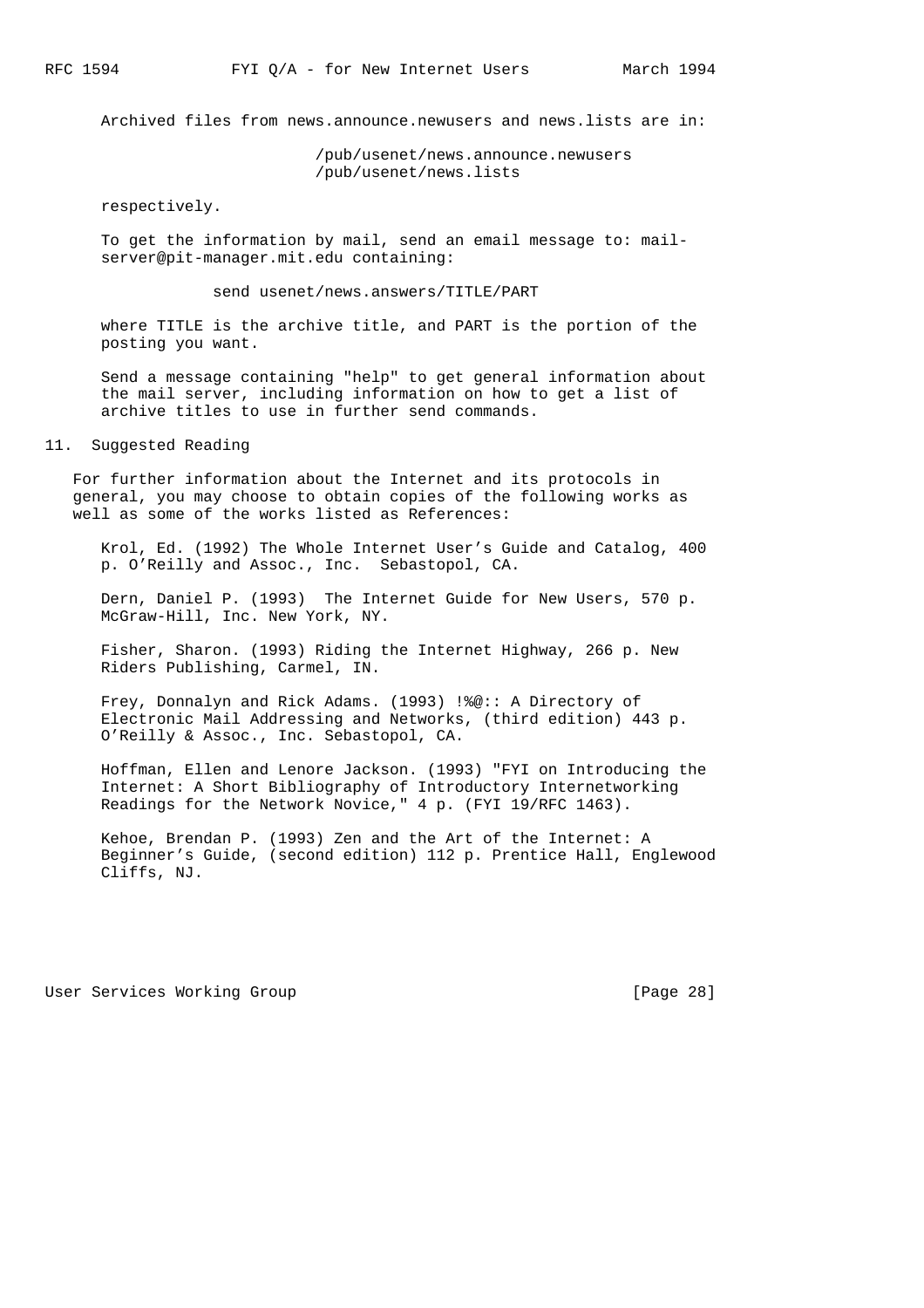LaQuey, Tracy with Jeanne C. Ryer. (1992) The Internet Companion: A Beginner's Guide to Global Networking, 208 p. Addison-Wesley, Reading, MA.

 Malkin, Gary, S. and Tracy LaQuey Parker. (1993) "Internet Users' Glossary," 53 p. (FYI 18/RFC 1392).

 Marine, April, et al. (1993) Internet: Getting Started, 360 p. Prentice Hall, Englewood Cliffs, NJ.

 Martin, Jerry. (1993) "There's Gold in them thar Networks! or Searching for Treasure in all the Wrong Places," 39 p. (FYI 10/RFC 1402).

 Quarterman, John. (1993) "Recent Internet Books," 15 p. (RFC 1432).

## 12. References

- [1] Reynolds, J., and J. Postel, "Assigned Numbers", STD 2, RFC 1340, USC/Information Sciences Institute, July 1992.
- [2] Postel, J., Editor, "Internet Official Protocol Standards", STD 1, RFC 1540, Internet Architecture Board, October 1993.
- [3] Postel, J., and J. Reynolds, "File Transfer Protocol (FTP), STD 9, RFC 959, USC/Information Sciences Institute, October 1985.
- [4] Postel, J., "Internet Protocol DARPA Internet Program Protocol Specification", STD 5, RFC 791, DARPA, September 1981.
- [5] Postel, J., "Transmission Control Protocol DARPA Internet Program Protocol Specification", STD 7, RFC 793, DARPA, September 1981.
- [6] Leiner, B., Cole, R., Postel, J., and D. Mills, "The DARPA Internet Protocol Suite", IEEE INFOCOM85, Washington D.C., March 1985. Also in IEEE Communications Magazine, March 1985. Also as ISI/RS-85-153.
- [7] Cerf, V., "The Internet Activities Board" RFC 1160, CNRI, May 1990.
- [8] Postel, J., "Simple Mail Transfer Protocol", STD 10, RFC 821, USC/Information Sciences Institute, August 1982.

User Services Working Group **[Page 29]**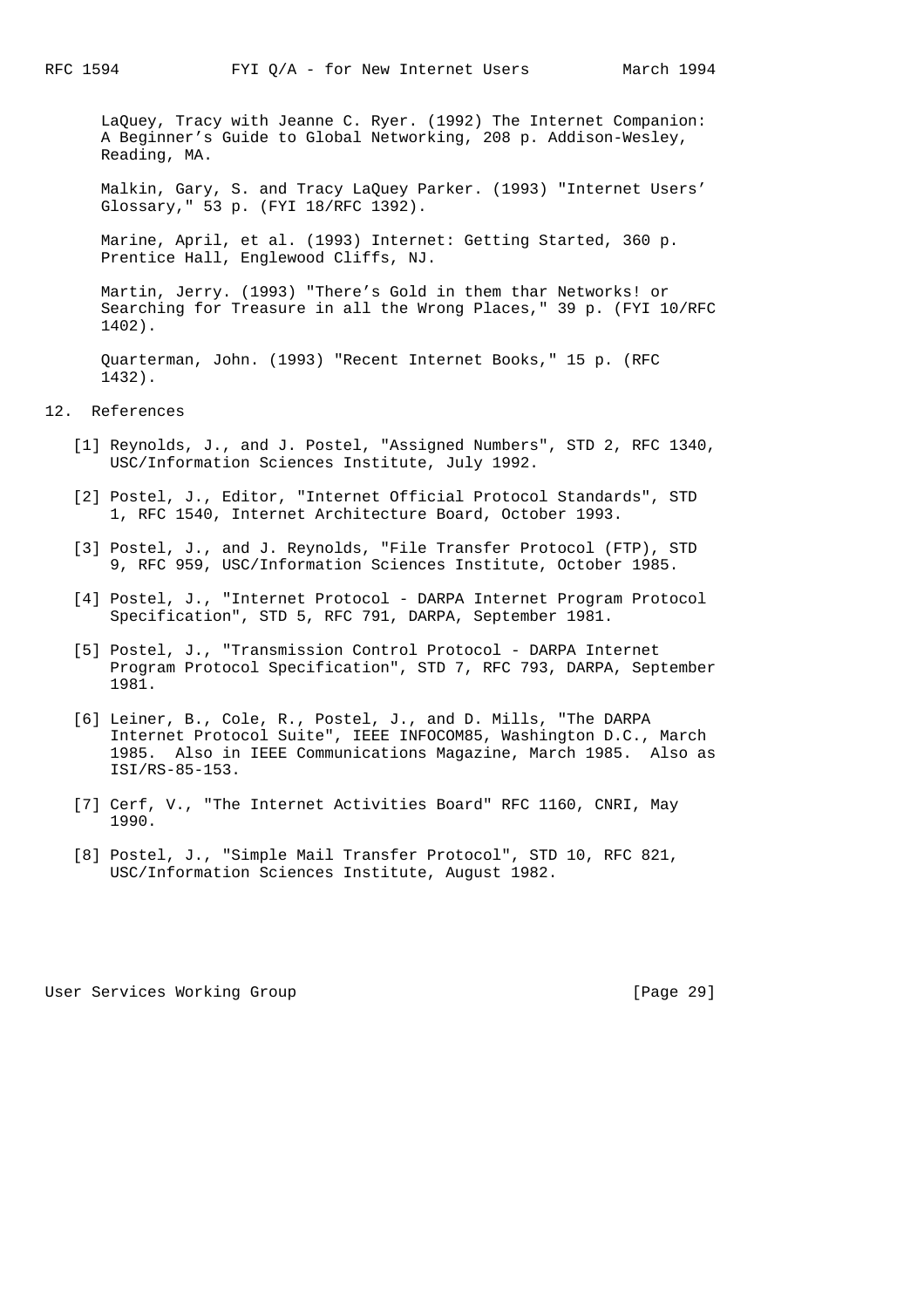- [9] Postel, J., and J. Reynolds, "TELNET Protocol Specification", STD 8, RFC 854, USC/Information Sciences Institute, May 1983.
- [10] Postel, J., "Instructions to RFC Authors", RFC 1543, USC/Information Sciences Institute, October 1993.
- [11] Malkin, G., Marine, A., and J. Reynolds, "FYI on Questions and Answers: Answers to Commonly Asked 'Experienced Internet User' Questions", FYI 7, RFC 1207, FTP Software, SRI, USC/Information Sciences Institute, February 1991.
- [12] Postel, J., "Introduction to the STD Notes", RFC 1311, USC/Information Sciences Institute, March 1992.
- [13] Krol, E., and E. Hoffman, "FYI on 'What is the Internet?'", FYI 20, RFC 1462, University of Illinois, Merit Network, Inc., May 1993.

User Services Working Group **[Page 30]**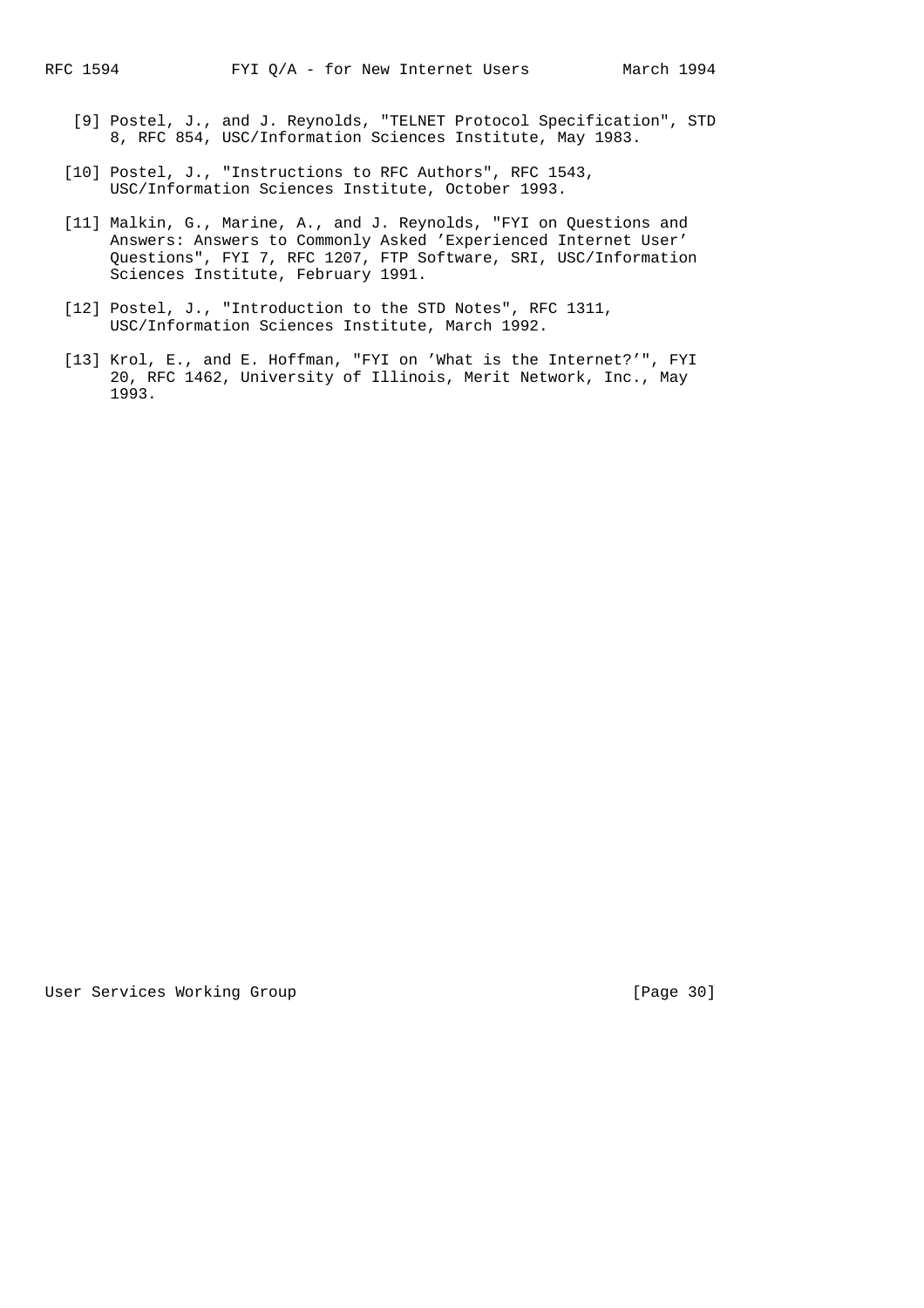#### 13. Condensed Glossary

 As with any profession, computers have a particular terminology all their own. Below is a condensed glossary to assist in making some sense of the Internet world.

- ACM Association for Computing Machinery A group established in 1947 to promote professional development and research on computers.
- address There are three types of addresses in common use within the Internet. They are email address; IP, internet or Internet address; and hardware or MAC address. An electronic mail address is the string of characters that you must give an electronic mail program to direct a message to a particular person. A MAC address is the hardware address of a device connected to a shared media. See "internet address" for its definition.
- AI Artificial Intelligence The branch of computer science which deals with the simulation of human intelligence by computer systems.
- AIX Advanced Interactive Executive IBM's version of Unix.
- ANSI American National Standards Institute This organization is responsible for approving U.S. standards in many areas, including computers and communications. Standards approved by this organization are often called ANSI standards (e.g., ANSI C is the version of the C language approved by ANSI). ANSI is a member of ISO. See also: International Organization for Standardization.
- ARP Address Resolution Protocol Used to dynamically discover the low level physical network hardware address that corresponds to the high level IP address for a given host. ARP is limited to physical network systems that support broadcast packets that can be heard by all hosts on the network. It is defined in STD 37, RFC 826.
- ARPA Advanced Research Projects Agency An agency of the U.S. Department of Defense responsible for the development of new technology for use by the military. ARPA was responsible for funding much of the development of the Internet we know today, including the Berkeley version of Unix and TCP/IP.

User Services Working Group **[Page 31]**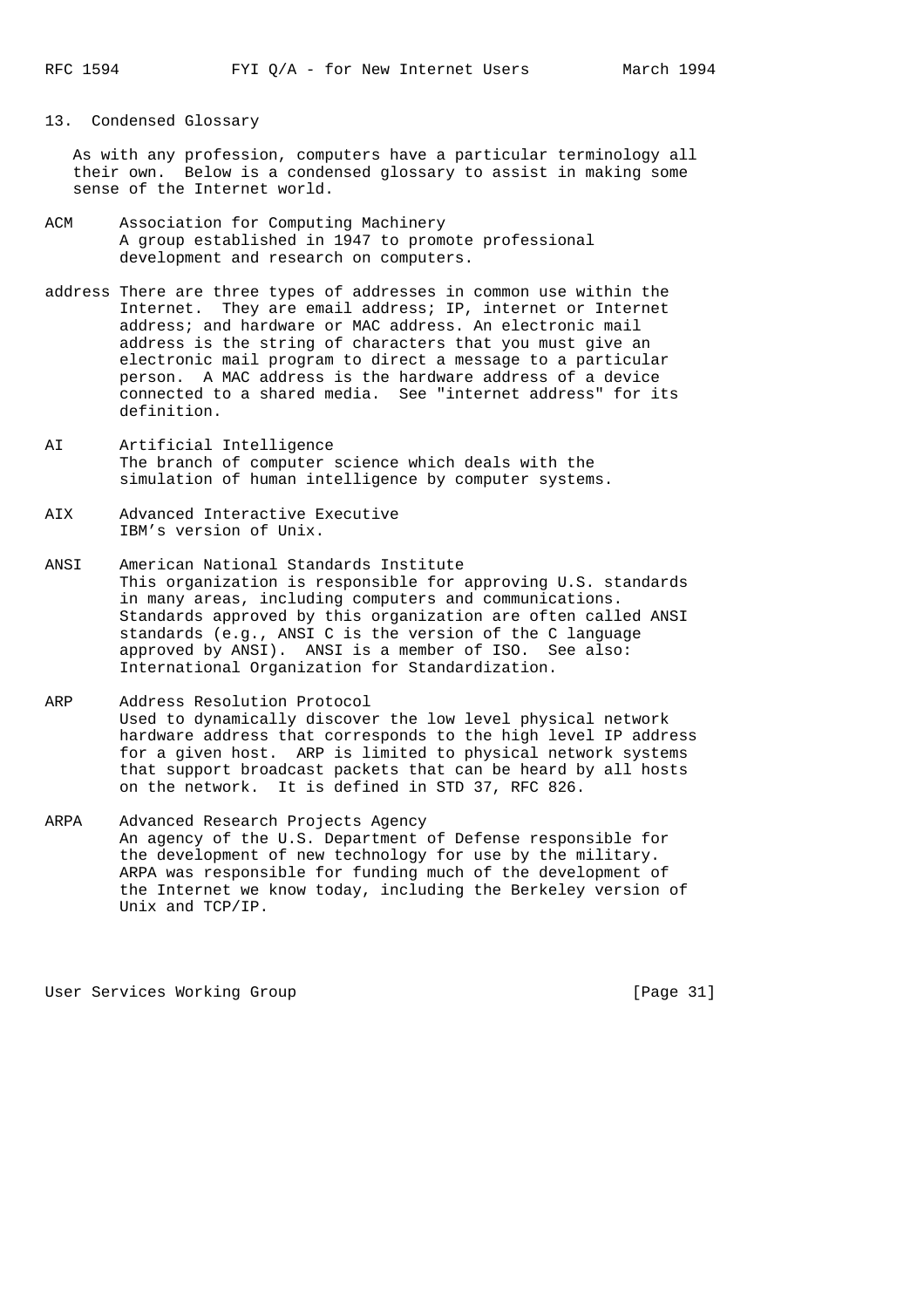- ARPANET Advanced Research Projects Agency Network A pioneering longhaul network funded by ARPA. served as the basis for early networking research as well as a central backbone during the development of the Internet. The ARPANET consisted of individual packet switching computers interconnected by leased lines.
- AS Autonomous System A collection of routers under a single administrative authority using a common Interior Gateway Protocol for routing packets.
- ASCII American (National) Standard Code for Information Interchange A standard character-to-number encoding widely used in the computer industry.
- B Byte One character of information, usually eight bits wide.
- b bit binary digit The smallest amount of information which may be stored in a computer.
- BBN Bolt Beranek and Newman, Inc. The Cambridge, MA company responsible for development, operation and monitoring of the ARPANET, and later, the Internet core gateway system, the CSNET Coordination and Information Center (CIC), and NSFNET Network Service Center (NNSC).
- BITNET An academic computer network that provides interactive electronic mail and file transfer services, using a store-and-forward protocol, based on IBM Network Job Entry protocols. BITNET-II encapsulates the BITNET protocol within IP packets and depends on the Internet to route them. There are three main constituents of the network: BITNET in the United States and Mexico, NETNORTH in Canada, and EARN in Europe. There are also AsiaNet, in Japan, and connections in South America. See CREN.
- bps bits per second A measure of data transmission speed.

User Services Working Group **[Page 32]**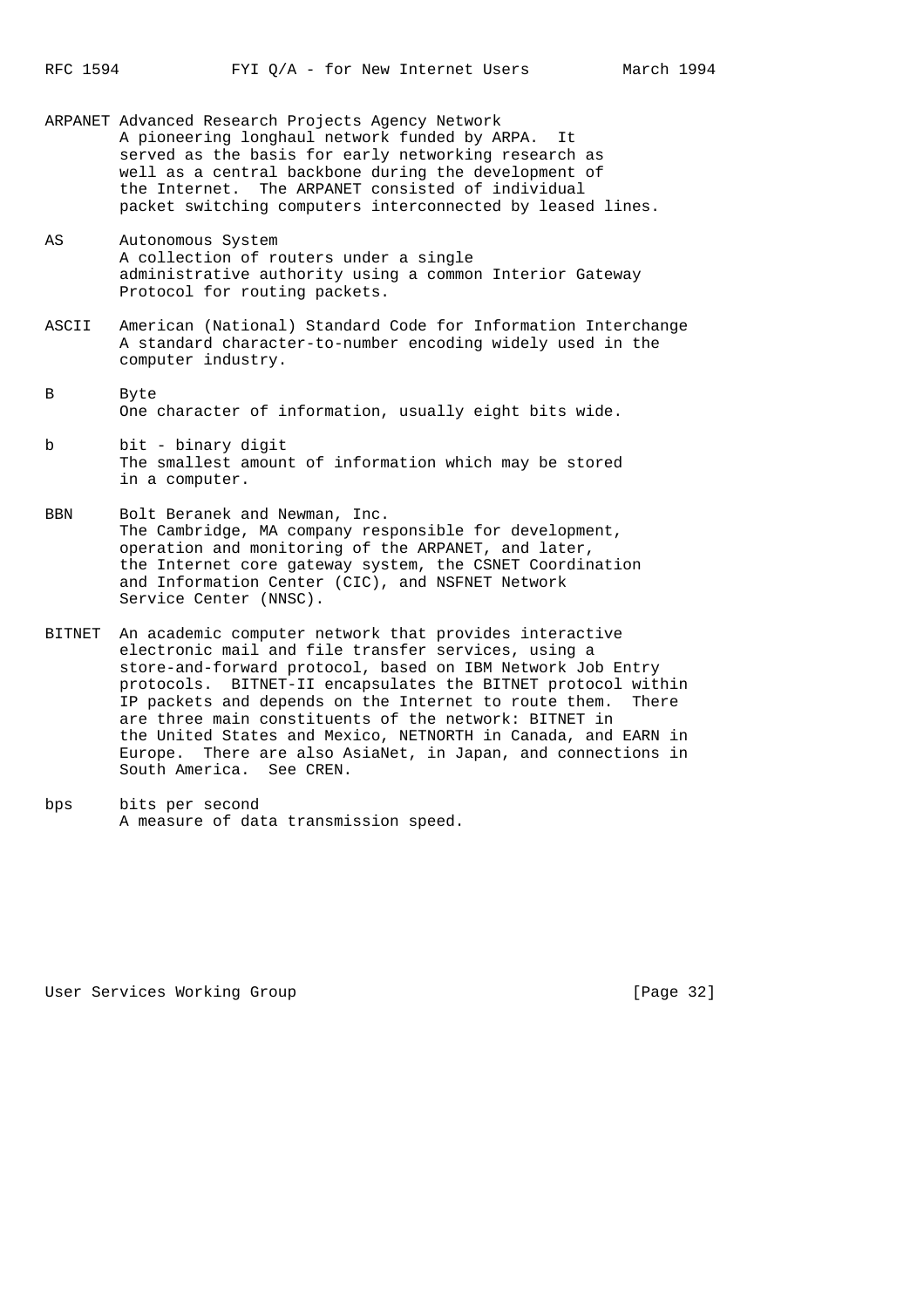- BSD Berkeley Software Distribution Implementation of the UNIX operating system and its utilities developed and distributed by the University of California at Berkeley. "BSD" is usually preceded by the version number of the distribution, e.g., "4.3 BSD" is version 4.3 of the Berkeley UNIX distribution. Many Internet hosts run BSD software, and it is the ancestor of many commercial UNIX implementations.
- catenet A network in which hosts are connected to networks with varying characteristics, and the networks are interconnected by gateways (routers). The Internet is an example of a catenet.
- CCITT International Telegraph and Telephone Consultative Committee This organization is part of the United National International Telecommunications Union (ITU) and is responsible for making technical recommendations about telephone and data communications systems.

#### core gateway

 Historically, one of a set of gateways (routers) operated by the Internet Network Operations Center at BBN. The core gateway system forms a central part of Internet routing in that all groups had to advertise paths to their networks from a core gateway.

- CREN The Corporation for Research and Educational Networking This organization was formed in October 1989, when BITNET and CSNET (Computer + Science NETwork) were combined under one administrative authority. CSNET is no longer operational, but CREN still runs BITNET. See also: BITNET.
- DARPA See ARPA.
- Datagram
	- A self-contained, independent entity of data carrying sufficient information to be routed from the source to the destination computer without reliance on earlier exchanges between this source and destination computer and the transporting network.
- DCA Defense Communications Agency Former name of the Defense Information Systems Agency (DISA). See DISA.

User Services Working Group **[Page 33]**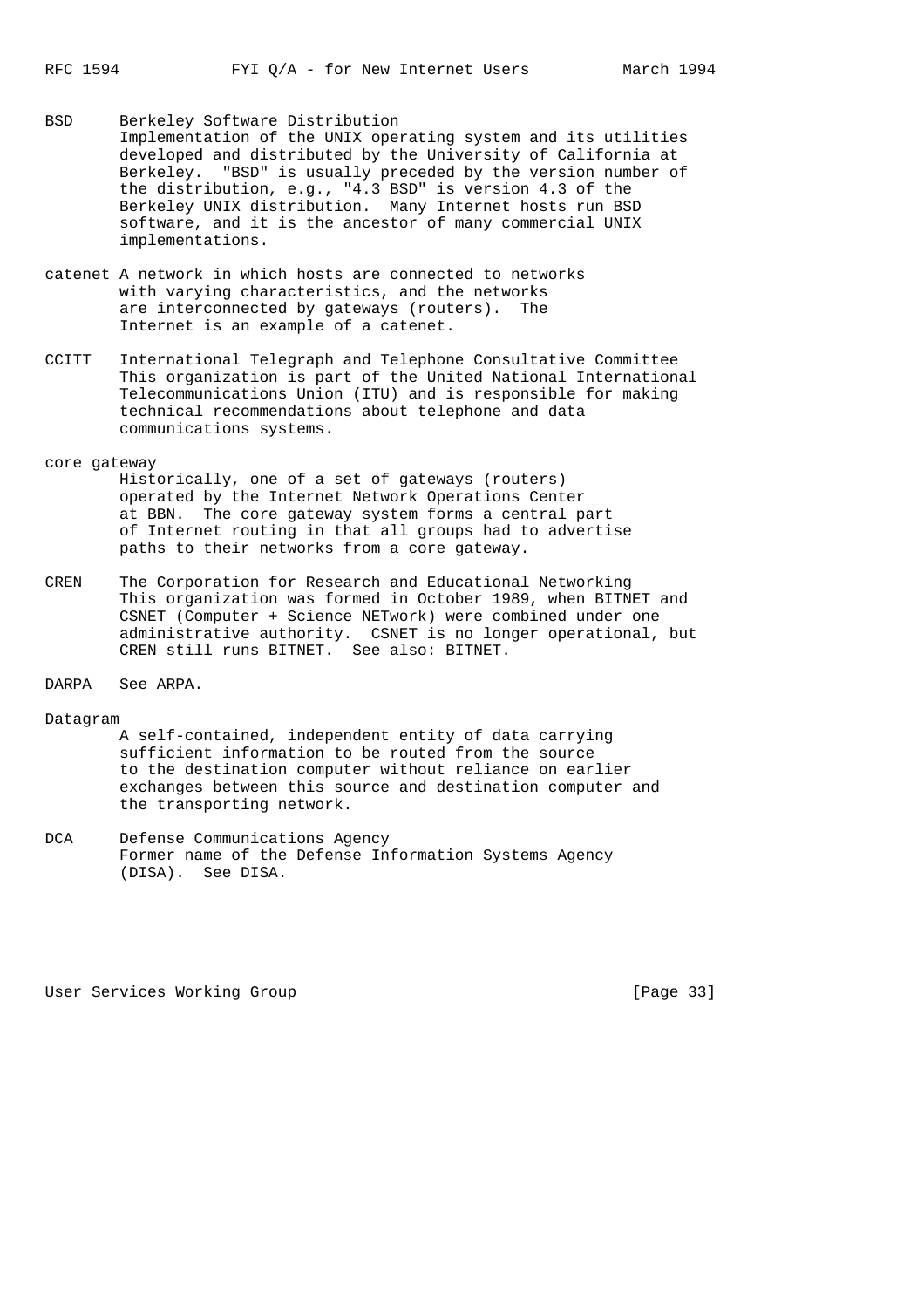- DDN Defense Data Network A global communications network serving the US Department of Defense composed of MILNET, other portions of the Internet, and classified networks which are not part of the Internet. The DDN is used to connect military installations and is managed by the Defense Information Systems Agency (DISA). See also: DISA.
- DDN NIC The Defense Data Network Network Information Center The network information center at Network Solutions, Inc., funded by DISA, that provides information services to the DDN community. It is also a primary repository for RFCs, and a delegated registration authority for military networks.
- DEC Digital Equipment Corporation
- DECnet Digital Equipment Corporation network A proprietary network protocol designed by Digital Equipment Corporation. The functionality of each Phase of the implementation, such as Phase IV and Phase V, is different.
- default route A routing table entry which is used to direct packets addressed to networks not explicitly listed in the routing table.
- DISA Defense Information Systems Agency Formerly called DCA, this is the government agency responsible for installing the Defense Data Network (DDN) portion of the Internet, including the MILNET lines and nodes. Currently, DISA administers the DDN, and supports the user assistance services of the DDN NIC.
- DNS The Domain Name System is a general purpose distributed, replicated, data query service. The principal use is the lookup of host IP addresses based on host names. The style of host names now used in the Internet is called "domain name", because they are the style of names used to look up anything in the DNS. Some important domains are: .COM (commercial), .EDU (educational), .NET (network operations), .GOV (U.S. government), and .MIL (U.S. military). Most countries also have a domain. For example, .US (United States), .UK (United Kingdom), .AU (Australia). It is defined in STD 13, RFCs 1034 and 1035.
- DOD U.S. Department of Defense
- DOE U.S. Department of Energy

User Services Working Group **[Page 34]**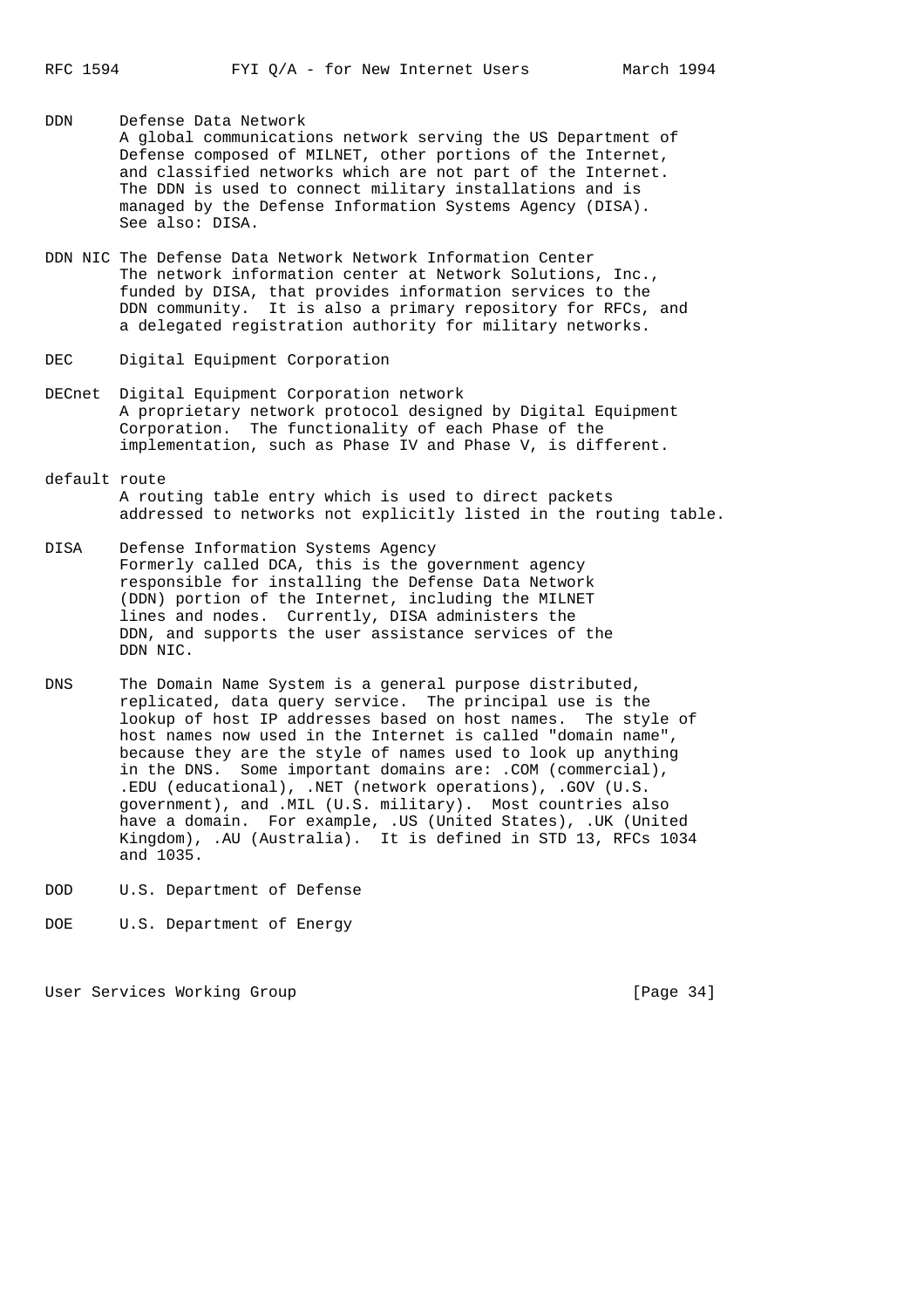dot address (dotted address notation) Dot address refers to the common notation for IP addresses of the form A.B.C.D; where each letter represents, in decimal, one byte of a four byte IP address.

- Dynamic Adaptive Routing
- Automatic rerouting of traffic based on a sensing and analysis of current actual network conditions. NOTE: this does not include cases of routing decisions taken on predefined information.
- EARN European Academic Research Network
- EBCDIC Extended Binary-coded Decimal Interchange Code A standard character-to-number encoding used primarily by IBM computer systems. See also: ASCII.
- EGP Exterior Gateway Protocol A protocol which distributes routing information to the routers which connect autonomous systems. The term "gateway" is historical, as "router" is currently the preferred term. There is also a routing protocol called EGP defined in STD 18, RFC 904.

#### Ethernet

 A 10-Mb/s standard for LANs, initially developed by Xerox, and later refined by Digital, Intel and Xerox (DIX). All hosts are connected to a coaxial cable where they contend for network access using a Carrier Sense Multiple Access with Collision Detection (CSMA/CD) paradigm.

- FDDI Fiber Distributed Data Interface A high-speed (100Mb/s) LAN standard. The underlying medium is fiber optics, and the topology is a dual-attached, counter-rotating token ring.
- FIPS Federal Information Processing Standard
- FTP File Transfer Protocol A protocol which allows a user on one host to access, and transfer files to and from, another host over a network. Also, FTP is usually the name of the program the user invokes to execute the protocol. It is defined in STD 9, RFC 959.

gateway See router.

User Services Working Group **[Page 35]**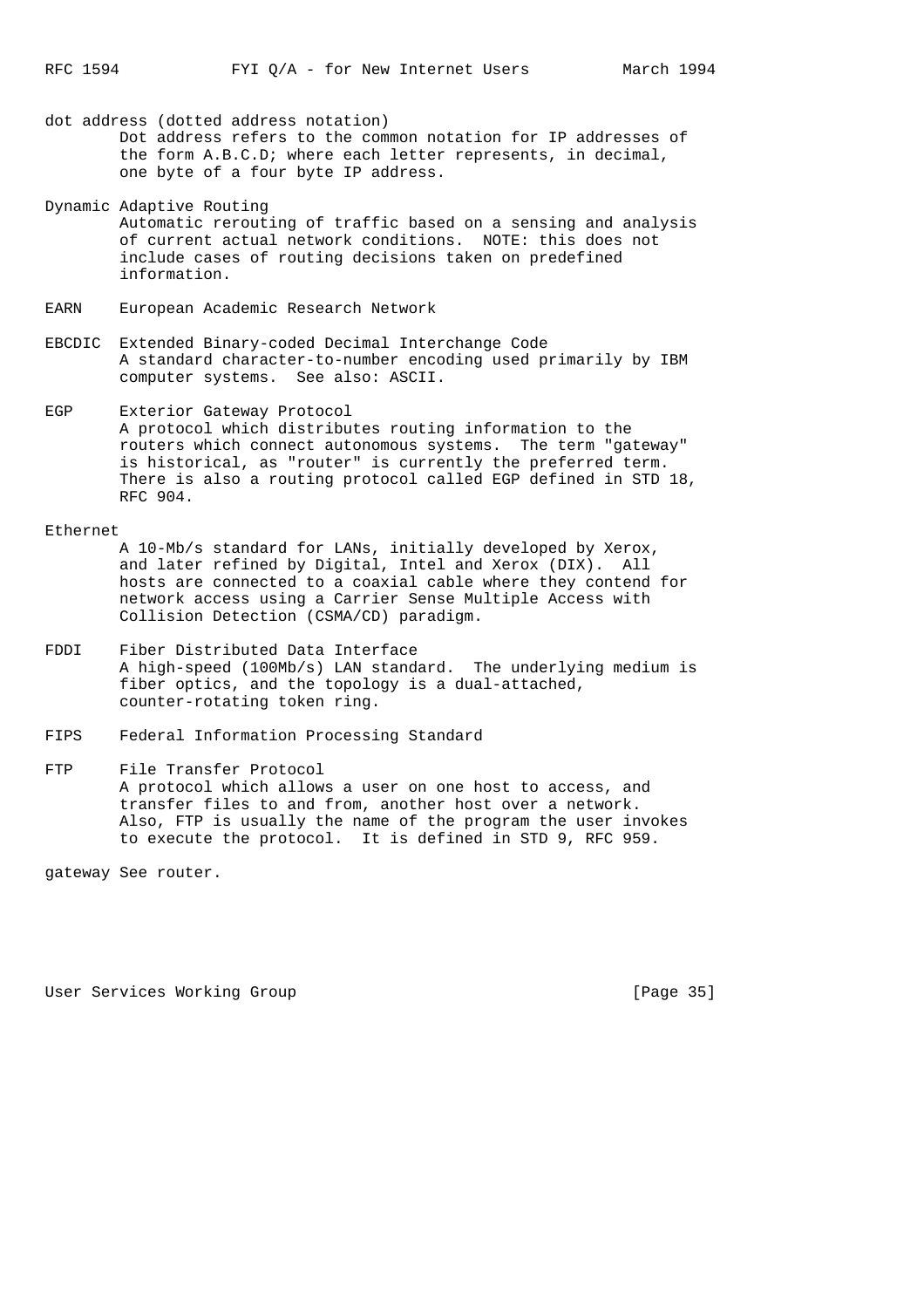- GB Gigabyte A unit of data storage size which represents 10^9 (one billion) characters of information.
- Gb Gigabit 10^9 bits of information (usually used to express a data transfer rate; as in, 1 gigabit/second =  $1Gbps$ ).
- GNU Gnu's Not UNIX A UNIX-compatible operating system developed by the Free Software Foundation.
- header The portion of a packet, preceding the actual data, containing source and destination addresses, and error checking and other fields. A header is also the part of an electronic mail message that precedes the body of a message and contains, among other things, the message originator, date and time.
- host number The part of an internet address that designates which node on the (sub)network is being addressed.
- HP Hewlett-Packard
- I/O Input/Output
- IAB Internet Architecture Board The technical body that oversees the development of the Internet suite of protocols. It has two task forces: the IETF and the IRTF.
- IBM International Business Machines Corporation
- ICMP Internet Control Message Protocol ICMP is an extension to the Internet Protocol. It allows for the generation of error messages,test packets and informational messages related to IP. It is defined in STD 5, RFC 792.
- IEEE Institute for Electrical and Electronics Engineers
- IETF Internet Engineering Task Force The IETF is a large open community of network designers, operators, vendors, and researchers whose purpose is to coordinate the operation, management and evolution of the Internet, and to resolve short- and mid-range protocol and architectural issues. It is a major source of proposed protocol standards which are submitted to the

User Services Working Group **[Page 36]** [Page 36]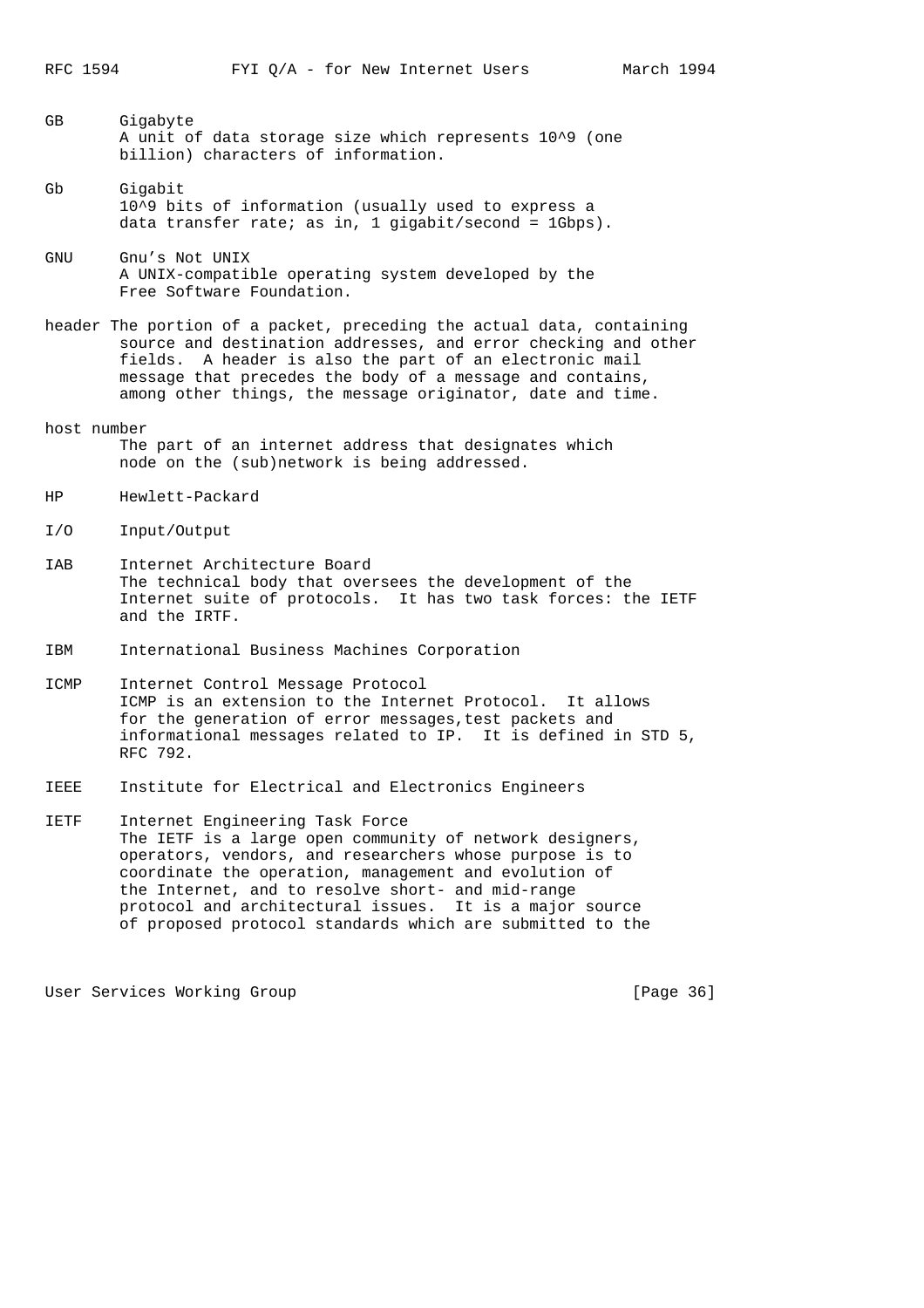Internet Engineering Steering Group for final approval. The IETF meets three times a year and extensive minutes of the plenary proceedings are issued.

#### internet

## internetwork

 While an internet is a network, the term "internet" is usually used to refer to a collection of networks interconnected with routers.

#### Internet

 The Internet (note the capital "I") is the largest internet in the world. Is a three level hierarchy composed of backbone networks (e.g., NSFNET, MILNET), mid-level networks, and stub networks. The Internet is a multiprotocol internet.

## internet address

 The 32-bit address defined by the Internet Protocol in STD 5, RFC 791. It is usually represented in dotted decimal notation. An internet, or IP, address uniquely identifies a node on an internet.

# IP Internet Protocol

 The Internet Protocol, defined in STD 5, RFC 791, is the network layer for the TCP/IP Protocol Suite. It is a connectionless, best-effort packet switching protocol.

- IRTF Internet Research Task Force The IRTF is chartered by the IAB to consider long-term Internet issues from a theoretical point of view. It has Research Groups, similar to IETF Working Groups, which are each tasked to discuss different research topics. Multi-cast audio/video conferencing and privacy enhanced mail are samples of IRTF output.
- ISO International Organization for Standardization A voluntary, nontreaty organization founded in 1946 which is responsible for creating international standards in many areas, including computers and communications. Its members are the national standards organizations of the 89 member countries, including ANSI for the U.S.
- KB Kilobyte A unit of data storage size which represents 10^3 (one thousand) characters of information.

User Services Working Group **[Page 37]**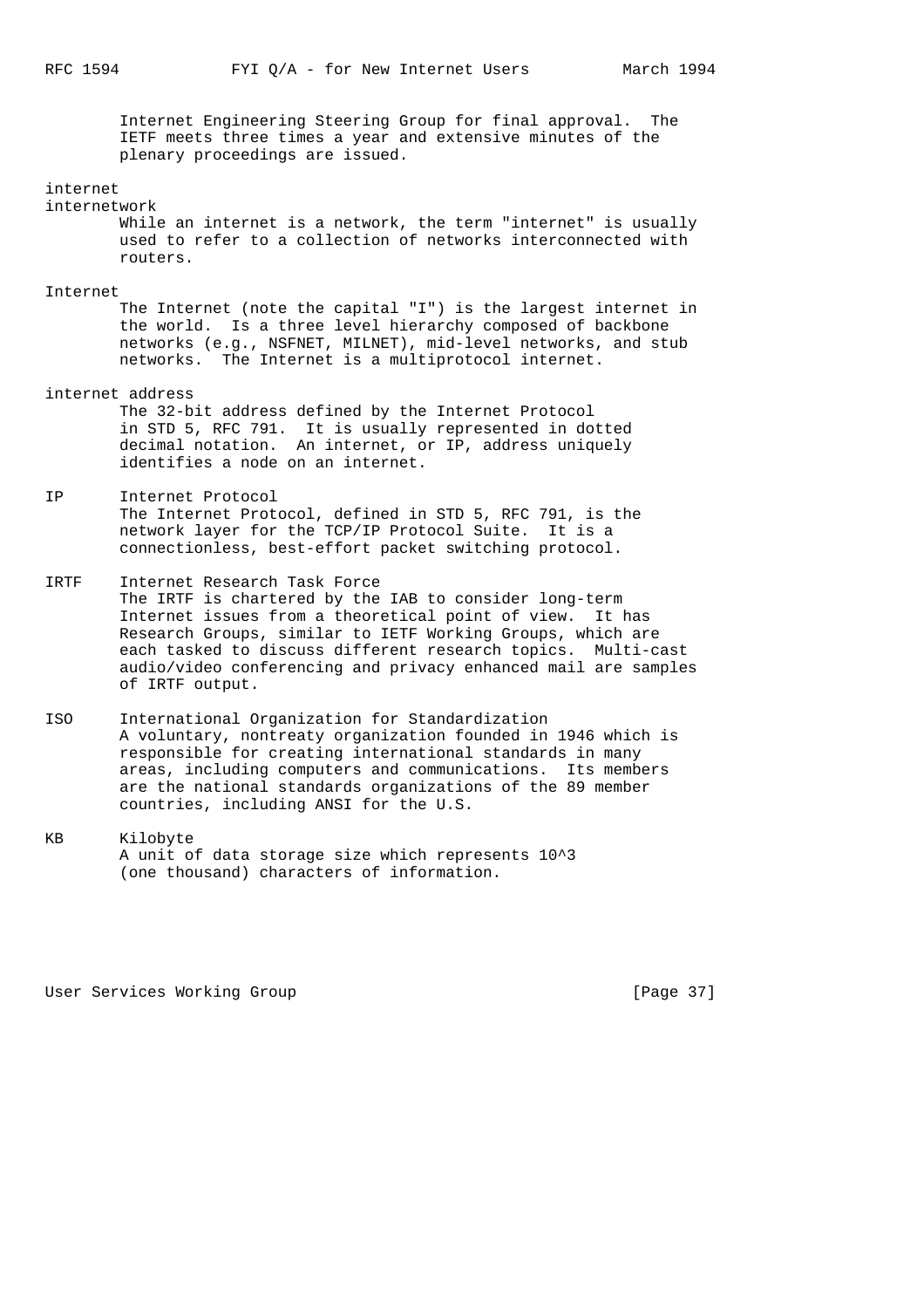- Kb Kilobit 10^3 bits of information (usually used to express a data transfer rate; as in, 1 kilobit/second = 1Kbps = 1Kb).
- LAN Local Area Network A data network intended to serve an area of only a few square kilometers or less. Because the network is known to cover only a small area, optimizations can be made in the network signal protocols that permit data rates up to 100Mb/s.
- LISP List Processing Language A high-level computer language invented by Professor John McCarthy in 1961 to support research into computer based logic, logical reasoning, and artificial intelligence. It was the first symbolic (as opposed to numeric) computer processing language.
- MAC Medium Access Control The lower portion of the datalink layer. The MAC differs for various physical media.
- Mac Apple Macintosh computer.
- MAN Metropolitan Area Network A data network intended to serve an area approximating that of a large city. Such networks are being implemented by innovative techniques, such as running fiber cables through subway tunnels. A popular example of a MAN is SMDS.
- MB Megabyte A unit of data storage size which represents 10^6 (one million) characters of information.
- Mb Megabit 10^6 bits of information (usually used to express a data transfer rate; as in, 1 megabit/second = 1Mbps).
- MILNET Military Network A network used for unclassified military production applications. It is part of the DDN and the Internet.
- MIT Massachusetts Institute of Technology
- MTTF Mean Time to Failure The average time between hardware breakdown or loss of service. This may be an empirical measurement or a calculation based on the MTTF of component parts.

User Services Working Group **[Page 38]**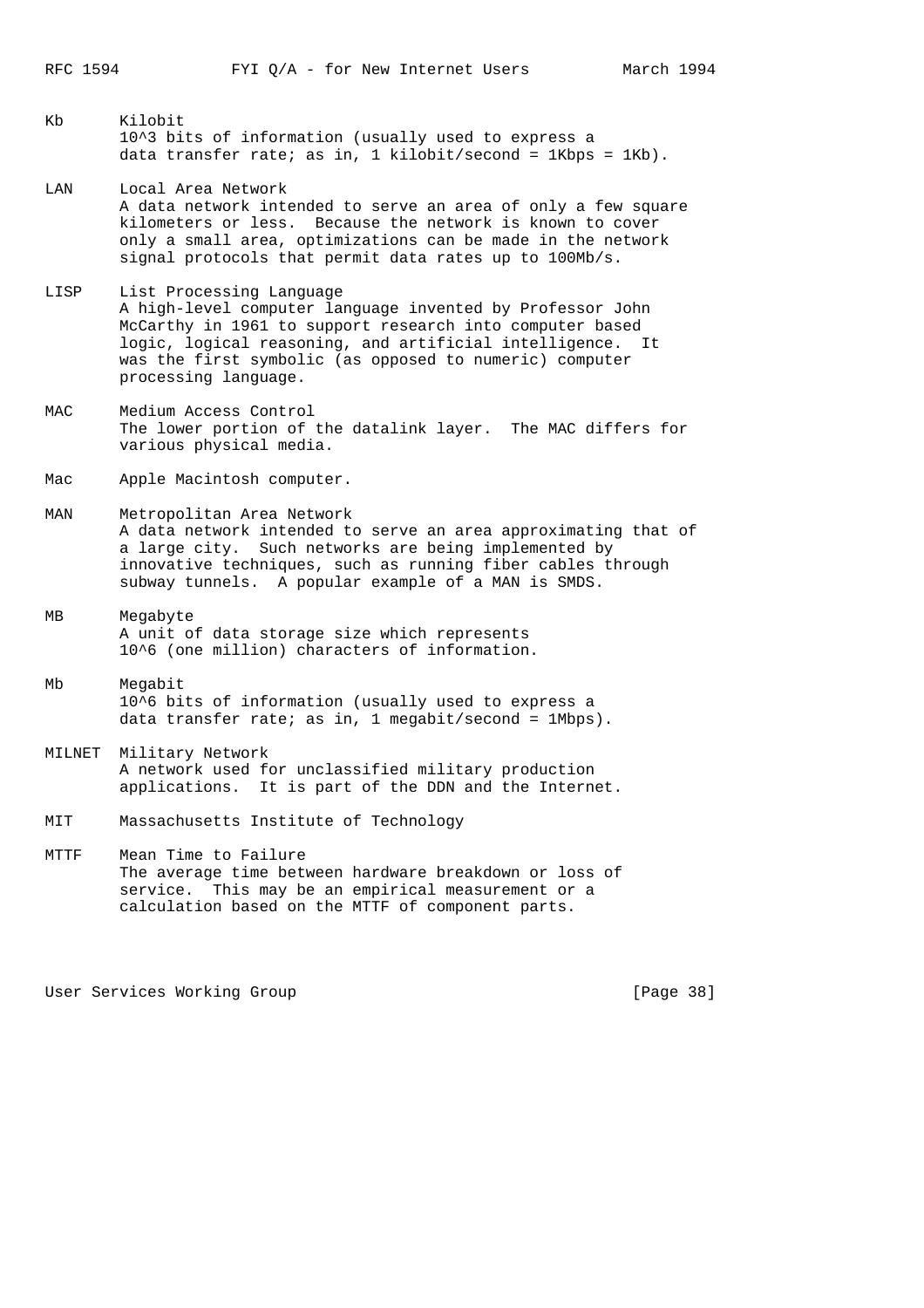- MTTR Mean Time to Recovery (or Repair) The average time it takes to restore service after a breakdown or loss. This is usually an empirical measurement.
- MVS Multiple Virtual Storage An IBM operating system based on OS/1.
- NASA National Aeronautics and Space Administration
- NBS National Bureau of Standards Now called NIST.

network number The network portion of an IP address. For a class A network, the network address is the first byte of the IP address. For a class B network, the network address is the first two bytes of the IP address. For a class C network, the network address is the first three bytes of the IP address. In each case, the remainder is the host address. In the Internet, assigned network addresses are globally unique.

- NFS Network File System A protocol developed by Sun Microsystems, and defined in RFC 1094, which allows a computer system to access files over a network as if they were on its local disks. This protocol has been incorporated in products by more than two hundred companies, and is now a de facto Internet standard.
- NIC Network Information Center A organization that provides information, assistance and services to network users.
- NOC Network Operations Center A location from which the operation of a network or internet is monitored. Additionally, this center usually serves as a clearinghouse for connectivity problems and efforts to resolve those problems.
- NIST National Institute of Standards and Technology United States governmental body that provides assistance in developing standards. Formerly the National Bureau of Standards (NBS).

User Services Working Group **[Page 39]**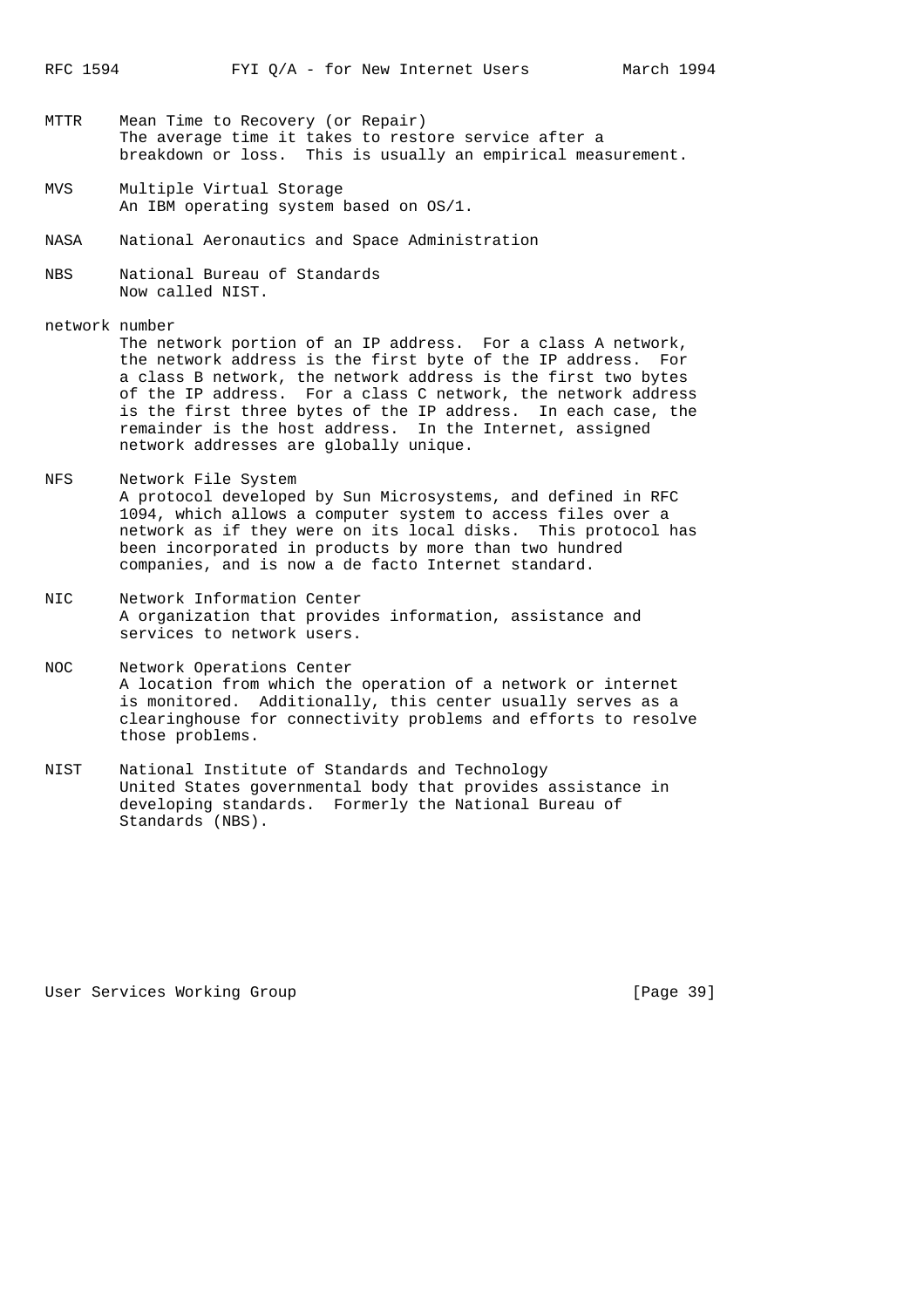NSF National Science Foundation A U.S. government agency whose purpose is to promote the advancement of science. NSF funds science researchers, scientific projects, and infrastructure to improve the quality of scientific research. The NSFNET, funded by NSF, is an essential part of academic and research communications.

- NSFNET National Science Foundation Network The NSFNET is a highspeed "network of networks" which is hierarchical in nature. At the highest level is a backbone network which spans the continental United States. Attached to that are mid-level networks and attached to the mid-levels are campus and local networks. NSFNET also has connections out of the U.S. to Canada, Mexico, Europe, and the Pacific Rim. The NSFNET is part of the Internet.
- NSFNET Mid-level Level Network A network connected to the highest level of the NSFNET that covers a region of the United States. It is to mid-level networks that local sites connect. The mid-level networks were once called "regionals".
- OSI Open Systems Interconnection A suite of protocols, designed by ISO committees, to be the international standard computer network architecture.
- OSI Reference Model A seven-layer structure designed to describe computer network architectures and the way that data passes through them. This model was developed by the ISO in 1978 to clearly define the interfaces in multivendor networks, and to provide users of those networks with conceptual guidelines in the construction of such networks.
- OSPF Open Shortest-Path First Interior Gateway Protocol A link state, as opposed to distance vector, routing protocol. It is an Internet standard IGP defined in RFC 1247.
- packet The unit of data sent across a network. "Packet" a generic term used to describe unit of data at all levels of the protocol stack, but it is most correctly used to describe application data units.
- PC Personal Computer
- PCNFS Personal Computer Network File System

User Services Working Group [Page 40]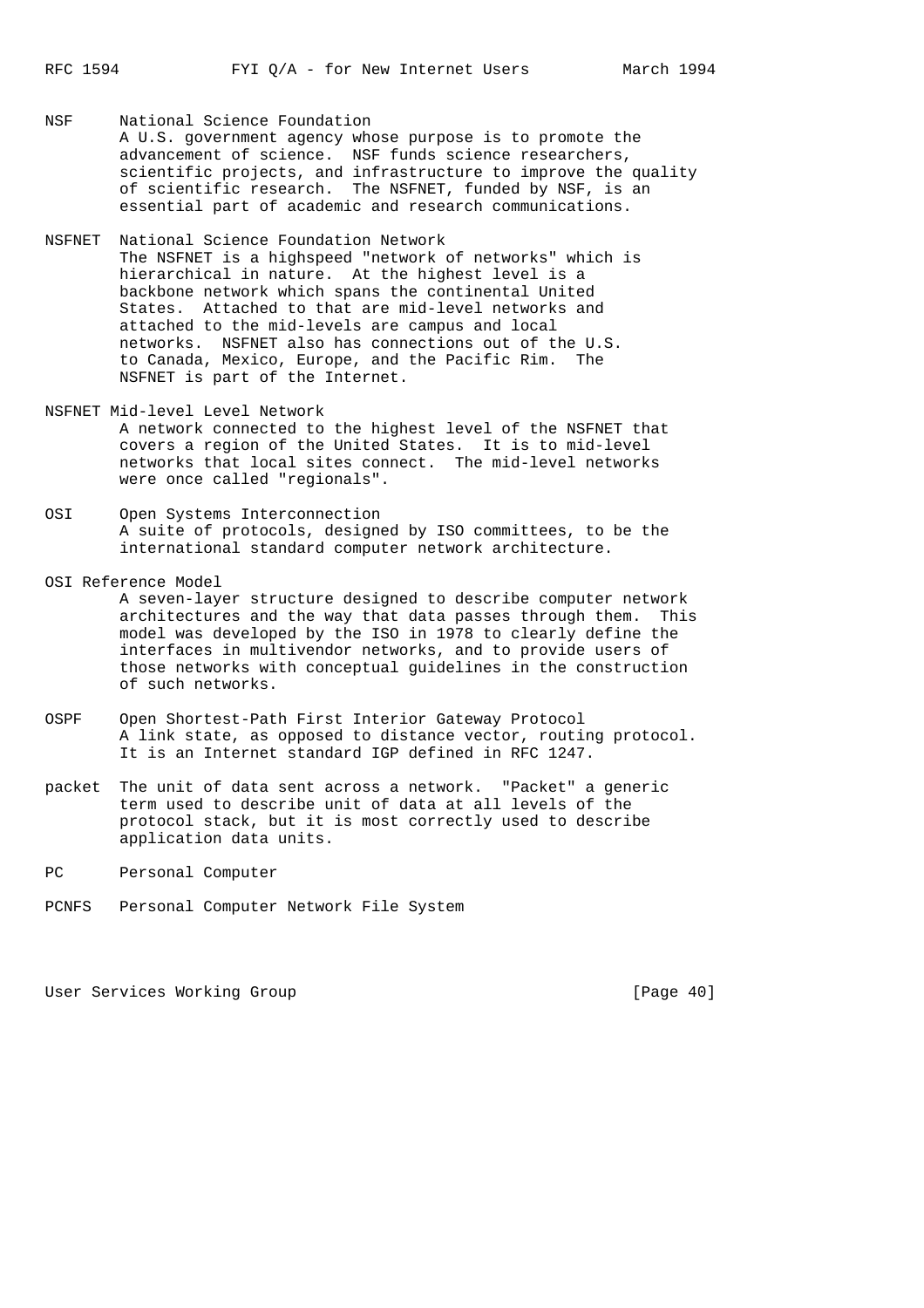PPP Point-to-Point Protocol The Point-to-Point Protocol, defined in RFC 1548, provides a method for transmitting packets over serial point-to-point links.

#### protocol

- A formal description of message formats and the rules two computers must follow to exchange those messages. Protocols can describe low-level details of machine-to-machine interfaces (e.g., the order in which bits and bytes are sent across a wire) or high-level exchanges between allocation programs (e.g., the way in which two programs transfer a file across the Internet).
- RFC The document series, begun in 1969, which describes the Internet suite of protocols and related experiments. Not all (in fact very few) RFCs describe Internet standards, but all Internet standards are written up as RFCs.
- RIP Routing Information Protocol A distance vector, as opposed to link state, routing protocol. It is an Internet standard IGP defined in STD 34, RFC 1058 (updated by RFC 1388).
- RJE Remote Job Entry The general protocol for submitting batch jobs and retrieving the results.
- router A device which forwards traffic between networks. The forwarding decision is based on network layer information and routing tables, often constructed by routing protocols.
- RPC Remote Procedure Call An easy and popular paradigm for implementing the client-server model of distributed computing. In general, a request is sent to a remote system to execute a designated procedure, using arguments supplied, and the result returned to the caller. There are many variations and subtleties in various implementations, resulting in a variety of different (incompatible) RPC protocols.
- server A provider of resources (e.g., file servers and name servers).
- SLIP Serial Line Internet Protocol A protocol used to run IP over serial lines, such as telephone circuits or RS-232 cables, interconnecting two systems. SLIP is defined in STD 47, RFC 1055.

User Services Working Group **[Page 41]**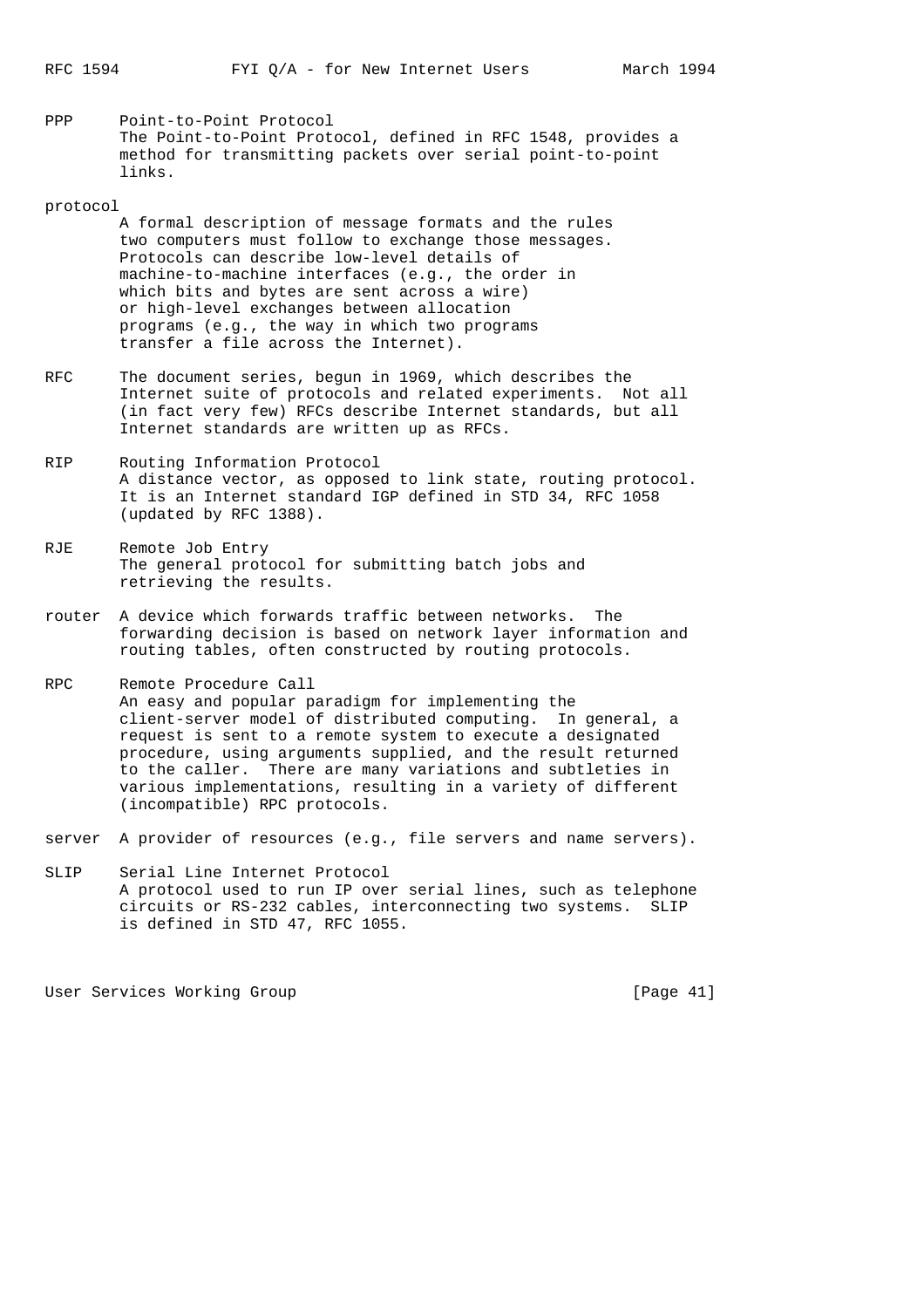- SMTP Simple Mail Transfer Protocol A protocol, defined in STD 10, RFC 821, used to transfer electronic mail between computers. It is a server to server protocol, so other protocols are used to access the messages.
- SNA Systems Network Architecture A proprietary networking architecture used by IBM and IBM-compatible mainframe computers.
- SNMP Simple Network Management Protocol The Internet standard protocol, defined in STD 15, RFC 1157, developed to manage nodes on an IP network. It is currently possible to manage wiring hubs, toasters, jukeboxes, etc.
- subnet A portion of a network, which may be a physically independent network, which shares a network address with other portions of the network and is distinguished by a subnet number. A subnet is to a network what a network is to an internet.
- subnet number A part of the internet address which designates a subnet. It is ignored for the purposes internet routing, but is used for intranet routing.
- T1 An AT&T term for a digital carrier facility used to transmit a DS-1 formatted digital signal at 1.544 megabits per second.
- T3 A term for a digital carrier facility used to transmit a DS-3 formatted digital signal at 44.746 megabits per second.
- TCP Transmission Control Protocol An Internet Standard transport layer protocol defined in STD 7, RFC 793. It is connection-oriented and stream-oriented, as opposed to UDP.
- TCP/IP Transmission Control Protocol/Internet Protocol This is a common shorthand which refers to the suite of application and transport protocols which run over IP. These include FTP, TELNET, SMTP, and UDP (a transport layer protocol).
- Telenet A public packet switched network using the CCITT X.25 protocols. It should not be confused with Telnet.
- TELNET Telnet is the Internet standard protocol for remote terminal connection service. It is defined in STD 8, RFC 854 and extended with options by many other RFCs.

User Services Working Group **[Page 42]**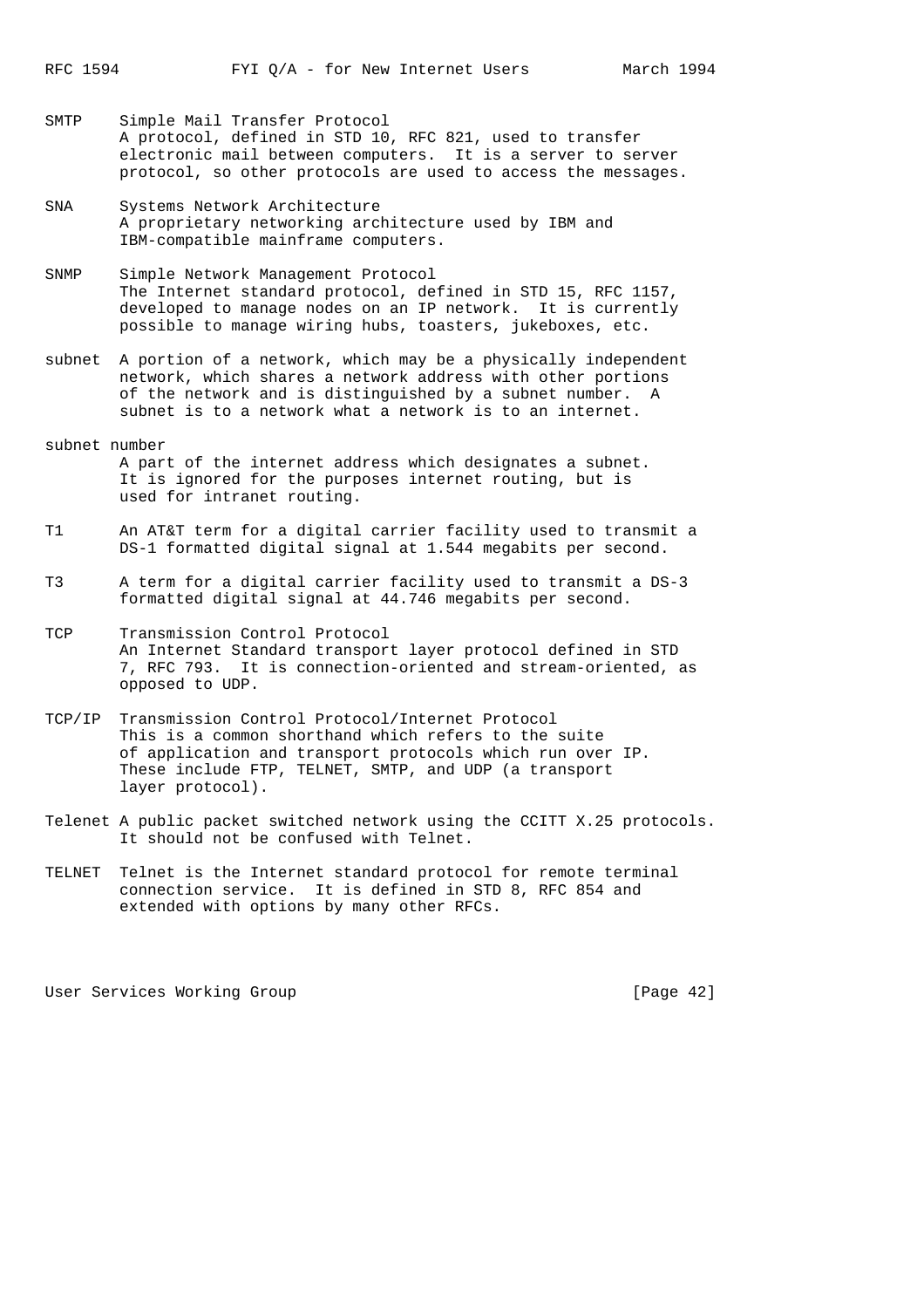#### Token Ring

- A token ring is a type of LAN with nodes wired into a ring. Each node constantly passes a control message (token) on to the next; whichever node has the token can send a message. Often, "Token Ring" is used to refer to the IEEE 802.5 token ring standard, which is the most common type of token ring.
- Tymnet A public character-switching/packet-switching network operated by British Telecom.
- UDP User Datagram Protocol An Internet Standard transport layer protocol defined in STD 6, RFC 768. It is a connectionless protocol which adds a level of multiplexing to IP.
- ULTRIX UNIX-based operating system for Digital Equipment Corporation computers.
- UNIX An operating system developed by Bell Laboratories that supports multiuser and multitasking operations.
- UUCP UNIX-to-UNIX Copy Program This was initially a program run under the UNIX operating system that allowed one UNIX system to send files to another UNIX system via dial-up phone lines. Today, the term is more commonly used to describe the large international network which uses the UUCP protocol to pass news and electronic mail.
- VMS Virtual Memory System A Digital Equipment Corporation operating system.
- WAN Wide Area Network A network, usually constructed with serial lines, which covers a large geographic area.
- WHOIS An Internet program which allows users to query databases of people and other Internet entities, such as domains, networks, and hosts. The information for people generally shows a person's company name, address, phone number and email address.
- XNS Xerox Network System A network developed by Xerox corporation. Implementations exist for both 4.3BSD derived systems, as well as the Xerox Star computers.

User Services Working Group **[Page 43]**